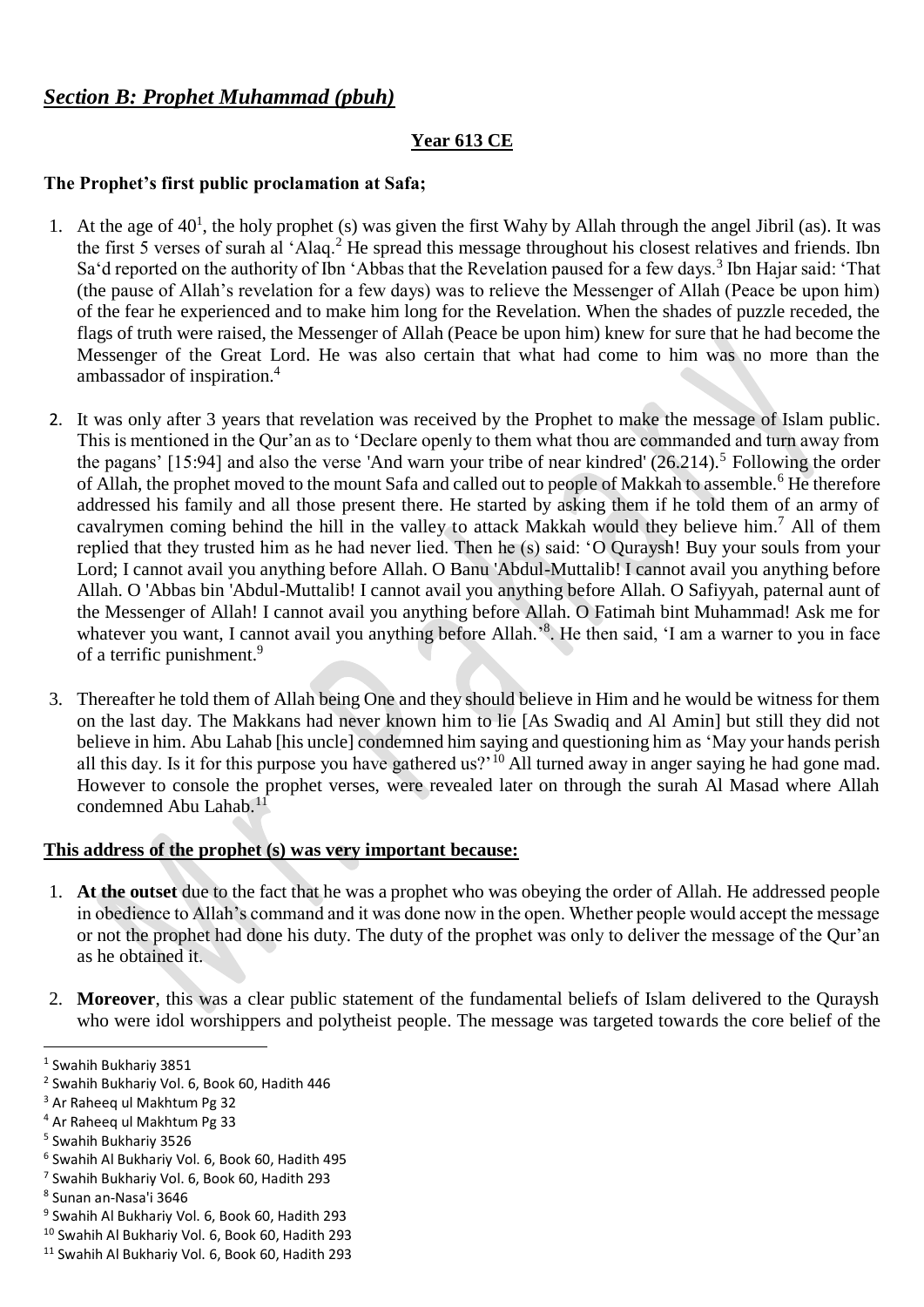Makkah and it dealt with monotheism, the worshipping of one god alone. Islam went against all the concepts of the idol worshippers.

- 3. **Furthermore**, since the time of Hazrat Isa (as), the Islamic message was not made openly. With this order from Allah, the prophet took his message to a wider audience including both his relatives, families, friends, neighbours and strangers. The prophet was sent to perfect the message and the beauty if Islam.
- 4. **Fourthly**, this was the first step made by the prophet (s) towards the people of Makkah and as such it was the first stage of his rejection by these people. This means that the task entrusted by Allah to the prophet would not be an easy job where there would be rejections as well as persecutions upon his own body and those following him.
- 5. **Added to the above**, this refusal was an indication that the prophet should not lose hope and later on it was seen that Islam became attractive where there were both those who converted to Islam and those who continued their persecutions. Patience was a very important ingredient in both the mission of the prophet (s) and the example to be followed by his companions.

## *Section B: Prophet Muhammad (pbuh)*

### **Life Of Muhammad (s) – Persecutions**

## **Year 614 CE onwards**

At the age of 40 when the prophet started to spread Islam, there was practically no one to accept him. Only the poor and the needy would accept and follow the prophet (s). The Quraysh thought that he would stop but they should give him some time. However, by the passing of time when the prophet would not stop, the Quraysh were angry at the preaching of the Prophet Muhammad. Then there were different moments of persecutions upon the prophet (s), his family and followers.

#### **Physical Persecutions:**

- 1. It was practically the habit of Abu Lahab and his wife, Umm Jamil bint Harb to plan how to hurt the prophet (s) physically. Abu Jahl and some men (Utbah, Shaibah, Walid, Umaiya, Ubay, 'Uqba) would place abdominal contents of a she-camel over the prophet (s) and faatima would remove them.<sup>12</sup> They would throw rubbish and thorns over the prophet and in front of him on his way to hurt him. They would dig a hole in order for the prophet to fall into it.
- 2. The Quraish tried to choke him while he was praying. It is said that Suhail once rolled his handkerchief into a rope like thread and would pass it over the head and throat of the prophet while in sajdah in order to choke and kill him. They wanted to finish off with the prophet.

<sup>12</sup> Swahih Al Bukhariy 2934

Mr Pahary Islamic Studies (2068 / 1) Page 2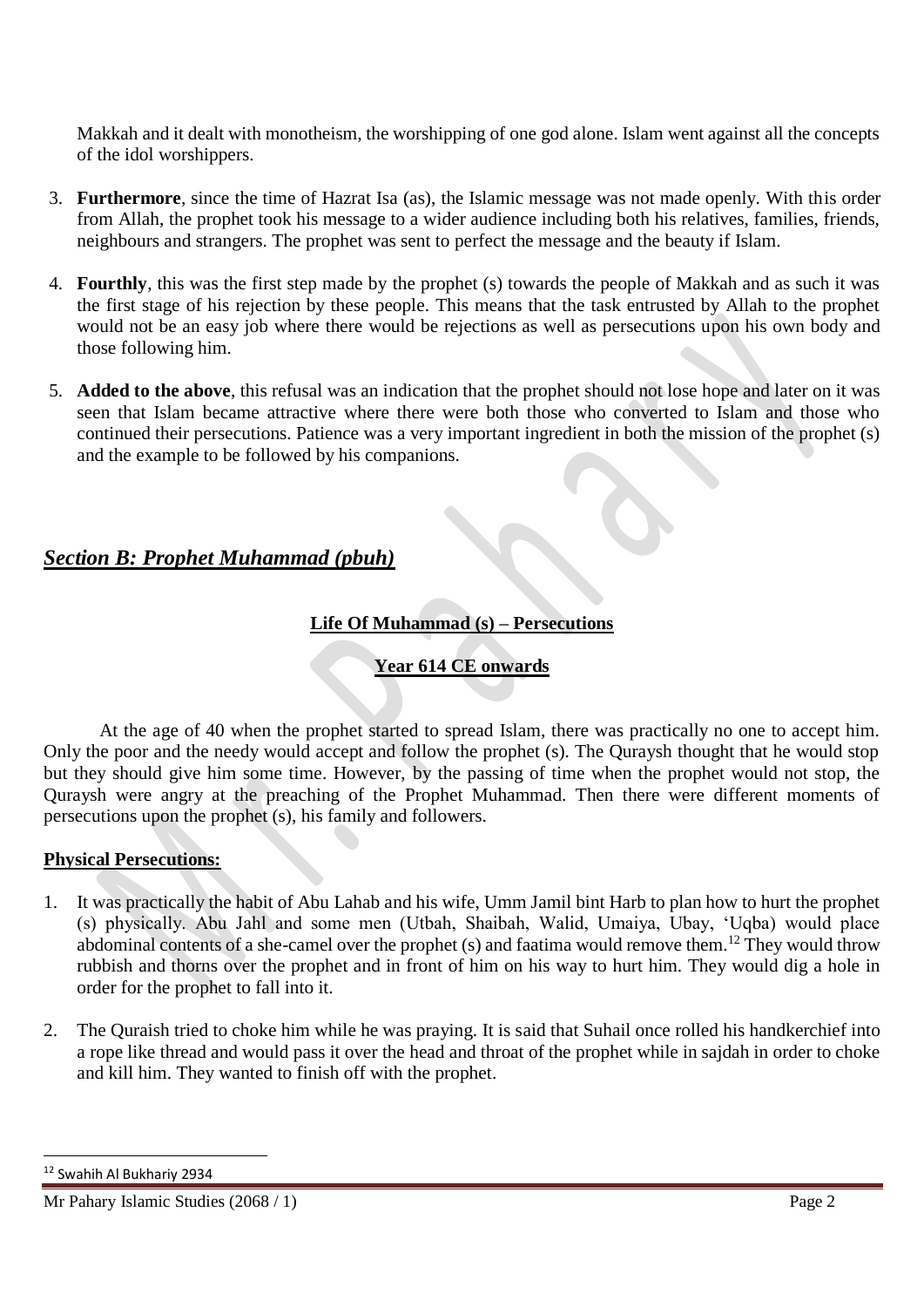- 3. There were persecutions upon Bilal (the son of Hamamma and Ribah) who was not a freeman. He was a slave and was subjected to the most severe kinds of punishment physically. He was brought to the desert during the hottest period, thrown down upon his backs (flat on the sand) and heavy rocks were placed on his chests.
- 4. There was also the family of Yaasir from Yemen. He married a slave girl (Sumayya) and they had a son named as Ammar. All the three were subjected to the same kind of punishment as Bilal but Yaasir and Sumayya were among the first martyrs of Islam. Abu Jahl killed Sumayya with a lance.
- 5. There was also Khabbah, the slave of Umm Ammar. He was also subjected to physical persecutions and tortures. He was forced to lie down upon his back over burning coals and one of his torturers placed his foot on his chest to prevent him from moving. That lasted till the coals burned to ashes.
- 6. There was Lubaina, the slave of 'Umar (before his conversion). When he heard that she converted to Islam, he tortured her and stopped only when he was tired. Nadia, Umm Umais and Zinnira (slaves of 'Umar) were tortured too. Once Abu Jahl beated Zinnira till she lost her eyesight.
- 7. There were social and economic boycott upon the Prophet's clan (Banu Hashim) for 3 years during which they stayed in the Shib Abu Twalib. Food and drink was rare. There was practically no way for them to obtain food. Many among the elders, weak, children and new born died.

#### **Psychological Persecutions:**

- 1. He was called a liar at the Safa gathering. After the prophet (s) had gathered his relatives and some of the tribes like Banu Fihr, Banu 'Adi, sons of 'Abd Manaf and sons of Abd Muttalib, many of them were not happy with the meeting and Abu Jahl called the prophet a liar for whatever he had ascertained.
- 2. The general public joined the chiefs of Makkah to insult the prophet (s). People said that he was 'possessed' by a jinni. They considered the words of the prophet as coming from and influenced by Shaitwaan. They asserted that a jinn took hold of the prophet (s) during his stay at the cave of Hira.
- 3. In order to show his anger, Abu Lahab forced his 2 sons to divorce their wives, the Prophet's daughters. That situation affected the prophet (s) as his two daughters were the ones to suffer due to his refusal to stop the spread of Islam, his teachings and the rate of converts.
- 4. As the Quraysh couldn't do more than that psychologically because of the protection of his uncle Abu Twalib, they decided then to harass, jeer at and insult him at every opportunity. That was extended to his followers and that was the most difficult part (to see his followers being insulted).
- 5. The prophet (s) could not bear the sufferings of his weak and poor companions like Bilal, Harith, Sumayya, Uthman bin Affan among others. The Quraysh went up to torturing the weaker Muslims who had no social standing and support and that affected the prophet (s).
- 6. The Quraish sent Abu Twalib to convince the prophet to stop spreading Islam but this was in vain. Thus they offered him bribes of wealth, power and marriage to stop Islam but it was in vain. That was an insult to the prophet (s) especially when the Quraysh knew that the prophet never took bribes.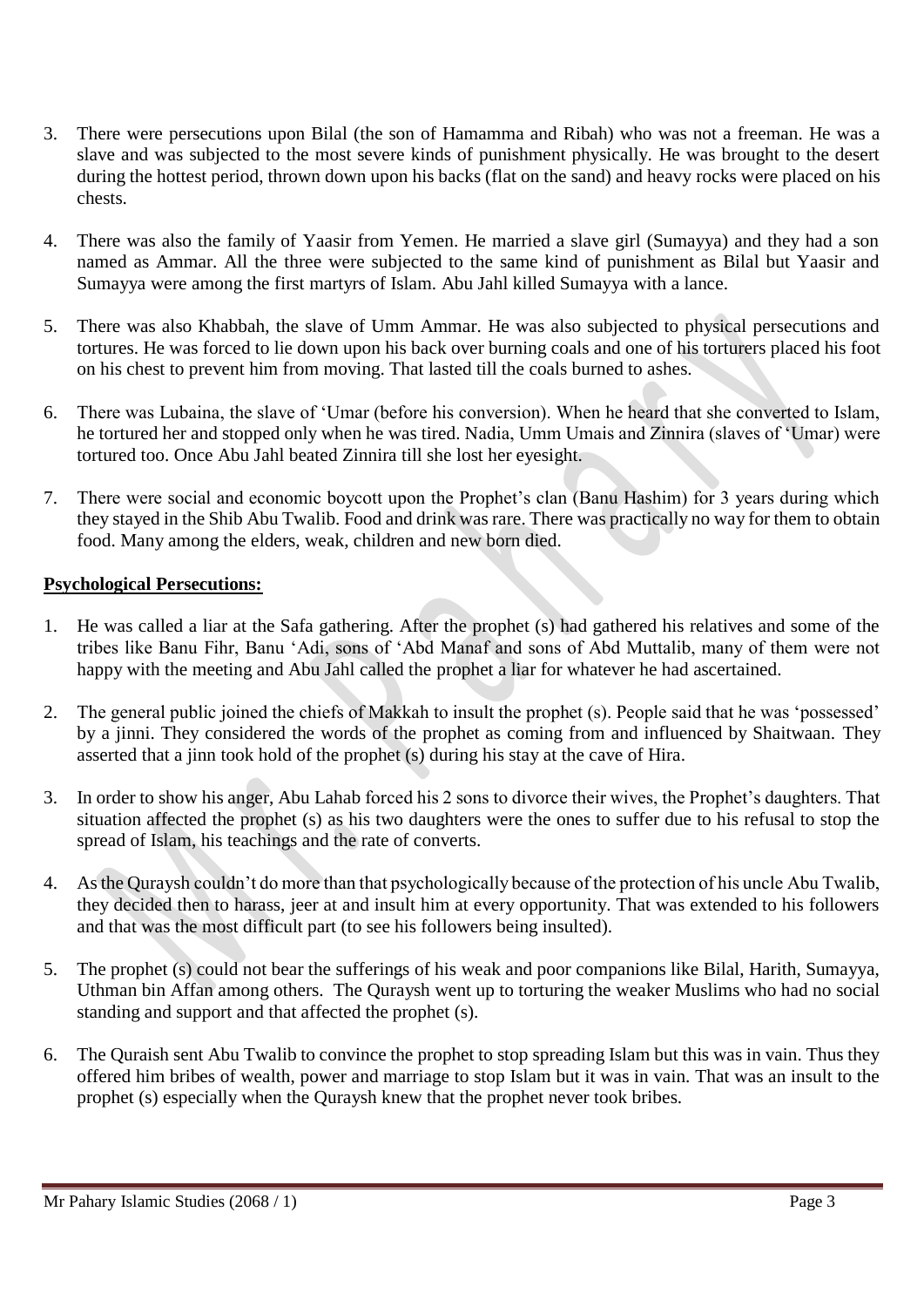7. It was very difficult for the prophet (s) as it was his own relatives and uncles who were the ones to stop him with his religion. Psychologically, it was disturbing when his own uncle, friends, known people of Makkah and those who once called him Al-Ameen and As-Swadiq would plan to kill him.

#### **Reasons for Oppositions / Persecutions**

The holy prophet (s) went to the foot of mount Safa to declare his prophethood to the people of Makkah but there had been oppositions for different reasons.

- 1. **At the outset**, the Makkan society was class-conscious and was polarised between powerful rich and weak people. The Quraysh thought only of themselves and based on the fact of abandoning the Muruwah values, they didn't like what they heard from the Prophet. They were interested mainly in worldly gain. That idea of segregation (separation and discrimination) of the high class and the low class was deeply rooted in their customs, traditions and way of living.
- 2. **In addition**, though Makkans had respected prophet Muhammad (s) as al Amin till now; he was an ordinary man (for them) not credited with any miracles like those of Musah (as) or Jesus (Isa (as). The Quraysh could not believe in a prophet who would come from the lowly stock. They wanted someone more superior, that is from the high class people. Some even proposed to have a messenger in the personality of an angel and then they would have accepted the message being from Allah.
- 3. **Moreover**, the message of Islam which is based on monotheism and its teachings went completely against the religion and concepts of their forefathers who was considered as the pillars of their tribes and society. Accepting the prophet (s) and what he brought to them (Qur'an and Hadith) would mean rejecting all their values, concepts and ideologies they had cherished for so many centuries. It was a decision going against their clans, tribes, leaders, forefathers and priests or religious men.
- 4. **Furthermore**, the revelations that Prophet Muhammad (s) was conveying from Allah were of equality (no advantage of being rich but instead everyone was on the same level), of justice (no preference) and a 'day of reckoning' (Day of Judgement), when all would be faced with their worldly actions and be accountable. That state displeased the Quraysh who loved to live a luxurious life far from poverty, who didn't care about justice for others and who hated to be accountable.
- 5. **Additionally**, the Quraysh had the prestigious position of being the custodians of the Ka'ba with all its idols. That brought them a good economic position for the Makkans to be in. However, the message of Islam was of Unseen (Ghayb) Allah. They had never seen Allah and were adamant in their religions and faith. The Quraysh felt their way of life and importance threatened by the growing number of Muslims and as such they persecuted the Muslims.
- 6. **Another viewpoint** was that the Quraysh were offended by the action of prostrating for prayer done by Muslims. They didn't like to see Muslims in prayers. They considered such act as humiliating and they never prostrated in front of any one. They were proud and arrogant. However, Prayer and revelations gave strength to Muslims, many of whom were the weak in society [e.g. women] and slaves. Prayers would help the Muslims in gaining spiritual dispositions and in approaching Allah.

#### **Lessons from Prophet Muhammad's behaviour and attitude during those times of difficulty**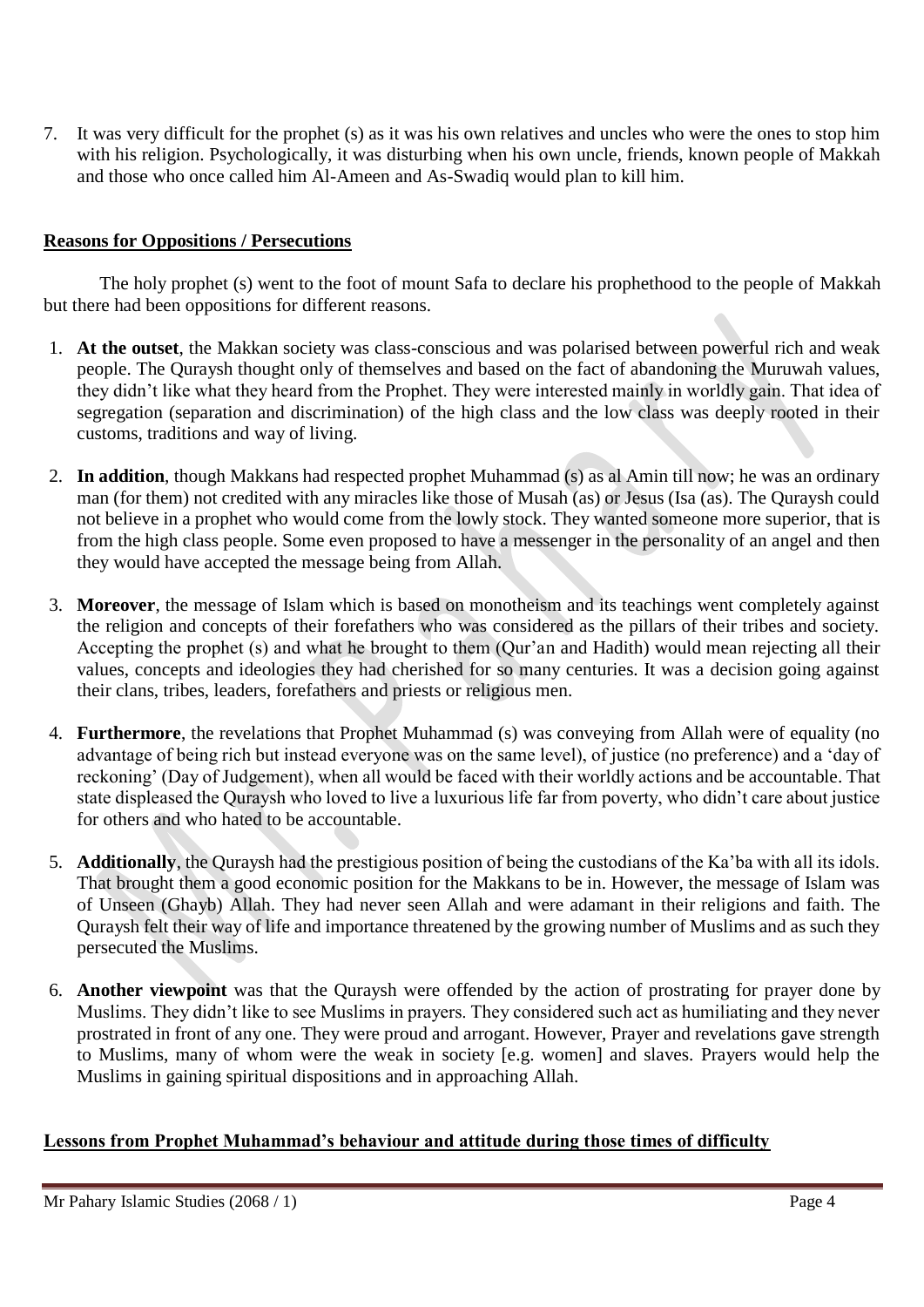Throughout the whole Makkan phase where there were persecutions and oppositions, the prophet and the Muslims behaved in the most honourable way.

- 1. **At the outset**, the Prophet bore all the physical persecutions without ever retaliating whether in words or actions. For example, there is the story of the woman who threw rubbish on him regularly and the prophet (s) did not response to her except in silence and patience. However, when one day she didn't throw rubbish and dirt upon the prophet (s), the latter enquired about her health. In that, Muslims need to remember to be patient and courageous but not to retaliate when provoked.
- 2. **Moreover**, the prophet (s) was no more than the beloved of Allah. He knew Allah more than anyone and had complete faith in Him. So, he depended on Allah with a high and absolute level of Tawakkul (trust) and his faith being complete was unshakable. The prophet taught us to leave our fate in the hands of Allah. In return, Muslims should have a strong trust and faith in Allah despite what other people around them may say or do. That attitude must be adopted and accompanied by patience.
- 3. **A third way** was that the prophet (s) delivered his message calmly and peacefully to whoever listened despite all verbal abuse. Allah ordered the prophet to speak to people with wisdom in whatever situations he found himself. He also prayed that Allah guide them if he couldn't convince them. The prophet taught us how to stay calm without imposing on others and in return Muslims need to remember this as the best way to invite people to Islam and to turn away if they are reluctant.
- 4. **Another point**, the Prophet (s) felt the pain that other Muslims were suffering and as such suggested that they migrate to Abyssinia and re-locate to other places except Makkah. Thus some Muslims moved to Abyssinia while the prophet (s) later moved to Madinah. There was logic in that when we are not able to live our Deen in a specific place, we move to other places where there will be freedom of religion and good for living. We must be aware of others' suffering and try to help them.
- 5. **Another viewpoint**, the people of Makkah respected the prophet (s) as an example among the Arabs even before he spoke about Islam. He was known as Al Amin and As Swadiq. Though there were persecutions, the prophet (s) didn't change his character vis-à-vis the persecutors and remained the 'mercy of the worlds'. He remained as he was and continued to be the custodian to many Makkans. Muslims need to remember to be good towards others regardless of their religious beliefs and actions.

## **Year 615 CE – 616 CE**

#### **The migration of Muslims to Abyssinia (Ethiopia)**

Through the mission of the prophet (s) there had been persecutions and oppositions every day. It was a very difficult period and moment for both the prophet and the Muslims following him. Among the Muslims there were those weak, poor or old ones who were not able to bear these persecutions any more.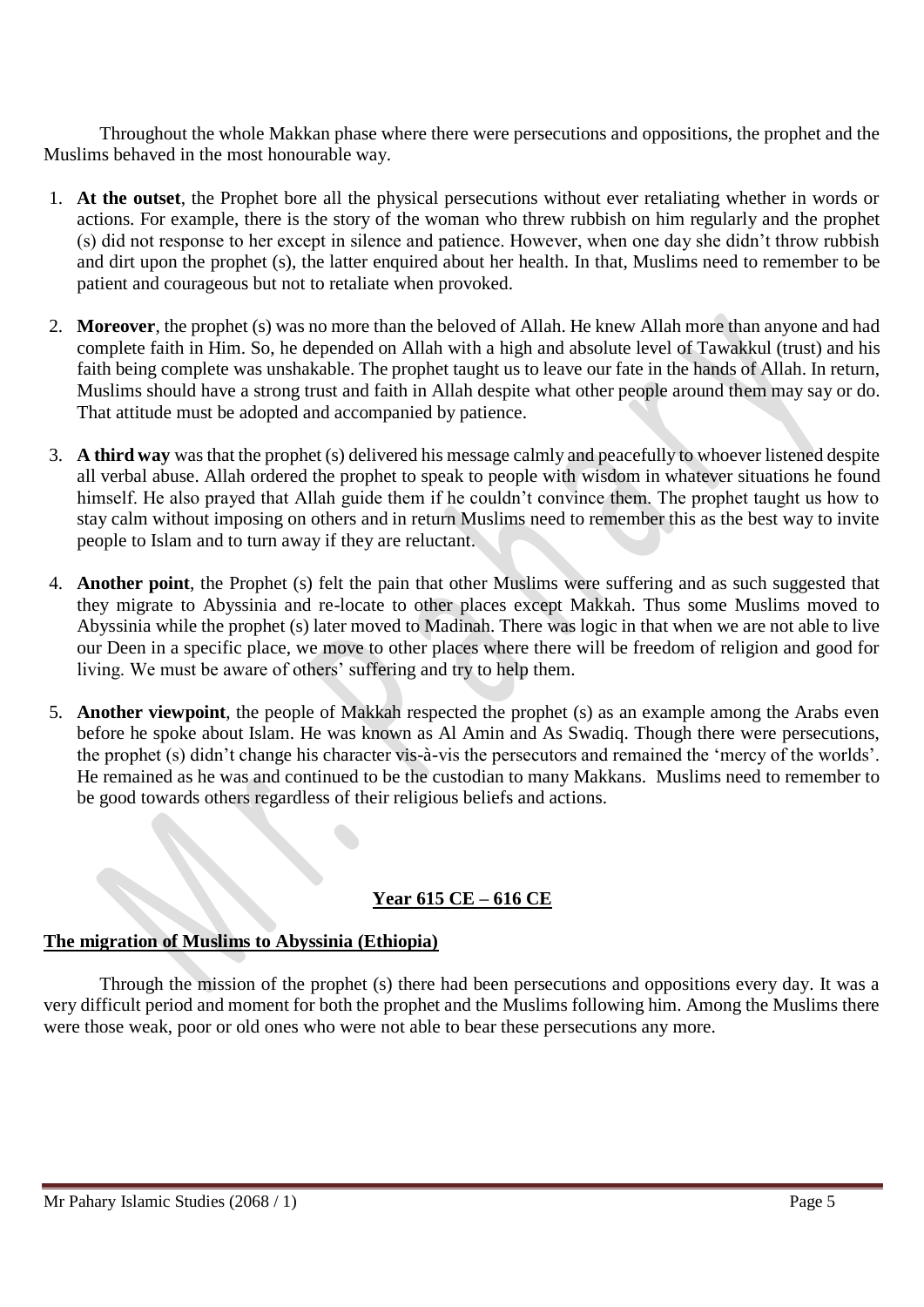- 1. So in the  $5<sup>th</sup>$  year of prophethood (year 615) the prophet (s) advised Muslims to migrate to Abyssinia / Ethiopia<sup>13</sup> where there was a just and kind king and leader <sup>14</sup>known as Negus (Najashi). Once the prophet (s) said for Negus that he was a pious man and the prophet (s) performed Swalaat janaza for him at his death.<sup>15</sup>
- 2. As such by the month of Rajab 11 Men and 4 Women (1<sup>st</sup> Group) moved to Abyssinia. In that group there were 'Uthman<sup>16</sup> and his wife Ruqayya [the Prophet's daughter]. The Quraysh followed them to influence Negus to send them back to Makkah.
- 3. On the Muslims side, Ja'far bin Abu Twalib (cousin of Muhammad) acted as spokesman.<sup>17</sup> He was among the first to migrate to Abyssinia. Negus wanted to hear from the Muslims and he summoned them to elaborate on the teachings of Islam. Ja'far thus read Surah Maryam which the King had seen to be the Truth.
- 4. He thus allowed the Muslims to stay. Negus said that 'I bore witness that Muhammad is the Messenger of Allah, and it is he about whom Christ, son of Mary gave good news. If I were not in the land in which I am, I would come to him and carry his shoes.'<sup>18</sup>
- 5. By the year 616, a group of  $80 83$  persons ( $2<sup>nd</sup>$  Group) went to Abyssinia for the same reason. The prophet (s) sent a fur of silk brocade to Ja'far to be given to king Negus saying 'send it to your brother Negus'.<sup>19</sup> Negus gave the prophet (s) some ornaments which he gave to Umamah.
- 6. It is said that Amir bin Shahr (r) said that he was with Negus when his son (son of negus) recited a verse from Gospel. Amir laughed and Negus asked him whether he was laughing at the word of Allah, the Exalted.<sup>20</sup>
- 7. It is found that Negus married Umm Habibah (r) to the prophet (s) at the death of Ibn Jahsh (husband of Umm Habibah).<sup>21</sup> The prophet (s) gave her a dower of four thousand dirham.<sup>22</sup> It is said that when Negus died, the prophet (s) informed the swahaabah, asked them to ask forgiveness for their brother and to make a row in the place of prayer to offer Swalaat Janaaza with 4 Takbir.<sup>23</sup>

#### **The move to Abyssinia was undertaken by the Muslims for many resources:**

- 1. **At the outset** it was due to the persecutions, oppositions and cruelties inflicted on Muslims by the Makkans. The situation was becoming unbearable and there was the need to migrate. It was so difficult for the new converts or for the poor people that there was the need to move to another place where the sharia will be balanced.
- 2. **Secondly**, the prophet sent the Muslims there to Abyssinia where he felt that the Christian ruler [Negus] would be sympathetic. He was already informed with great help and victories from the people of Negus. And

- $21$  Abu Dawood 2086
- <sup>22</sup> Abu Dawood 2107

<sup>13</sup> Sunan Abu Dawood 3205

<sup>14</sup> Sunan An Nasa'I 2042

<sup>15</sup> Swahih Al Bukhariy 3877

<sup>16</sup> Swahih Al Bukhariy 3872

<sup>17</sup> Swahih Al Bukhariy 3136

<sup>18</sup> Sunan Abu Dawood 3205

<sup>19</sup> Sunan Abi Dawood 4047

<sup>20</sup> Abu Dawood 4736

<sup>23</sup> Muslim 951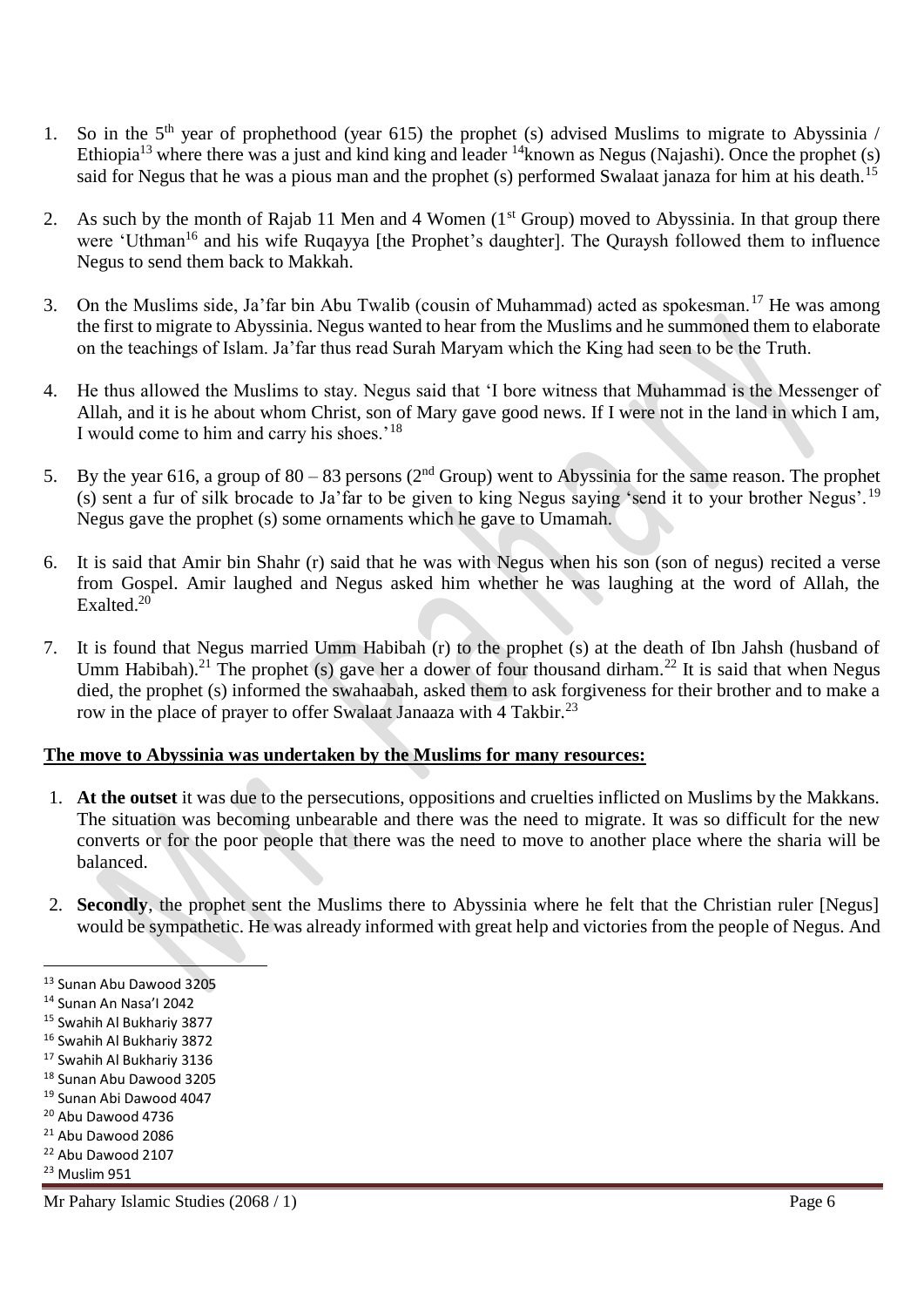This would allow the Muslims to put Islam into practice and to have a more peaceful life without the fright of being persecuted.

- 3. **In addition**, through this event, when Negus was moved by the situation and the message found in Surah Maryam made he realise that Muslims worshipped the same God as he did and thus there was a similarity between Islam and Christianity. Both religions are from Allah trough 2 different prophets sent by Allah. Each similarity would bring proximity among the followers of each religion.
- 4. **Furthermore**, it was a blow to the Quraysh as their request was rejected by the king Negus. In fact their mission to extradite Muslims failed and the Muslims were allowed to live in peace and to practice their religion in Abyssinia as long as they desired. The persecuted plan did not work as the king Negus was a kind and juste king.
- 5. **Moreover**, this situation where Negus allowed the Muslims to stay and live in peace in Abyssinia showed the total dedication of Negus to the Muslims and at the same time the dedication of early Muslims to practice Islam. These early Muslims were willing to leave everything in order to be able to practice their faith in peace.

## **Year 617 CE – 620 CE**

#### **Social boycott of the Banu Hashim**

- 1. During the Makkan phase, the Quraish were upset about growing number of Muslims and felt that radical measures were needed to stop the advance of Muslims. There was the meeting of the Shaikh of the city of Makkah and at last a covenant was signed by 40 Quraish hung inside Ka'bah banishing Banu Hashim from Makkah. As the news was heard, the Quraish were ready to drive the Muslims away from the city. The pagans of Makkah held a meeting in a place called Wadi Al-Muhassab.<sup>24</sup>
- 2. Social relations, visits and even verbal contacts with the prophet (s) and his supporters would discontinue until the Prophet (s) was given up to them to be killed. The articles of their proclamation, which had provided for merciless measures against Bani Hashim, were committed to writing by an idolater, Bagheed bin 'Amir bin Hashim and then suspended in Al-Ka'bah. The Prophet (s) invoked Allah's imprecations upon Bagheed, whose hand was later paralysed.<sup>25</sup>
- 3. However, Abu Twalib supported his nephew and as such his clan (Muttalib) was also included. The boycott started at the beginning of Muharram and its purpose was to make sure that the Prophet would be moving himself from religious life of the Makkans and as such he could not benefit from any religious or economic field. Nevertheless, there were 2 clans (Hashim and Muttalib) which allowed the Prophet to continue preaching.<sup>26</sup>
- 4. The rules were that there should not be any contact between the prophet and any one of the Quraish where there could well be dealings to be made. At the same time there would no marriage, trade etc. As such, both clans moved to an area owned by Abu Twalib [Shib Abi Twalib] in Makkah valley where relatives covertly

 $\overline{a}$ <sup>24</sup> Ar Raheeq al Makhtum Pg 55

<sup>&</sup>lt;sup>25</sup> Ar Raheeq al Makhtum Pg 55

<sup>26</sup> Ar Raheeq al Makhtum Pg 55

Mr Pahary Islamic Studies (2068 / 1) Page 7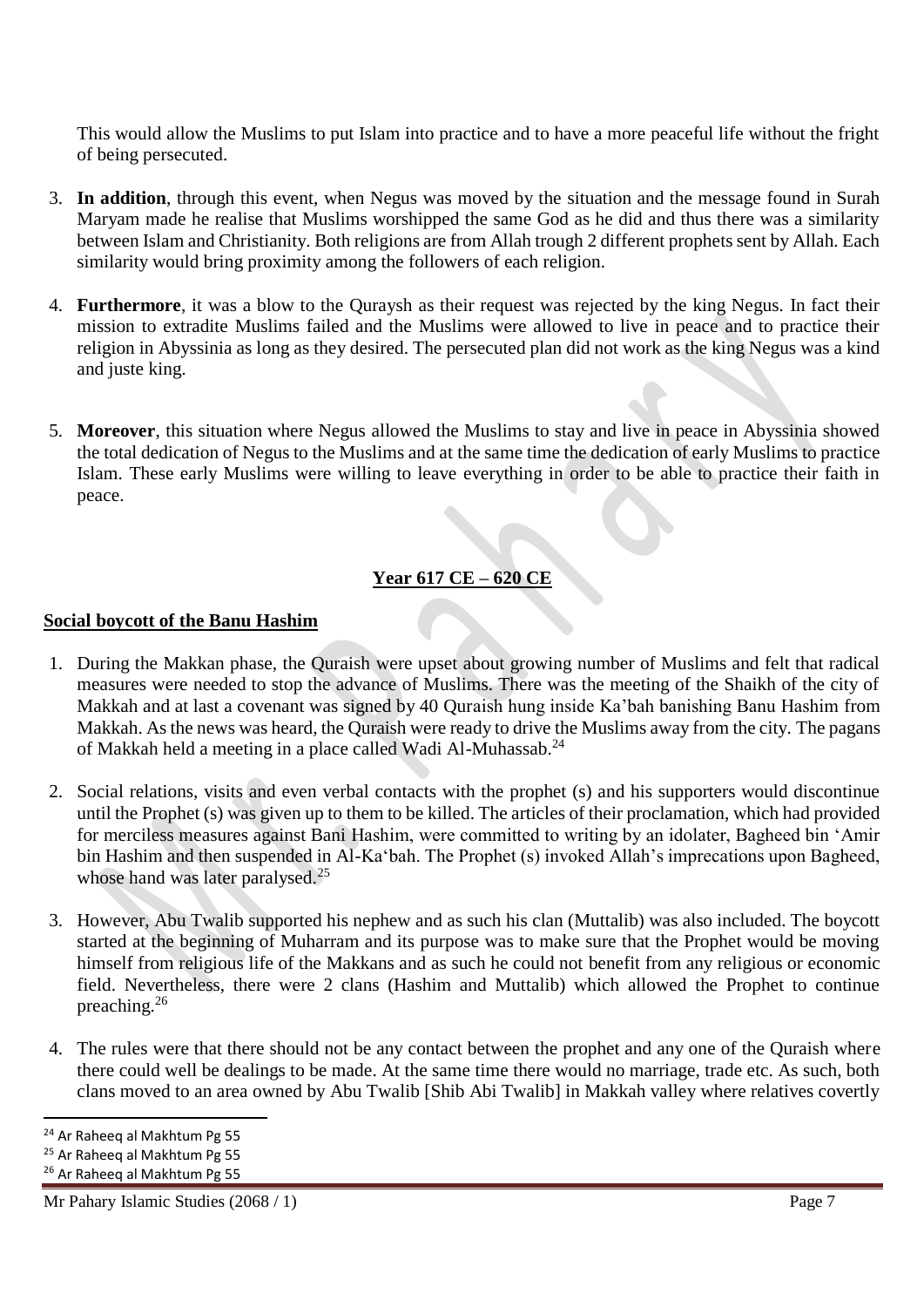brought food to them though it was not allowed but still there were great sufferings. Nothing to eat reached them except, on few occasions, some meagre quantities of food were smuggled by some compassionate Makkans.<sup>27</sup>

- 5. The supply of food was almost stopped and the people in confinement faced great hardships. The idolaters used to buy whatever food commodities entered Makkah lest they should leak to the Muslims, who were so burdened that they had to eat leaves of trees and skins of animals. Cries of little children suffering from hunger used to be heard clearly. During 'the prohibited months' — when hostilities traditionally ceased, they would leave their confinement and buy food coming from outside Makkah. Even then, the food stuff was unjustly overpriced so that their financial situation would fall short of finding access to it.<sup>28</sup>
- 6. Despite all odds, the prophet (s) persisted in his line and his determination and courage never weakened. He continued to go to the Ka'bah and to pray publicly. He used every opportunity to preach to outsiders who visited Makkah for business or on pilgrimage during the sacred months and special seasons of assemblies. Hisham bin 'Amr, who used to smuggle some food to Bani Hashim secretly at night, went to see Zuhair bin Abi Omaiyah Al-Makhzoumy and reproached him for resigning to that intolerable treatment meted out to his uncles in exile  $^{29}$
- 7. On the ground of motivation by uterine relations, there emerged a group of five people who set out to abrogate the pact and declare all relevant clauses null and void. Abu Jahl disapproved of that decision. Abu Twalib meanwhile was sitting in a corner of the Mosque. He came to communicate to them that a Revelation had been sent to his nephew, the Prophet (s) to the effect that ants had eaten away all their proclamation that smacked of injustice and aggression except those parts that bore the Name of Allah.<sup>30</sup>
- 8. He contended that he would be ready to give the prophet (s) up to them if his words proved untrue, otherwise, they would have to revoke and repeal their boycott. The Makkans agreed to the soundness of his proposition. Al-Mut'im went to see the parchment which was still inside the Ka'bah and there he did discover that it was eaten away by ants and nothing was left save the part bearing in the Name of Allah. That was a miracle from Allah to set His beloved free.  $31$
- 9. The proclamation was thus abrogated, and the prophet Muhammad (s) and the other people were permitted to leave the den of Abu Twalib and return home. In the context of this trial to which the Muslims were subjected, the polytheists had a golden opportunity to experience a striking sign of Muhammad's Prophethood (the white ants eating away the parchment) but to their miserable lot they desisted and augmented in disbelief.<sup>32</sup>
- 10. This social boycott lasted more than three years but two supports of the prophet passed away. After 6 month, the first one was Abu Twalib who fell ill and died in the month of Rajab in the  $10<sup>th</sup>$  year. The prophet (s) approached him and presented Islam to him but he refused. 2 months later, Bibi Khadijah passed away in the month of Ramadwaan at the age of 65. That year was known as the year of sorrow.<sup>33</sup>

l

<sup>27</sup> Ar Raheeq al Makhtum Pg 55

<sup>28</sup> Ar Raheeq al Makhtum Pg 55

<sup>29</sup> Ar Raheeq al Makhtum Pg 55

<sup>30</sup> Ar Raheeq al Makhtum Pg 55 - 56

<sup>&</sup>lt;sup>31</sup> Ar Raheeq al Makhtum Pg 56

<sup>32</sup> Ar Raheeq Al Mukhtar Pg 56

<sup>33</sup> Ar Raheeq Al Mukhtar Pg 58 - 59

Mr Pahary Islamic Studies (2068 / 1) Page 8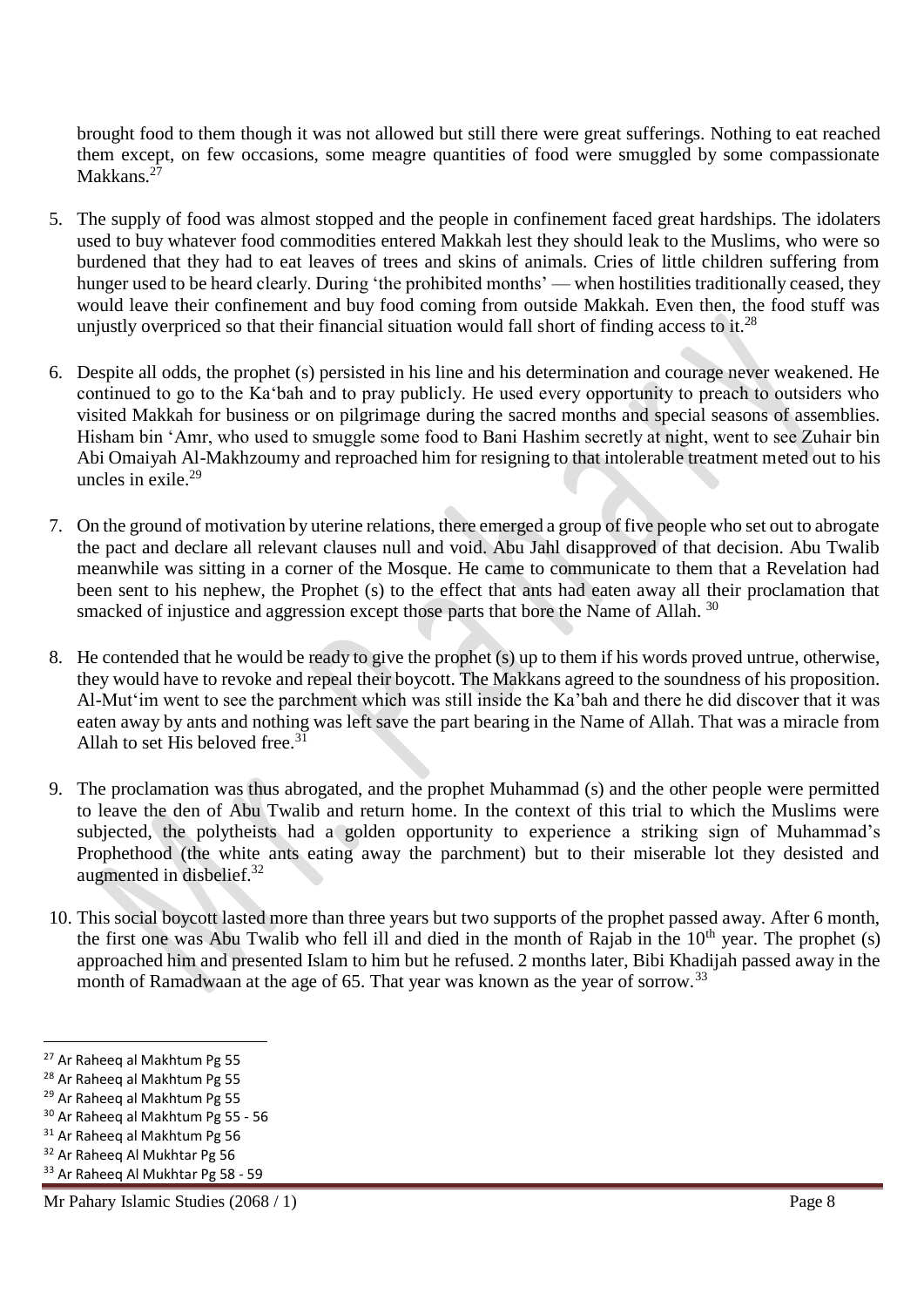### **Year 620 CE**

#### **Prophet's visit to Ta'if.**

- 1. Since the spreading of Islam not so many has been converted to Islam. With death Abu Twalib and then Bibi Khadijah, all persecutions by Quraish increased. In this he decided to go to Ta'if [Thaqif tribe] in the month of Shawwal with Zayd, his slave and servant but considered as son. That was done with the intention that they would hear his message and agree to protect the Muslims.<sup>34</sup>
- 2. He approached the family of 'Umair, who were reckoned amongst the nobility of the town. But, to his disappointment, all of them turned deaf ear to his message and used abusive language as regards the noble cause he had been striving for. Three brothers from the chieftains of Thaqeef —'Abd Yaleel, Mas'ud and Habeeb — sons of 'Amr bin 'Umair Ath-Thaqafy met the Prophet (s) , who invited them to embrace Islam and worship Allah, but they impudently jeered at him and refused his invitation.<sup>35</sup>
- 3. For ten days they stayed there delivering his message to several people, one after another, but all to no purpose. Stirred up to hasten the departure of the unwelcome visitor, the people hooted him through the alleyways, pelted him with stones and obliged him to flee from the city pursued by a relentless rabble. Blood flowed down both his legs; and Zaid, endeavouring to shield him, was wounded in the head.<sup>36</sup>
- 4. The mob did not desist until they had chased him two or three miles across the sandy plains to the foot of the surrounding hills. There, wearied and exhausted, he took refuge in one of the numerous orchards, and rested against the wall of a vineyard. At a time when the whole world seemed to have turned against him, Muhammad (Peace be upon him) turned to his Lord and betook himself to prayer and the following touching words are still preserved as those through which his oppressed soul gave vent to its distress.<sup>37</sup>
- 5. He was weary and wounded but confident of the help of his Lord. Seeing him in this helpless situation, Rabi'a's two sons (Utbah and Shaibah), wealthy Makkans, were moved on grounds of kinship and compassion, and sent to him one of their Christian servants with a tray of grapes. The Prophet (Peace be upon him) accepted the fruit with pious invocation: "In the Name of the Allah." The Christian servant 'Addas was greatly impressed by these words and said: "These are words which people in this land do not generally use."<sup>38</sup> However, the 2 sons didn't approve of the chat their slaves had with the prophet (s)
- 6. Heart-broken and depressed, the prophet (s) set out on the way back to Makkah. When he reached Qarn Al-Manazil, Allah sent him Gabriel together with the angel of mountains. The latter asked the Prophet (s) for permission to bury Makkah between Al Akhshabain that is Abu Qubais and Quayqa'an mountains. But he was sent as a mercy. He proceeded to Wadi Nakhlah where he stayed for a few days. During his stay there, Allah sent him a company of jinns who listened to him reciting the Noble Qur'an and converted to Islam.<sup>39</sup>
- 7. When he was a short distance from Makkah, he retired to Hira' Cave. Whence he despatched a man from Khuza'ah tribe to Al-Akhnas bin Shuraiq seeking his protection. The latter answered that he was Quraish's ally and in no position to offer protection. He despatched the messenger to Suhail bin 'Amr, but to no avail, either. Al-Mut'im bin 'Adi, a notable in Makkah, however, volunteered to respond to the Prophet's appeal

<sup>34</sup> Ar Raheeq al Makhtum Pg 64

<sup>35</sup> Ar Raheeq al Makhtum Pg 64

<sup>36</sup> Ar Raheeq al Makhtum Pg 64

<sup>&</sup>lt;sup>37</sup> Ar Raheeq al Makhtum Pg 64

<sup>&</sup>lt;sup>38</sup> Sirat Ibn Hishaam Pg 80

<sup>39</sup> Ar Raheeq al Makhtum Pg 65

Mr Pahary Islamic Studies (2068 / 1) Page 9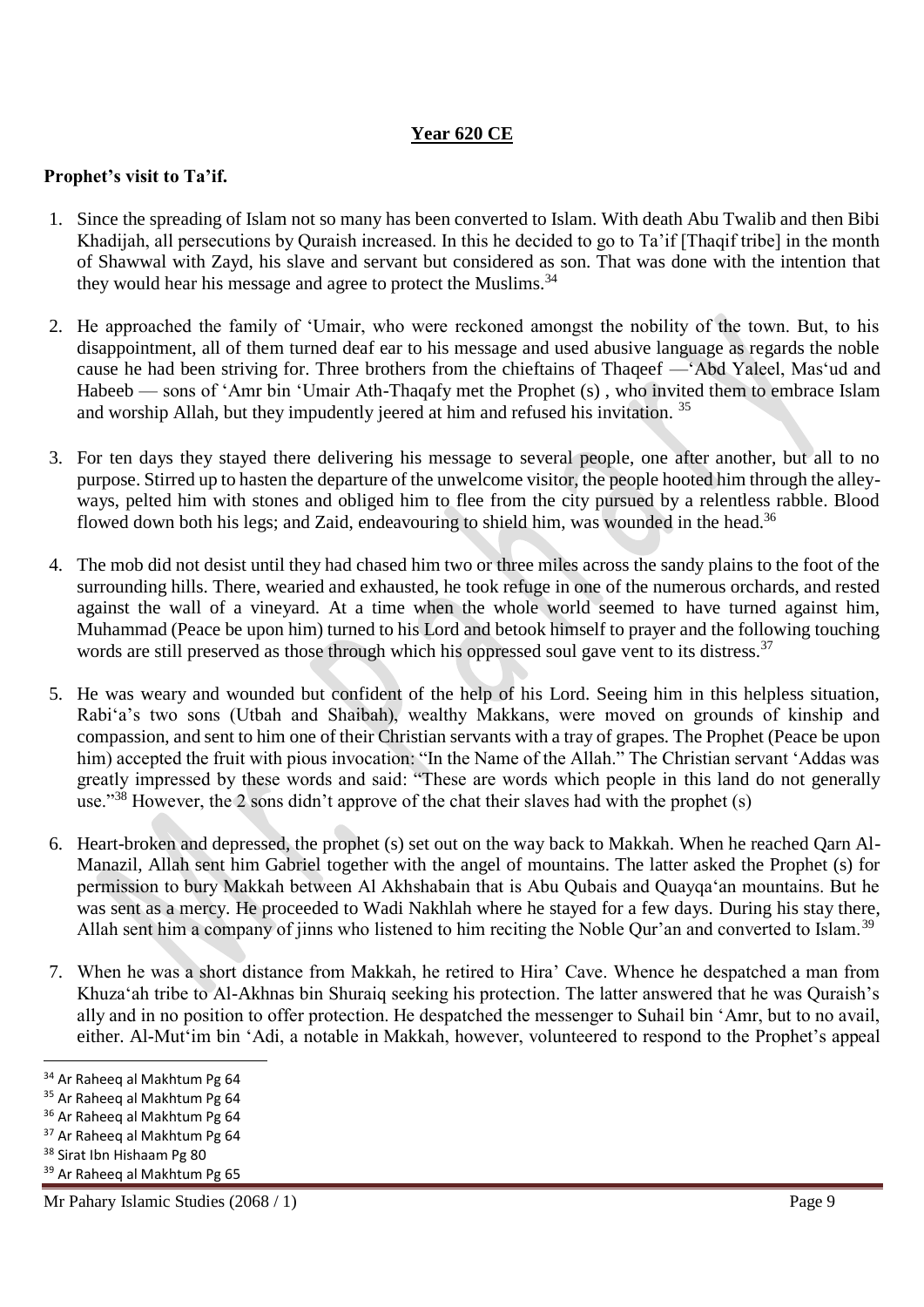for shelter. He asked his people to prepare themselves fully armed and then asked the prophet (s) to enter into the town and directly into the Holy Sanctuary.<sup>40</sup>

#### **Year 620 CE**

#### **Isra wal Mi'raj.**

- 1. Throughout the mission of the prophet there had been instances where Allah has shown his (the prophet) superiority over other human beings. For example, in the 10th year of prophethood on the 27 Rajab 620 CE there had been the Isra wal Mi'raj. It is said that the angel Gabriel [Jibril] (among three men)<sup>41</sup> came to the prophet on that night and brought him to the Ka'ba (at Al Hatim or Al Hijr ) where the chest of the prophet was opened from his throat to his public area or navel and the heart of the prophet was washed with water Zamzam and thus faith and wisdom were poured into it. $42$
- 2. Then Jibril (as) took the Prophet on Buraq (horse-like winged creature), a white animal which was smaller than a mule and bigger than a donkey, whose one step reaches the farthest pint within the reach of the animal.<sup>43</sup> They stopped at several places like Taibah (place of migration), Mount Sinai (where Allah spoke to prophet Musah) and Bethlehem (where prophet Isa was born) and Jibril told the prophet to pray 2 rakaat swalaat.<sup>44</sup> It is also said that the prophet passed by the red mount and found prophet musah standing and praying swalaat in his grave.<sup>45</sup> Then they moved to Jerusalem where the Masjid al Aqsa is found. The prophet tied the Buraq to the ring used by the prophets and prayed 2 rakaat swalaat.<sup>46</sup>
- 3. It is said that on that night the prophet was given 2 cups at Jerusalem, one containing wine and the other milk. He took the cup of milk.<sup>47</sup> Jibril said that it is the path of Al Fitra (the right path) and if the prophet had chosen the wine, his nation would have gone astray.<sup>48</sup> In Baitul Maqdis or Muqaddas, when all prophets were assembled for the prophet, Jibril brought the prophet forward to lead them in 2 rakaat swalaat.<sup>49</sup> After that he was taken to the Heaven from 'the farthest mosque' (Al Aqsa) with the help of 'rafraf' which is a means of transport. It is narrated that the prophet described Musah (as) as a thin person with thin hair and Isa (as) being average in height with red face and Ibrahim (as) resembling him.<sup>50</sup> It is also said that prophet Isa was of red complexion, curly hair and a broad chest whereas prophet Musah was of a brown complexion, straight hair and tall stature.<sup>51</sup>
- 4. He was thus taken through different levels of Heaven and Hell where he visited both of them and acknowledged of their favours and sufferings respectively. On each level he met different specific prophets.<sup>52</sup> The prophet (s) was shown Baitul Ma'mur where 70000 angels perform daily swalaat for Allah and when

<sup>&</sup>lt;sup>40</sup> Ar Raheeq al Makhtum Pg 66

<sup>41</sup> Sunan An Nasa'i 448

<sup>42</sup> Swahih Al Bukhariy 3887

<sup>43</sup> Swahih Al Bukhariy 3887

<sup>44</sup> Sunan An Nasa'i 450

<sup>45</sup> Swahih Muslim 2375

<sup>46</sup> Swahih Muslim 162

<sup>47</sup> Swahih Al Bukhariy 5576

<sup>48</sup> Swahih Bukhariy 5576

<sup>49</sup> Sunan An Nasaa'i 450

<sup>50</sup> Swahih Al Bukhariy 3394

<sup>51</sup> Swahih Al Bukhariy 3438

<sup>52</sup> Swahih Bukhariy 3207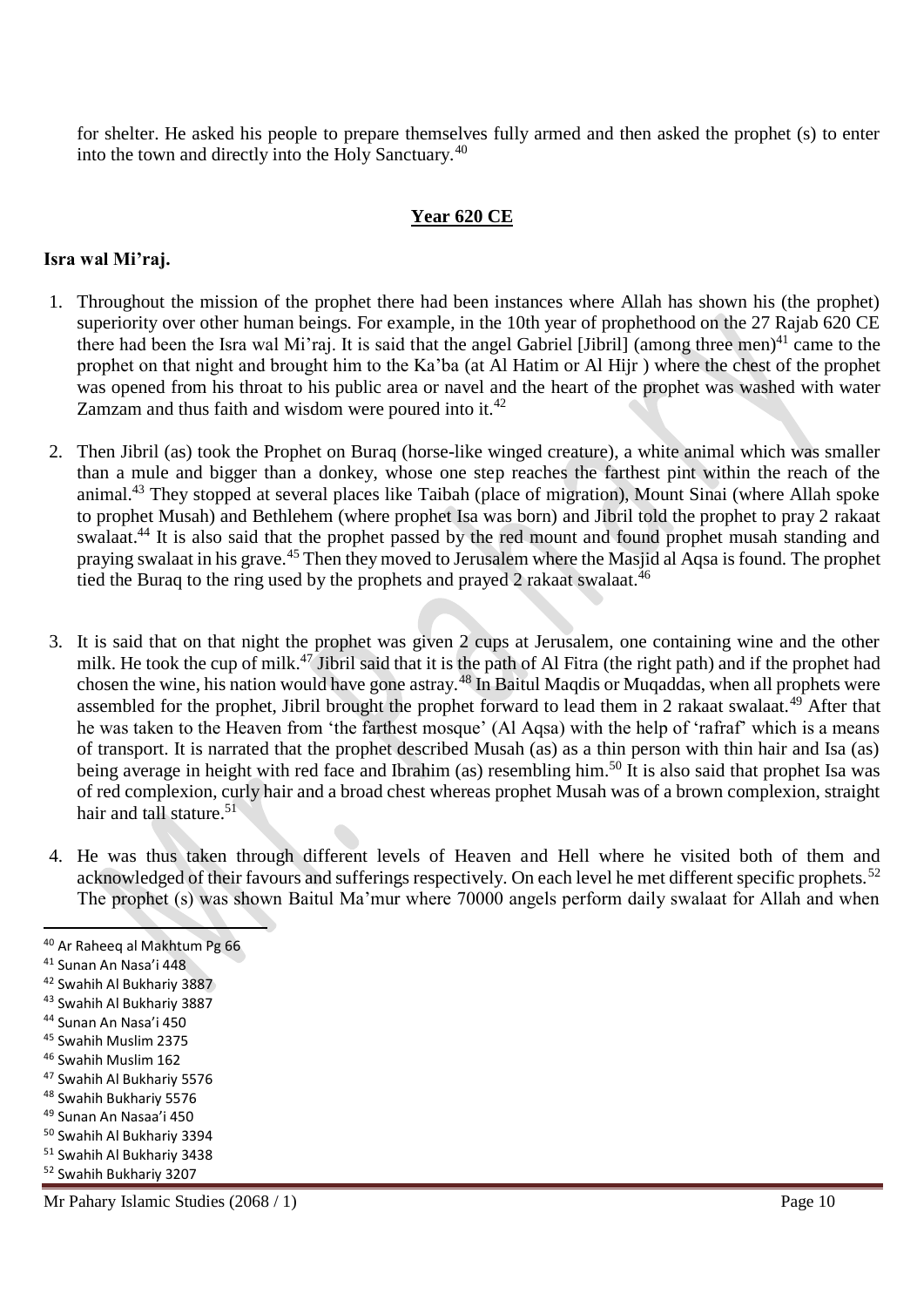they leave after the swalaat not to return again.<sup>53</sup> It is also said that it was at Bait ul Ma'mur that the prophet was given to choose among a cup of wine, milk and honey to drink. The cup of milk was chosen.<sup>54</sup> He then proceeded to Sidrat ul Muntaha which was the limit of Hazrat Jibril (as). He was not able to accompany the prophet when the latter continued his way towards Allah.

- 5. At Sidratul Muntaha the prophet was given the 5 daily swalaat, the concluding verses of surah Al Baqara and the remission of serious sins for those among his Ummah who would not associate anything with Allah.<sup>55</sup> Arriving at a place (where Allah had wished) known in our scope as 'Laa Makaan' (No place – as we don't know where but known by Allah and His Prophet (s)), Allah spoke to him directly. At this stage the five daily prayers [swalaat] were made obligatory for Muslims by Allah. At first it was a number of 50 prayers per day and with the insistence of Hazrat Musah (as) towards the prophet (s) that number was reduced to 5.<sup>56</sup>
- 6. During that night the prophet saw a group of people scratching their chests and faces with their copper nails for their backbiting and trampling of people's honour.<sup>57</sup> The prophet saw that the dwellers of Hell are women for they curse so frequently, being ungrateful to their husbands, lacking in common sense, failing in religion and robbing the wisdom of the wise that is depriving the wisest of men of the intelligence.<sup>58</sup>
- 7. After that event, the prophet returned to earth where the Makkahns mocked at him about the possibility of the journey but he described in detail a caravan he saw on the way. It is said that the prophet stood in Al Hijr and Allah displayed Jerusalem in front of him and he described it while he was looking at it.<sup>59</sup>

Hadith on that event:

Swahih Al Bukhariy 349

#### **Importance of that event:**

- 1. The importance of this event can be seen in its mentioning in Qur'an as Allah says 'Praise be to Him who carried His servant by night from the Sacred mosque to the Farthest mosque whose precincts We have blessed, that We might show him some of our signs'[17:1].
- 2. **Secondly**, the event of Mi'raj shows how the Prophet was blessed by Allah. In fact it is to be noted that it was Allah who invited the prophet and as such it was Allah who wanted to see the prophet (s). In it the importance of the prophet had been highlighted.
- 3. **Moreover**, the stipulation of five daily prayers for Muslims suggests that we too can receive Allah's grace. The prophet said that the Mi'raj of the Muslims is the Swalaat (prayer). Proximity with Allah is thus attained when we worship Him.
- 4. **Fourthly**, when the prophet reached Jerusalem he was the leader of the messengers and prophets sent by Allah since Hazrat Adam (as). Being awaited by all of them and in the company of Hazrat Jibril (as) to perform 2 unit of Swalaat showed how the prophet was important.

l

<sup>58</sup> Swahih Muslim 79

Mr Pahary Islamic Studies (2068 / 1) Page 11

<sup>53</sup> Swahih Bukhariy 3207

<sup>54</sup> Swahih Al Bukhariy 3887

<sup>55</sup> Swahih Muslim 173

<sup>56</sup> Swahih Bukhariy 349

<sup>57</sup> Sunan Abu Dawud 4878

<sup>59</sup> Swahih Al Bukhariy 3886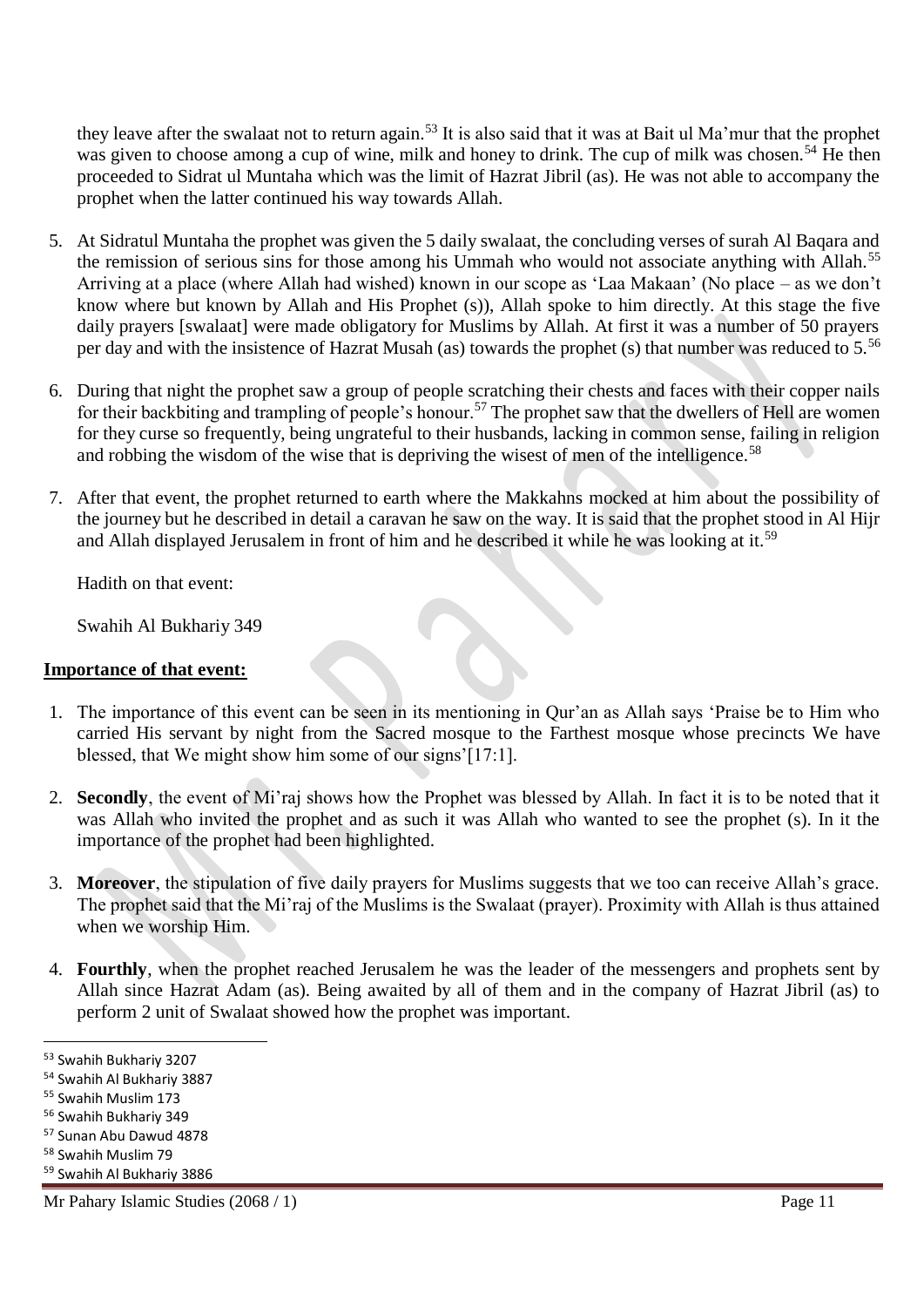- 5. **Furthermore**, by this journey Allah gave strength to the Prophet who was sad after the death of his uncle Abu Talib, and Khadijah, his wife.
- 6. **Moreover**, it was as a consolation after the rejection he faced in Ta'if.

## **Year 620 CE – 622 CE**

#### **The Pledges of 'Aqabah.**

- 1. In the year 620, 6 men from the tribes of Aws and Khazraj met the prophet at 'Aqabah listened to him and converted to Islam. They returned to Madinah to spread Islam with the message and teachings of the prophet (s). The 6 men promised not to commit shirk, not to steal, not to commit zina, not to kill their children, not to accuse innocent people, not to be disobedient and to do good deeds. $60$
- 2. In the year 621 there was the 1<sup>st</sup> Pledge of 'Aqabah in the month of Dhul Hajj. 12 men from Yathrib came to accept Islam and took the oath not to commit shirk, adultery, fornication, killing of children, calumny, slander and sins. They promised obedience and faithfulness towards and the holy prophet (s). Hazrat Mus'ad bin 'Umair was sent as teacher to Yathrib. It is said that Abu Tufail asked Hudhaifa about the number of men in the pledge. They were informed of about 14 to 15 persons out of whom 12 were outsiders / enemies.<sup>61</sup>
- 3. The prophet added that if they fulfilled their pledge, they would be rewarded by Allah but if they committed sins and punished in this world, then that punishment would be an expiation for that sin (except ascribing someone or something to Allah). Allah can hide their sins. Then Ubada bin Samit said that they swore the allegiance.<sup>62</sup> It is said in Hadith that Ka'b bin Malik said that he witnessed the pledge of 'Aqabah at night with the prophet (s) when they jointly agreed to support Islam with all their efforts.<sup>63</sup>
- 4. The next year (622) there was the 2<sup>nd</sup> Pledge of 'Aqabah in the month of Dhul Hajj. 73 men from Yathrib came to accept Islam and to invite the prophet (s) to Yathrib with full protection. They made the same promise as to live according to Islamic principles. When the Makkans came to know about the support from people of Yathrib they doubled their persecution of Muslims and resulting in all Muslims leaving Makkah except the Prophet, Abu Bakr and Ali. The reason was that Allah has not yet given the prophet the personal order to leave Makkah.

#### **Importance of the pledges of 'Aqabah:**

- 1. The importance of the 2 pledges was that at the outset the holy prophet (s) concentrated his preaching on strangers who came to Makkah. He took advantage of the presence of foreigners to impart the message of Islam to them. In fact anyone who would listen to him would be delighted resulting in either converting to Islam immediately or later on.
- 2. **Secondly**, he took advantage to reform those approaching him both through his Akhlaaq (good manners) and preaching about how to lead a better human life. At the same time advices to abstain from cruelty, falsehood and to be righteous.

l

<sup>60</sup> Swahih Al Bukhariy 18

<sup>61</sup> Muslim 2779

<sup>62</sup> Swahih Al Bukhariy 18, 3892

<sup>63</sup> Swahih Al Bukhariy 3889

Mr Pahary Islamic Studies (2068 / 1) Page 12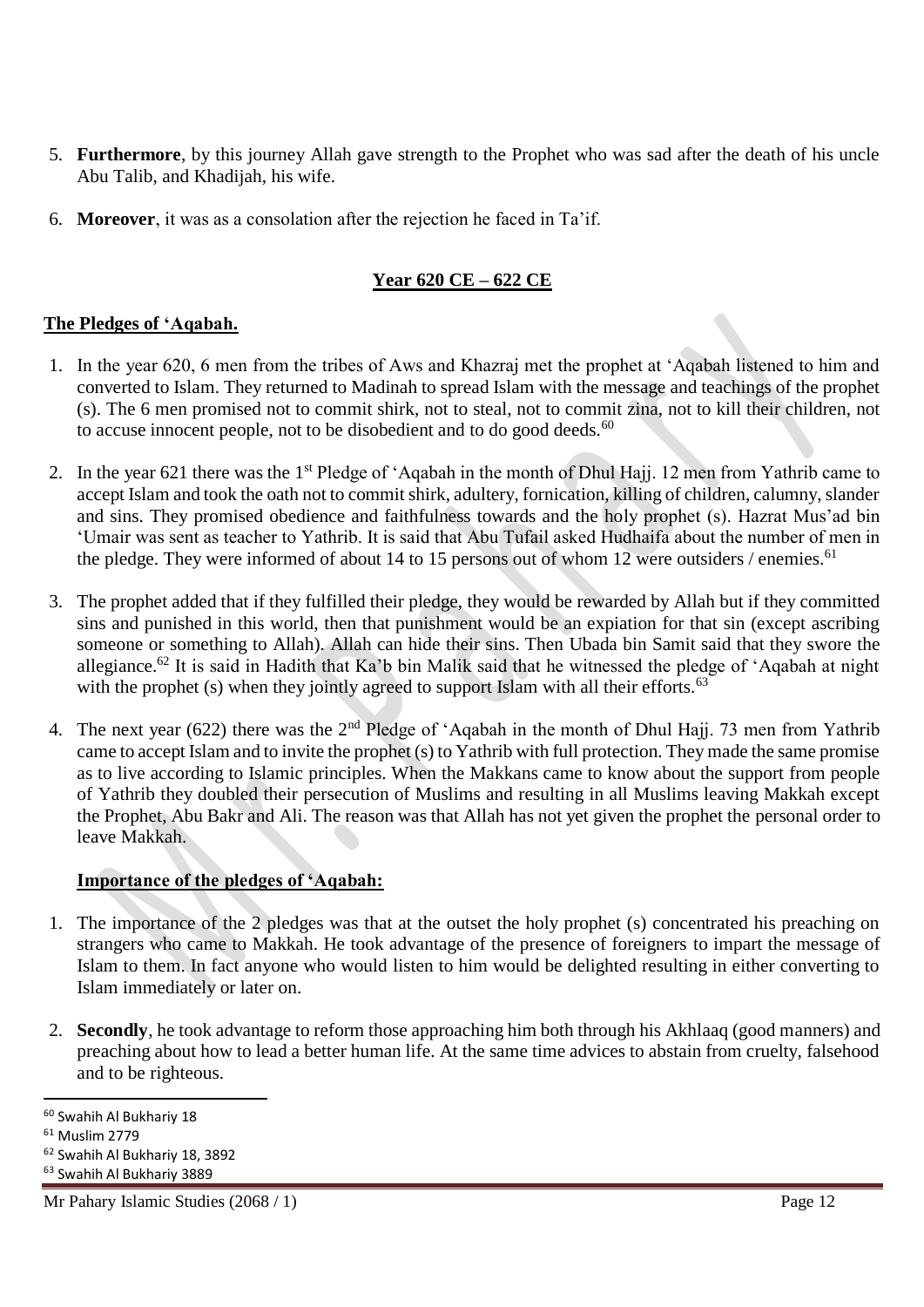- 3. **Additionally**, through his endeavour people were keen to spread this message of Islam in Yathrib [Madinahh] even though the Prophet wasn't there. This shows that the Madinahn people had accepted Islam and they were not forced to do so.
- 4. **Furthermore**, the people from Yathrib were looking for an arbitrator to resolve conflict between tribes which endangered prosperity of oasis. The warring parties, tribes, groups or tribes had found in the prophet (s) a real guide.
- 5. **Furthermore**, the people of Madinah knowing about what Islam stood for invited Prophet and Muslims to their city to live with them as their leader and they pledged full support to him and his followers. This shows the importance of the prophet's presence.

## **Year 623 CE**

### **Hijrah to Madinah**

- 1. During the Makkan phase there were constant persecutions both physical and mental of Prophet. That was extended to the Muslims in general also. There were some Muslims who were not able to bear these persecutions and they were ordered to leave Makkah.
- 2. **Secondly**, the situation went to such extent that names of Sumayyah and Yaasir can be mentioned as being the first martyrs of Islam. This atmosphere and feeling of insecurity among the Muslims led them to go to Abyssinia and then Madinah.
- 3. **Added to the second point**, though the prophet was being persecuted he was able to maintain the same trend in his mission. However, his followers were not like him in the sense that they were not prophets and were different from the prophet. So, seeing the sufferings of his companions the prophet encouraged Muslims of Makkah to migrate to Abyssinia to avoid persecutions and then later on to Yathrib (Madinah).
- 4. **In addition**, there was the social boycott of Banu Hashim [Prophet's clan] imposed by the Quraish. The Muslims faced great hardship for three consecutive years however there were exceptions during the holy months when all hostilities ceased. They could then talk to other Arabs and try to invite them to Islam, but it was in vain. The prophet preferred to direct them to Hijra.
- 5. **Moreover**, after the social boycott the two most important persons in the life of the prophet died. With the death of Khadijah and Abu Talib this weakened his position in Makkah and there were more persecutions by the Quraish. So it was time to leave Makkah.
- 6. **Furthermore**, seeing that the Makkahns were adamant in their concepts with accompanied insults and beatings, the prophet decided to spread Islam at Ta'if. However, he didn't have the time to elaborate on Islam when the chiefs of Ta'if ordered the children of the city to stone the prophet. The rejection of the people of Ta'if forced him to Hijra.
- 7. **Added to the above ideas**, during the period of Hajj people from Yathrib had been coming to listen to the Prophet and wanted him to preach them during the fairs of this month. That resulted in the Pledges of Aqabah when he was invited by the people of Yathrib and was promised security for both the Muslims and himself. He had thus the option to move to Yathrib.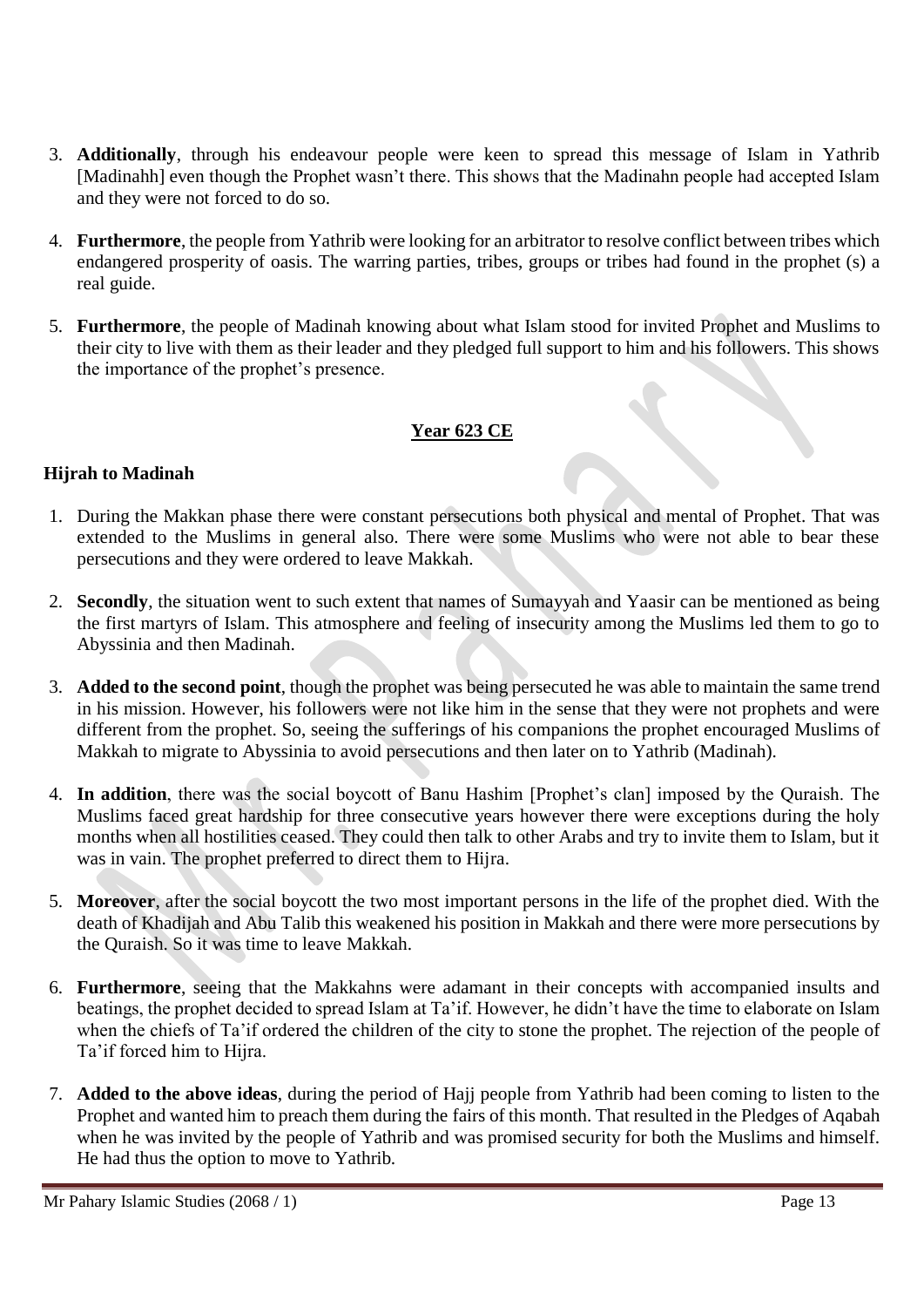- 8. **Besides**, there was the invitation of the warring tribes of Yathrib. The two tribes, the Aws and the Khazraj, were always in constant fight. They wanted an arbitrator to bring peace in Madinah. They had seen the prophet as the one who could be their saviour. The prophet accepted their invitation to Yathrib.
- 9. **Additionally**, it was difficult for the prophet and the Muslims to spread Islam as at the outset the leaders of Quraish hated him because of the themes of the message of Islam which went against their whole concept. Therefore, the assembly of Quraish vowed to kill him and then there was no way out except that of leaving Makkah.
- 10. **Last but not least**, the prophet was waiting for the direct order for him to move to Madinah. As it is known prophets didn't act without the order from Allah. As such when revelation from Allah to leave Makkah was obtained, the prophet left for Madinah.

### **Night of Hijrah.**

- 1. The **situation** of the Muslims at Makkah for 10 years since the public preaching at mount Safa was chaotic and filled with persecutions. The Muslims had been ordered by Allah and His prophet (s) to make the Hijrah but the prophet was waiting for specific order from Allah for him to go. The prophet received a revelation from Allah and was told to leave Makkah. He was made aware of the plot of the Quraish to kill him during that same night.
- 2. The Quraish knew the Prophet had been encouraging Muslims to emigrate to Madinah to avoid further persecution. They thus guessed he would leave sometime as well. So they held a meeting at the Council House [dar al Nadwah] and decided to participate jointly in killing the prophet during the night.
- 3. The prophet (s) went to inform his friend Hazrat Abu Bakr (ra) about the revelation and told him to get ready for the trip. He then returned home for the night to come.
- 4. In order to ensure his departure the prophet asked Ali to occupy his bed that night and at the same time he reassured him of Allah's protection. He also asked Ali to return the people's belongings which were left with him for safe keeping the next morning and then to join him at Madinah. Ali had faith in the words of the prophet that nothing would happen to him.
- 5. All that night the Quraish watched the Prophet's house as they were convinced that he was inside and were waiting for the right moment to jump in to kill the prophet. Though the house of the prophet was surrounded, he left it reciting verses from Sura Yaasin [36:9....'And we have put a barrier before them.....so that they cannot see']. As such he was not seen by anyone.
- 6. He thus went to Abu Bakr's house where two camels and provisions were ready for the journey and they left immediately. Instead of going north towards Madinahh, they went southwards to fool their pursuers. They took Abdullah bin Uraiqit (non-Muslim Guide) as guide.
- 7. Early in the morning the Quraish rushed into the Prophet's house to find Ali asleep in the Prophet's bed. They were shocked and could not understand how the prophet left without being seen. When they asked where the Prophet was, Ali said he didn't know.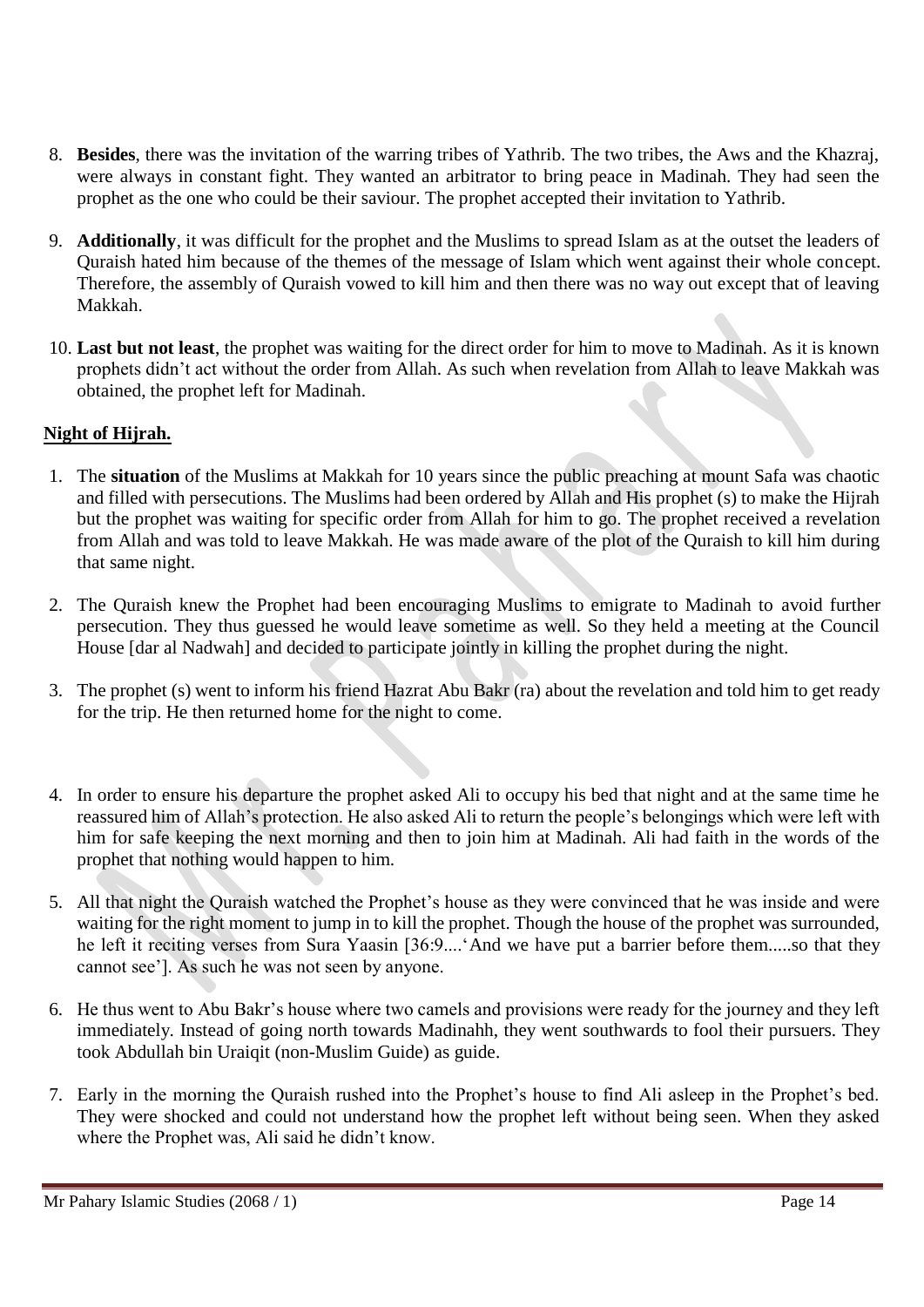- 8. The Quraish sent search parties to track him while offering a reward of 100 camels. Many of the Quraish wanted the reward and Suraqah bin Malik was among them.
- 9. The prophet and Abu Bakr reached the cave of Thawr. Before entering it Abu Bakr cleaned it and filled in all the holes found in it with his cloth to avoid being seen by the Quraish. In the cave the prophet reassured Abu Bakr 'Have no fear for Allah is with us' [9:40] before resuming journey to Madinah.
- 10. When the search party came to the cave of Thawr they saw the spider's web and the nest of the bird at its entrance. They thus returned without looking inside. They stayed for 3 days and 3 nights. . It was 3 miles away from Makkah. After that they continued their way though they were followed by the Quraish. Abu Bakr moved on 4 sides to protect Muhammad (s).
- 11. When a price was fixed on the head of the prophet, Suraqah bin Malik was sent to kill the prophet. But for 3 times his horse stumbled in the sand and was released by the du'a of the prophet (s). He thus accepted Islam and returned to Makkah.
- 12. They reached Quba situated 3 miles from Madinah on a Monday. They stayed for 2 weeks there and where they built the Masjid Quba. They left on Friday after Swalaat ul Jumu'ah. It was the first Mosque of Islam where the first Swalaat ul Jumu'ah was performed.

### **Significance of Hijrah**

- 1. There had been many events in the life of the prophet (s) which were important. One of them was the Hijrah. **At the outset**, the Hijrah makes a clear division in story of the Prophet (s) and Muslims. It symbolises the demarcating line between persecutions and freedom. Muslims were persecuted in Makkah as they lived in a state of helplessness and were not ordered to retaliate but to have patience. However in Madinah they were free to put their religion into practice and allowed to defend themselves.
- 2. **Secondly**, the Hijrah to Madinahh was an irrevocable step and was considered as an act of worship when the Qur'an says "migrate when not allowed to practice Islam freely". In the case of the early Muslims, they were not able to worship freely and live according to the law of Islam. Thus for them it was imperative to leave Makkah for a better place. The mere fact of making Hijrah is considered as an act of ibaadah as it is an order from Allah in order to apply and live according to Shari'ah.
- 3. **Added to the second point**, this move to Madinah had changed the position of the prophet from a persecuted person to a praised and loved person. The prophet had been invited to Madinahh by the people there and by the Aws and the Khazraj tribes. He was badly needed and he thus became the undisputed governor and leader from the first day of his arrival there. This was the opposite of the first day he spread Islam and how he was perceived by the Quraish in Makkah. As such, he was thus able to lay the foundations of a new society or a Muslim state.
- 4. **In addition**, with the Hijrah the prophet was able to change the conditions of his people and community. At Makkah he was not able to create a community with a specific place for meeting and for other activities. However, the Muslims were united as one Ummah at one centre at Madinah. They were united in faith and the institution of brotherhood between the Muhajiroun and the Ansar was established openly without fright. It was based on a cooperative spirit. As such new surah / chapters were revealed in Madinahh giving rules for the Muslim community and for the Prophet as the lawgiver and the reformer. At Makkah the guidance from Allah was for individual development in privacy as it was impossible to practice Islam.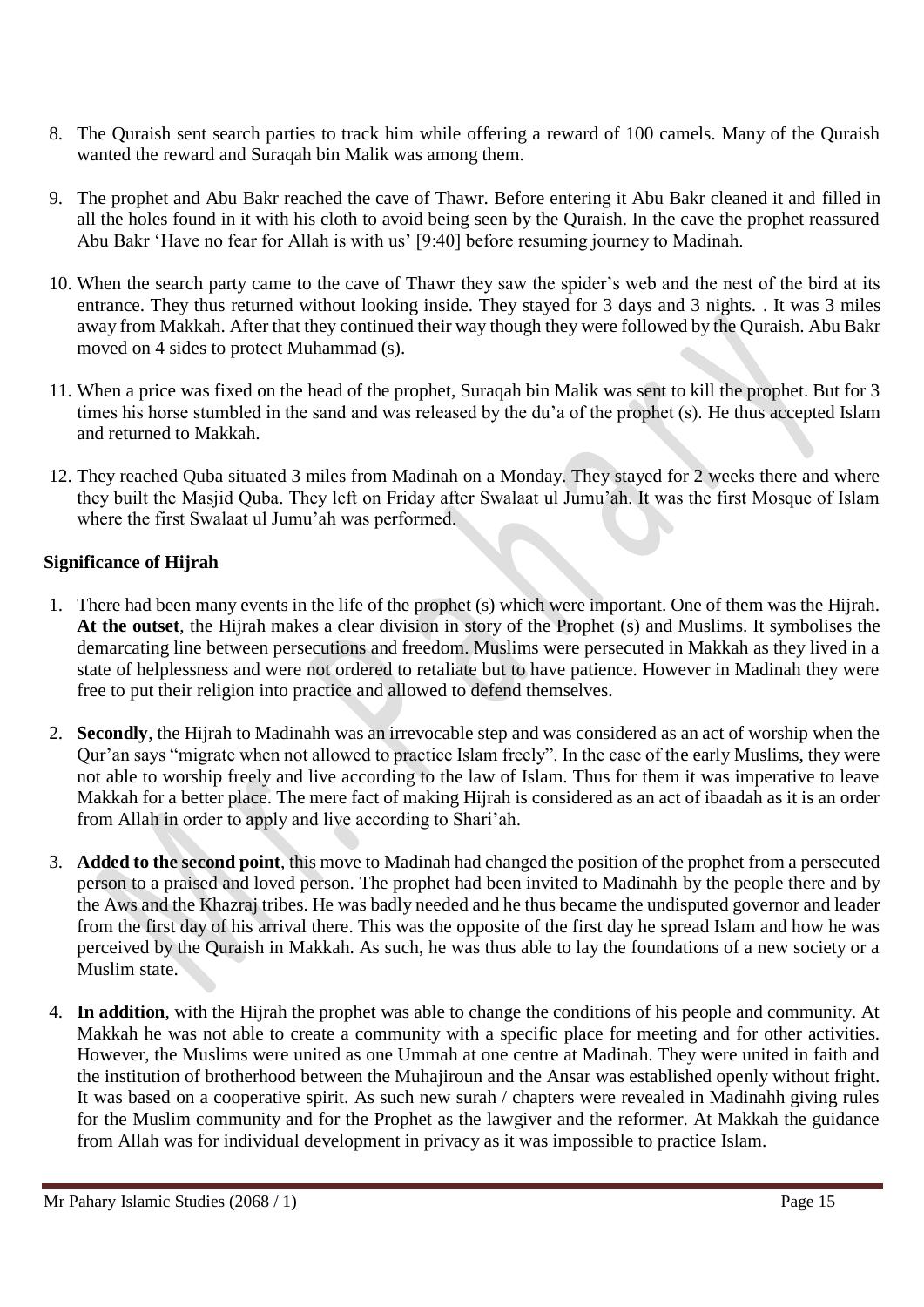5. **Moreover**, as a custom and practice of past people, the Qiblah of the Muslims was the Masjid al Aqsa. Swalaat was done and directed to that place. However, with the Hijrah the Qiblah was changed to the Masjid ul Haraam in Makkah, that is the Ka'bah. This change of Qiblah from Jerusalem to Makkah meant that Muslims had now their own identity and orientation. They no more shared the same direction as others like the Jews. They were turning towards God Himself but more specifically the house of Allah, the Ka'bah Shareef.

#### **Success in Madinah as compared to Makkah**

- 1. There were many reasons why the prophet was more successful in Madinah than in Makkah. **At the outset**, in Makkah after the Prophet began preaching Islam at the mount Saf the Quraish's hostility increased because the message of Islam was alien to their beliefs and those of their forefathers.
- 2. **Secondly**, the way of life that the Prophet suggested was also an economic threat to the Makkahns and their wealth. The prophet demanded them to quit all their illicit means of enriching themselves.
- 3. **Added to the second point**, the prophet's attitude towards everyone was that of peace as the teachings of Islam propounded peace and it needed time to be understood by Makkahns. However, the Makkahns were not ready to quit their customs and traditions. Fighting was like a fun for them.
- 4. **In addition**, the prophet had his family's clan's protection during the lifetime of his uncle Abu Talib. As such attacks on him were restrained till his death where all chances of success in Makkah were gone.
- 5. **Moreover**, the attacks on the poor and destitute Muslims became more vicious and they were not able to bear them. This led to many of them migrating to Madinah.
- 6. However in Madinahh the prophet had been invited by the warring tribes of Aws and Khazraj to make peace. **So at the outset** it was a welcoming atmosphere in contrast to the repelling one at Makkah. The 2 above mentioned tribes considered the prophet as an arbitrator and a solution to their problems and became the undisputed ruler from the first day.
- 7. **Seventhly**, the prophet was a man of great vision and his first task was to lay the foundations of a new egalitarian society where everyone had his say in his society. They were living in harmony and that brought peace to the warring tribes.
- 8. **Added to the seventh point**, he created a society where respect of the rights of others was sacred. Under his leadership everyone was able to practice their religion and worship freely. There were churches and synagogues which were protected by the prophet. At the beginning of the Madinahn phase, the prophet told his companions to help the Jews and the Christians in their buildings, but then he disallowed it when they became rebels. There were many treaties made between the Jews and the Muslims; and between Christians and Muslims.
- 9. **In addition**, the prophet was a lawgiver and a reformer. He would never refuse to hear and listen to any case or dispute from anyone. When he was called upon he would decide on disputes with the law of Allah and would not side with the Muslims if they were at fault.
- 10. **Moreover**, the prophet built his community in such a way that everyone felt the security that prevailed. All residents would defend Madinah together in case of attack and that would result in making peace together.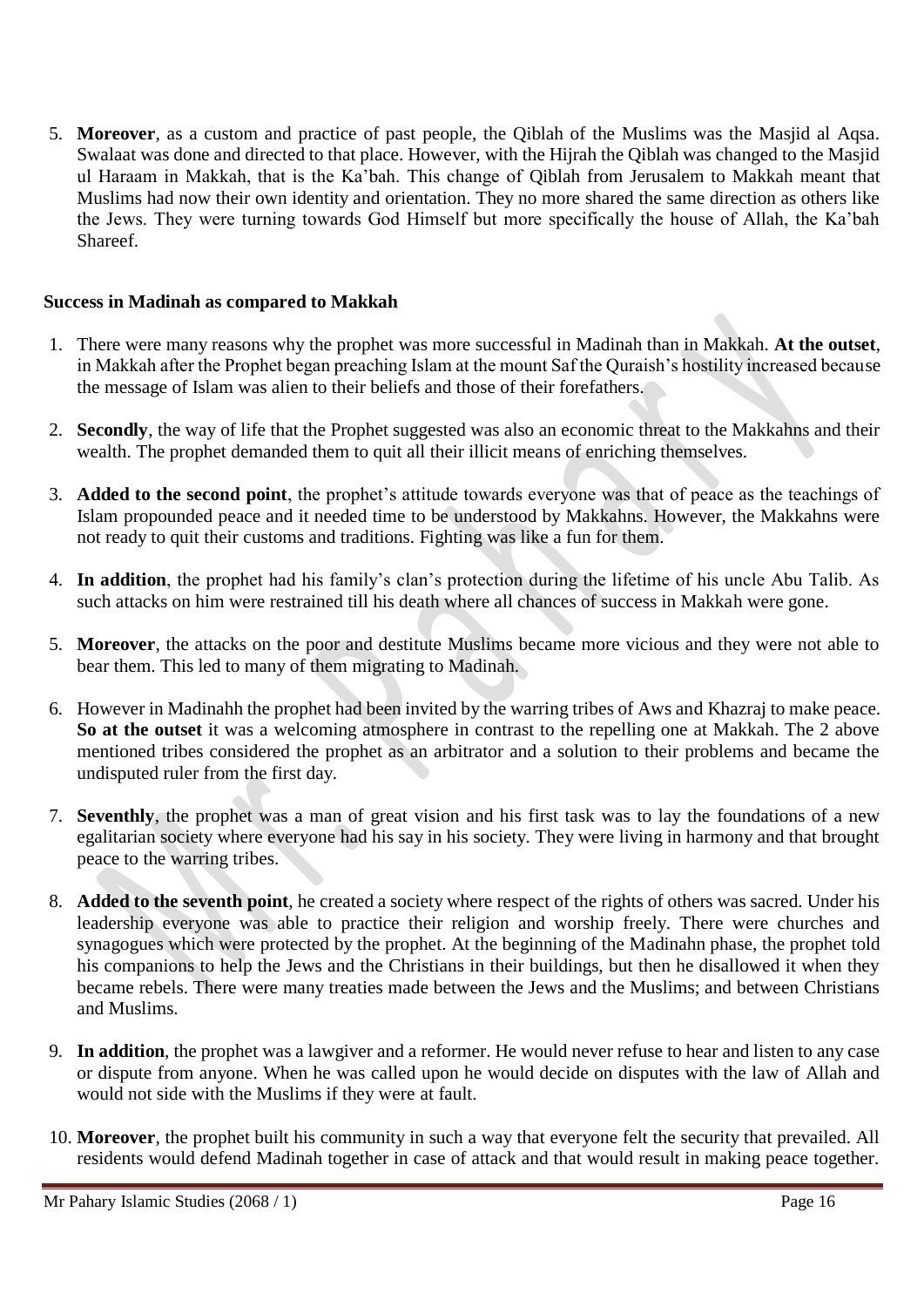That created a situation where all Muslims practiced Islam without fear as they were united as one Ummah with a cooperative spirit.

#### **Life Of Muhammad (s) – As the final Messenger**

- 1. According to the Qur'an and the Hadith of the prophet (s) there will not be any prophet after the prophet of Islam. That was confirmed also by past prophets. The following verses and narrations will enlighten us. Allah says in the Qur'an: "Muhammad is not the father of any of your men, but he is the Messenger of Allah and the Last of the Prophets; and Allah has full knowledge of all things." (33:40)
- 2. Prophet Ibrahim prayed for his coming: "Our Lord! And raise up in their midst a Messenger from among them who shall recite to them your Verses, and shall teach them the Scripture, and the Wisdom and shall purify them. Surely, You are the Mighty, the Wise." (2:129)
- 3. Narrated Abu Huraira: The Prophet said, "The Israelis used to be ruled and guided by prophets: Whenever a prophet died, another would take over his place. There will be no prophet after me, but there will be Caliphs who will increase in number." The people asked, "O Allah's Apostle! What do you order us (to do)?" He said, "Obey the one who will be given the pledge of allegiance first. Fulfil their (i.e. the Caliphs) rights, for Allah will ask them about (any shortcoming) in ruling those Allah has put under their guardianship." (*Sahih* al-*Bukhari*, Volume 4, Book 56, Number 661)
- 4. Narrated Jubair bin Mutim: Allah's Apostle said, "I have five names: I am Muhammad and Ahmad; I am Al-Mahi through whom Allah will eliminate infidelity; I am Al-Hashir who will be the first to be resurrected, the people being resurrected thereafter; and I am also Al-'Aqib (i.e. There will be no prophet after me)." (*Sahih* al-*Bukhari*, Volume 4, Book 56, Number 732

#### **Life Of Muhammad (s) – Important Figures In His Life**

#### **Hazrat Khadijah (ra)**

- 1. Hazrat Bibi Khadijah was one of the ladies of Makkah who was famous for her piety and morality.
- 2. In relation to the prophet (s) she employed him in her service for a business trip to Syria.
- 3. She was so impressed by the prophet that later on after an interpretation of a dream she got married to him on her own suggestion.
- 4. She was the first wife of the prophet who did not have any other wives as long as she was alive.
- 5. She was the support of the prophet with a loving home and six children. She remained at his side through years of persecution and suffered with him through years of Boycott.
- 6. She was important in the life of the prophet as she recognised his qualities of truthfulness and trustworthiness.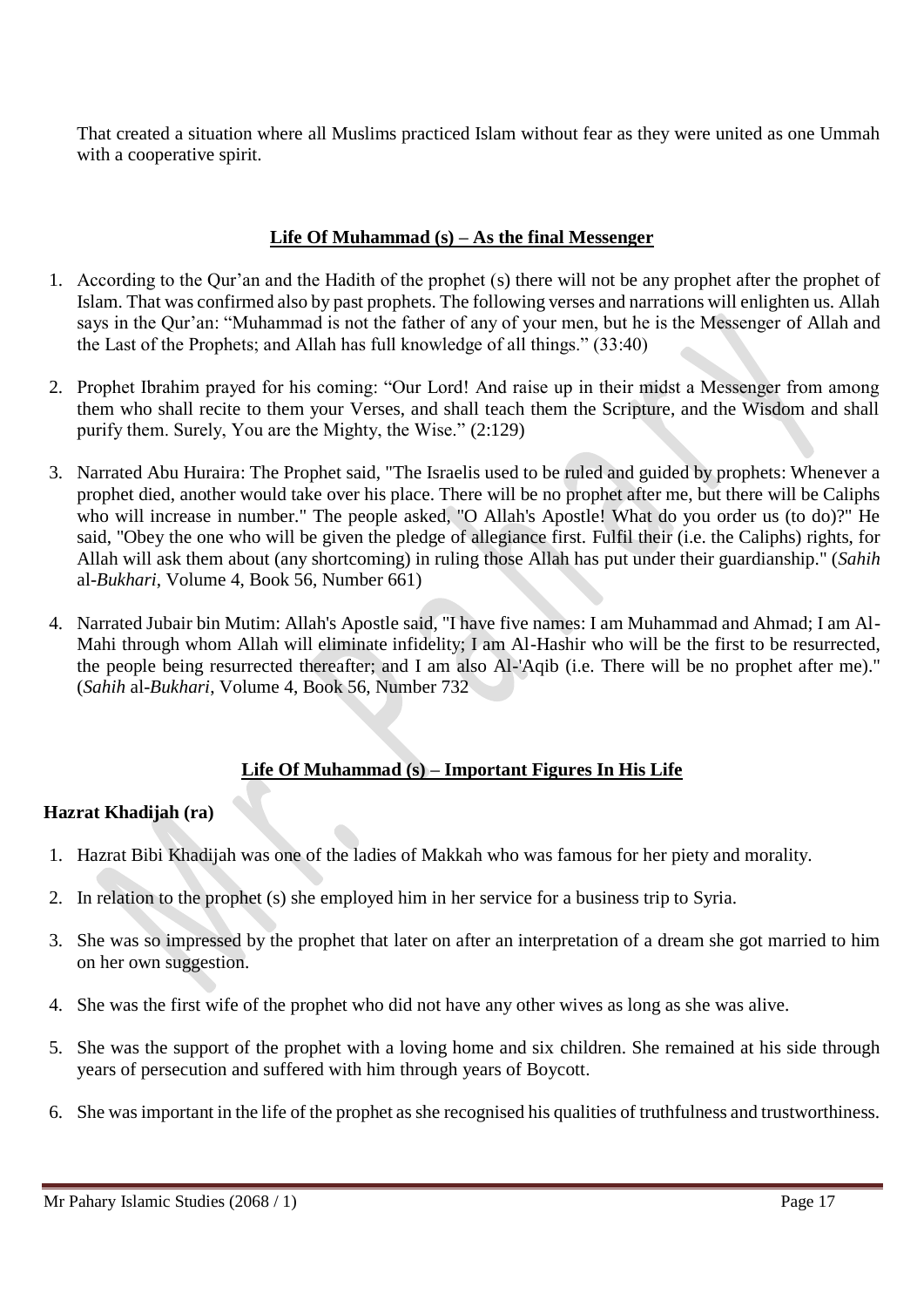- 7. Her proposal to him for marriage is a sign of knowing the importance of the prophet. The prophet married her despite she was a widow. It was through that marriage which freed the Prophet from financial worries.
- 8. She was important as she gave him support during times of depression and sadness.
- 9. She comforted him after the first Revelation and believed in him. She was the first person to accept Islam.
- 10. The Prophet said 'She was the wife who believed in me when others rejected me. When people refused to believe me, she affirmed my truthfulness. When I stood forsaken, she spent her wealth to lighten the burden of my sorrow'.

### **Hazrat Abu Bakr (ra)**

- 1. Hazrat Abu Bakr Siddiq was the close friend of Prophet Muhammad (s) since childhood and was 2 years younger than the prophet.
- 2. He used his wealth to free slaves who had become Muslim especially those working with the bad masters.
- 3. He gave his daughter Aisha's hand in marriage to the Prophet.
- 4. He paid the price of land for mosque in Madinahh on Prophet's behalf.
- 5. He gave all his wealth for the Tabuk expedition and he led prayers during the Prophet's illness.
- 6. The prophet's marriage to Aisha cemented their relationship.
- 7. He was the first adult male to accept Islam. When people said that 'he preaches against idols, he must be mad', Abu Bakr said 'if he says so he must be right'. He would never argue with anyone. He accepted Islam because of total confidence in his friend.
- 8. He was the first to confirm the truth of Isra wal Mi'raj [the Night Journey]. He was called 'Siddiq' by the Prophet because of this event.
- 9. He made hijrah with the Prophet to Madinahh. He was also mentioned in the Qur'an … 'one of two in the cave...'[9:40] and was the first to lead the pilgrimage.
- 10. He was under Prophet's instructions to teach people the correct way of doing it.

## **Halimah Sa'diyyah**

- 1. Halimah Sa'diyyah was the foster mother of the prophet (s). She took the Prophet to the desert in a place known as Juraanah and cared for him [as per tradition of the Arabs at that time].
- 2. She belonged to the Banu Sa'd, a clan of the Hawazin tribe, known for the purest Arabic dialect they spoke.
- 3. The Prophet learnt the Arabic language and dialect of the Bedouins from them.
- 4. It was through the prophet since childhood that the fortunes of Halima's family improved.
- 5. Among the various things that occurred in the desert at that time was the miracle of the opening of the chest which occurred while he was there with her.
- 6. However, she returned him to Aminah, his mother, when he was six years of age.
- 7. The importance and significance of this custom was to learn the best Arabic dialect, to become more robust through the tough atmosphere of the desert, to lead a life of shepherd, to get accustomed to the life of hardship and to get acquainted to the life of tribe.

## **Bahira**

- 1. It all started when Abu Talib took the Prophet, aged about 12 at that time, on a trading journey to Syria. It was close to the city of Borsa [in Syria] when a Christian monk called Bahira invited everyone to a feast insisting all should come.
- 2. The Prophet had been left behind to guard the camels as he was small.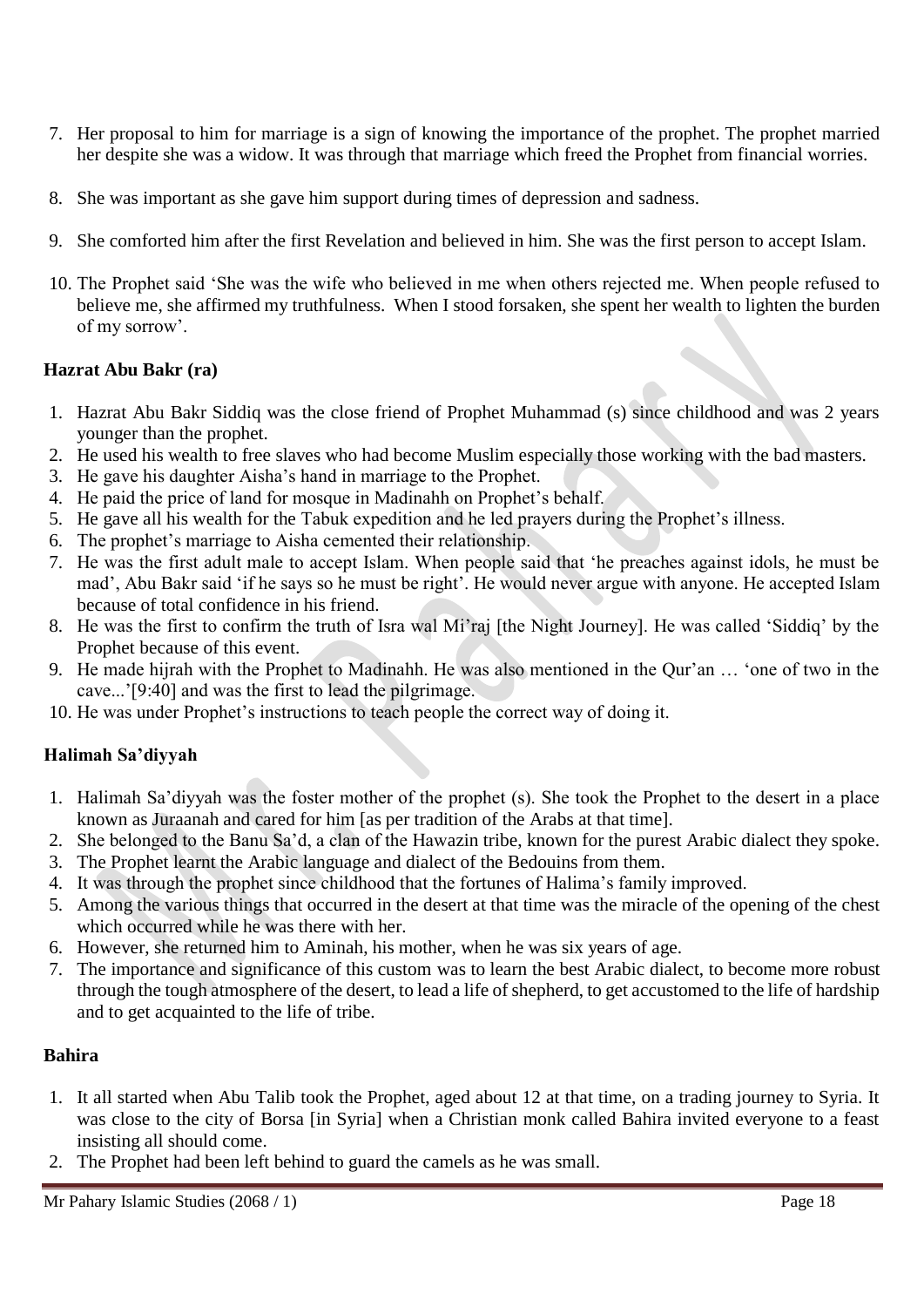- 3. However, on the request of Bahira, he was then sent for to join them.
- 4. While talking with the prophet under a tree, Bahira saw the seal of prophethood on his back in between his shoulders.
- 5. Some accounts say Bahira had found the announcement of the coming of Muhammad in the original gospels which he possessed.
- 6. It is also said that there was a cloud or the unusual behaviour of a branch that kept shadowing the Prophet as the caravan came closer and as such Bahira knew about it.
- 7. Bahira warned Abu Talib not to take his nephew further in case of harm, but to send him back to Makkah and to hide his identity from the Jews. Thus they returned to Makkah.

## **Waraqah bin Nawfal**

- 1. After receiving the first revelation the Prophet was very frightened and amazed. When he got home he told his wife Khadijah what had happened.
- 2. The latter comforted him and decided to consult her cousin Waraqah bin Nawfal who was a Christian well versed in the scriptures of the Christians and the Jews.
- 3. Waraqah said this was the same Holy Spirit whom Allah had sent to Musah (as) and he said, 'I swear by Him in whose hand is Waraqah's life, Allah has chosen Muhammad to be the prophet of this people. Bid him be brave of heart'.
- 4. The Prophet went back to Hira to complete his days there and later on returned to the Ka'ba. There he saw Waraqah who said 'They will call you a liar, persecute you just like they did to others who came with a similar message, they will banish you, fight against you'.
- 5. It is also said that Waraqa told the prophet that if he lived to see the day he would support the prophet but Waraqah never witnessed the persecutions as he died soon afterwards.

# **Year 623 CE onwards**

# **1 st Year Of Hijri**

## **Madinan Guidelines**

- 1. The prophet (s) of Islam left Makkah for Madinah to spread Islam and continue his mission. However, there were many guidelines set by the prophet for his communal life. On entering Madinah Prophet said 'Spread peace [salaam], feed the hungry, honour kinship ties, pray while people sleep, you shall enter Paradise in peace'. The first hadith concerns both our private life as in our family relationship, our public life as in feeding the poor, our responsibility as in spreading Islam and our spiritual life as in pray while people sleep. This was meant to regulate the lives of Muslims.
- 2. **Moreover**, he established a brotherhood between the Muhaajiroun from Makkah (emigrants of Makkah) and the Ansar [Muslims of Madinah] because Muhaajiroun were homeless and penniless. He knew that these Muhaajiroun had left everything behind and were alien to Madinah.
- 3. **Furthermore**, this nurtured a collective spirit based on sharing and mutual assistance rather than individual competitiveness. In this way each Muslim in Madinah was given the responsibility of one Muhaajir of Makkah. It is said that these Madinah Muslims would allow the Muhaajiroun to stay in their houses, to share and divide the houses into two halves, to give them a share or the way to business and up to a share / will in their inheritance.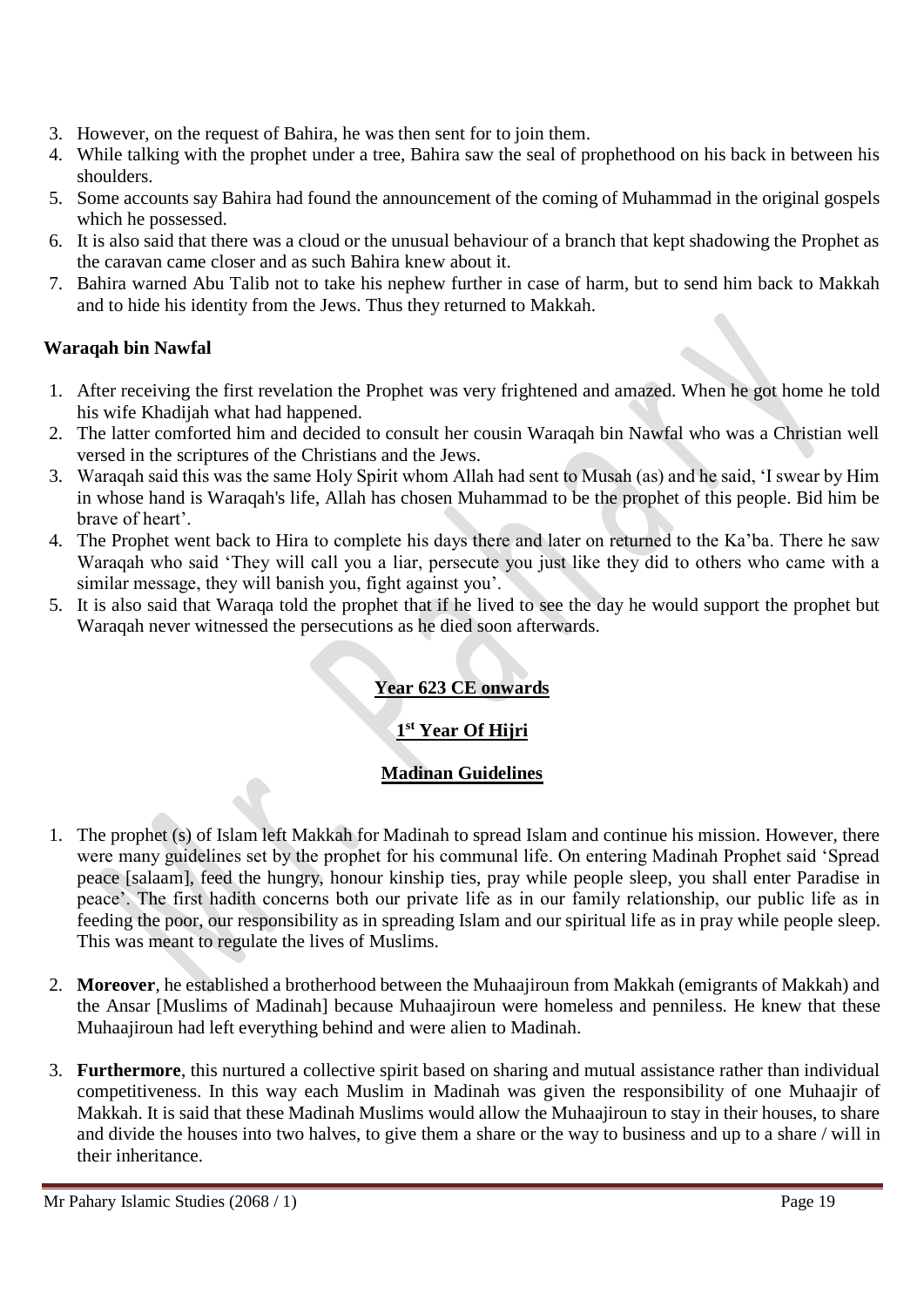- 4. **In addition**, there was a mutual assistance agreement between Jews of Madinah and Muslims [whether Aws, Khazraj or Muhaajiroun] known as the Charter of Madinah. It is also known as the sahifah and in it are the rights of both Muslims and Non Muslims. This also signifies justice and dignity for all on a solid legal base. This was done to create a link between the different religions.
- 5. **Furthermore**, the prophet ensured that the same rights and the same duties were for all. He created a multicultural and multi-racial state. There was the freedom of religion and speech. And at the same time there would be respect which led to the Jews and the Muslims would help each other in times of attack.
- 6. **Besides**, the prophet created a community when all relationships would be based on contracts. The prophet advised Muslims to stand by their contracts. As such the Jews felt threatened economically by businessminded Muhaajiroun.
- 7. **Added to the above ideas**, it was decided that the prophet would be the decision maker and taker. All conflicts or disputes were to be brought to the prophet being the final judge of the Islamic state. That was done to ensure the same treatment and advice given to the whole community.
- 8. **Added to the above**, he stressed all relations within society to be egalitarian free from outside world. There would be no forcible conversions. He worked with everyone in construction of mosque and participated in the call to prayer [Adhaan] which was initiated and still resonates today. The 5 daily prayers set the pace of daily life for Muslims.
- 9. **Additionally**, the institution of fasting [sawm] became obligatory in the month of Ramadan. The prophet wanted the better off Muslims to feel the suffering of the poor and wanted them to reach salvation. Fasting though was practiced by the prophet on personal basis was now considered as part of Islam.
- 10. **Last but not least**, Zakaat was made compulsory on the better off people or the rich and the aristocrats. It was to be a 2 ½ % of the wealth or money that we have. Before the introduction of Zakaat the generous institution of Swadaqah was practiced by the prophet and ashab. This was done to help those in need.

## **Year 623 CE onwards**

# **1 st Year of Hijri**

## **Constitution (Swahifa) Of Madina**

- 1. One of the most important contributions of the prophet can be found in the constitution of Madinah. The holy prophet made a **formal agreement** between himself and all of the significant tribes and families of Yathrib [later known as Madinah] and those who followed them from Makkah in 622. It was known as the Constitution or Charter of Madinah.
- 2. This document was drawn up with the explicit concern of bringing to **an end the bitter inter-tribal fighting** between the clans of the Aws and Khazraj within Madinah. As such the old tribal enmities were buried by the prophet.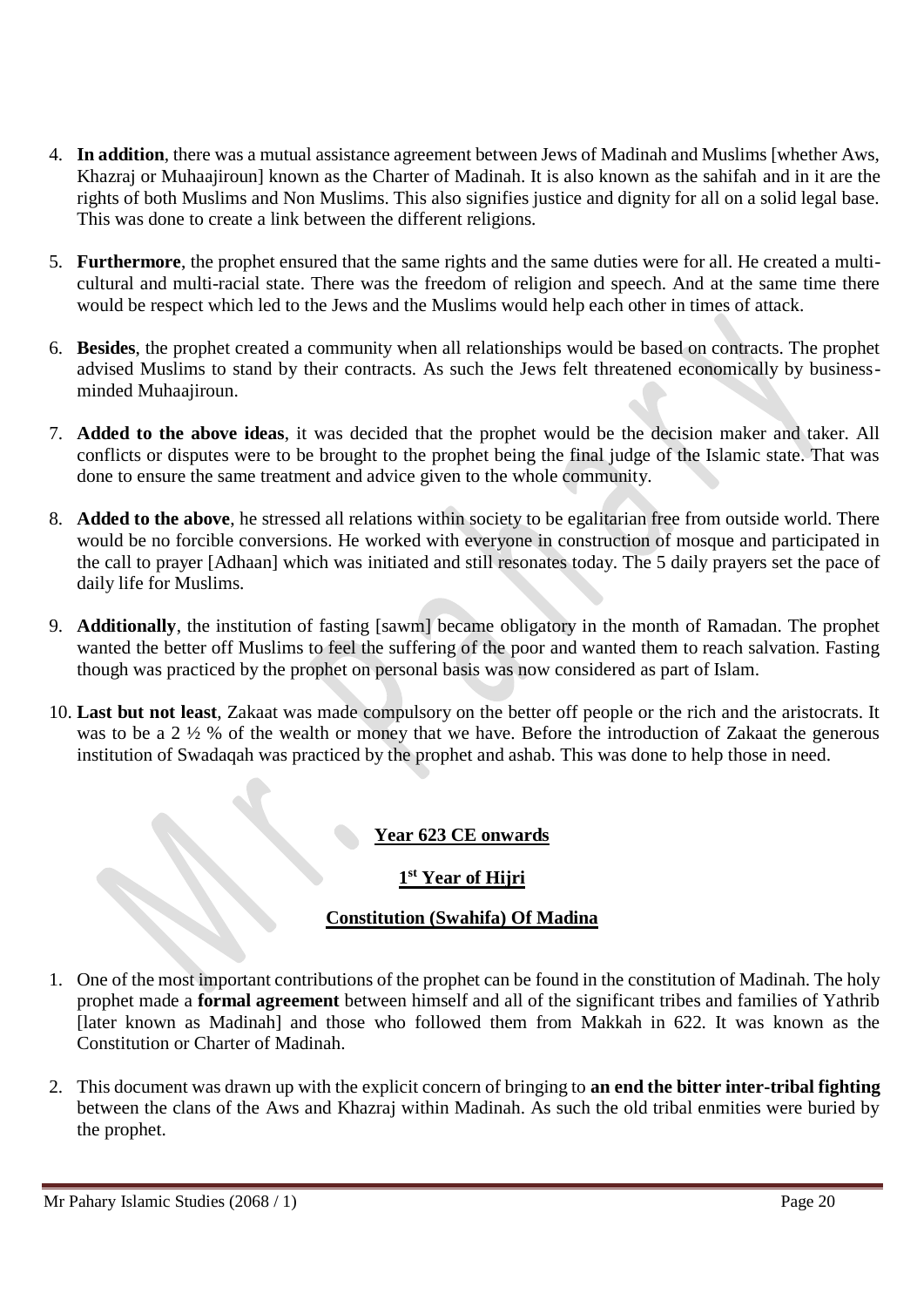- 3. This charter brought about different changes within the city of Madinah. As such, it effectively established the **first Islamic state**, yet this political entity was not governed by Islamic law [shari'ah] but rather by established tribal customs.
- 4. **Moreover**, it normalized tribal relations within Madinah and instituted a number of rights and responsibilities for the Muslim, Jewish and pagan communities bringing them within the fold of one community.
- 5. **Furthermore**, it guaranteed religious freedom and tolerance to all. There was the possibility to practice all religions without being persecuted. The prophet ensured that both the Muslims and the Non-Muslims would have the liberty to practise their religions at will.
- 6. **In addition**, the prophet established parameters for political alliances e.g. making peace together with outsiders. In the new society built by the prophet, each must help the other against anyone who attacks the people of this document. There should be mutual protection, advice and consultation.
- 7. **In addition**, it had been decided that all parties signing the document would defend Madinah in case of both interior and exterior attacks. It was haram to fight within Madinah and above all to fight against each other within the inhabitants of Madinah. As such the prophet established Madinah as a sacred place [a haram: barring all violence and weapons] thus ensured the security of the community.
- 8. **Furthermore**, the prophet created a system for granting protection to all individuals, especially the security of women. He ensured that women had their rights to complain and to have their own views.
- 9. **Besides**, the prophet established a tax system for supporting the community in time of conflict. The bait ul Maal was set up and all kinds of funding were accepted as long as it was halal. The money was used for the community in general.
- 10. **Another viewpoint**, the prophet instituted a judicial system for resolving disputes among any party. However only when people would differ it would be referred to God and to the Prophet who would be impartial arbiter of disputes between Muslims. In this way his decision would be final.
- 11. **Added to the above points**, the paying of blood money [for the slaying of an individual] instead of taking another life would be regulated. Accordingly, it was done and accepted in specific cases. However, forgiveness is preferred leaving the decisions in the hands of Allah.

#### **Harmony amongst the residents by this document**

- 1. When the prophet (s) arrived at Madinah there were many steps that he took in order to ensure peace and security for his followers and anyone in the city. At the outset the constitution came as result of conflict as they were many sections in conflict with each other. However it resulted in harmony between the tribes of Aws and Khazraj. Both tribes were in constant war and they wanted an arbitrator.
- 2. Moreover, the constitution was not a 'treaty' in the modern sense, but a unilateral proclamation by the Prophet of joining together two religious communities; the Muslims and the Jews. Jews "have their religion and the Muslims have theirs." As such the prophet created a society where there was the freedom of religion.
- 3. Furthermore, the constitution revealed the Prophet's great diplomatic skills where all citizens were given the freedom to live and work in peace, security and with dignity. They were free to live according to their tribal customs and traditions. Respect was the key word among the inhabitants of Madinah.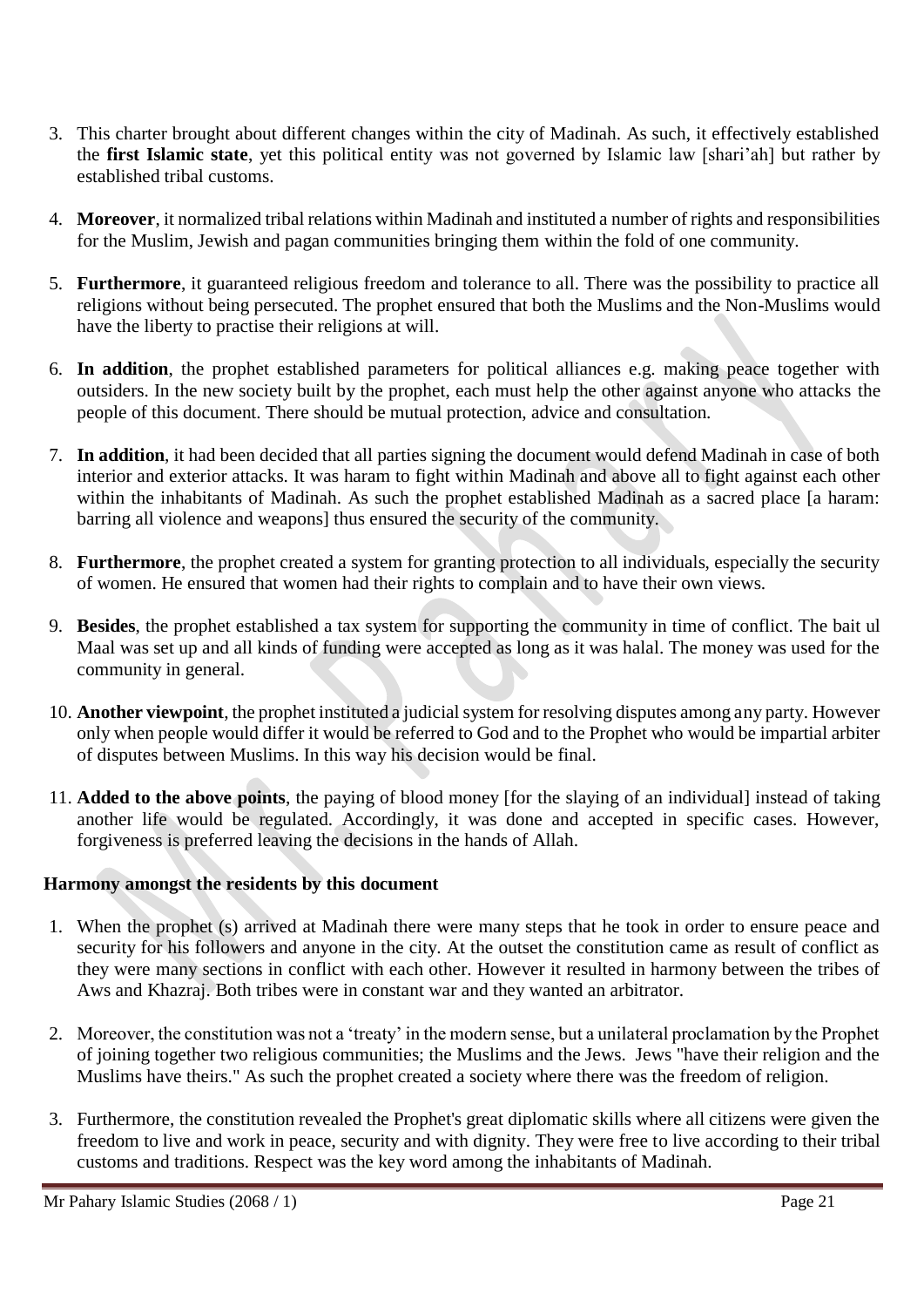- 4. In addition, his great vision empowered communities by giving them local and communal autonomy e.g. they were able to practice their religious rites; manage their affairs, decide on means to earn a living as they choose, punish criminals and many others. They had the liberty to live in Madinah with their own concepts.
- 5. Furthermore, with the constitution of Madinah issues of law and order were central to his just society. There was no distinction made between the Muslims and the Non-Muslims among the citizens. The conditions were fair and equitable to all. It was a matter of honour to maintain justice.

### **Year 623 CE onwards**

## **1 st Year Of Hijri**

### **Relationship with the Jews of Madinah**

When the prophet (s) entered Madinah there were many parties like the Christians, the Jews, the hanifs and the idol worshippers. With each group the prophet (s) entered in a truce. As such it was so with the Jews.

- 1. The prophet was at **first** very friendly with the Jews of Madinah for various reasons. At the outset, the Prophet Muhammad's own conduct of humility, compassion, and faithfulness was towards everyone. The prophet as testified by the Qur'an was sent as a mercy for all the worlds. It was within the prophet to be merciful with all people.
- 2. **Secondly**, when the prophet entered Madinah he was accepted by the whole population as being the leader. There was no leader or guide in the city and as such they had found in the prophet the perfect leader who could take decisions for them in all aspects.
- 3. **Furthermore**, the friendly attitude of the prophet could be understood also as a step towards a treaty to cement peace and friendship between the two parties. As long as there would be discussion, fight or threat of war there would be no security for the inhabitants.
- 4. **Moreover**, it was a step taken by the prophet as a means to grant the Jews full freedom to practise their faith, just as Muslims would practise theirs. There was freedom of religion for all inhabitants of Madinah.
- 5. **Furthermore**, the prophet knew that there were many similarities between the two groups. One of them is that both parties were from the same source that is from Allah. Both religions and parties as human beings were from Allah.
- 6. **In addition**, from the fifth point, it can be said that the prophet befriended the Jews as they also believed in and were followers of a revealed book that is the Tawraat from one of the prophets of Allah that is the prophet Musah (as).
- 7. **Added to the above**, the prophet (s) was aware of other similarities with the Jews. The latter would pray towards Jerusalem in the direction of Masjid Al Aqsa and that was also the practice of the Muslims initially before the Ka'bah became the new Qibla (direction).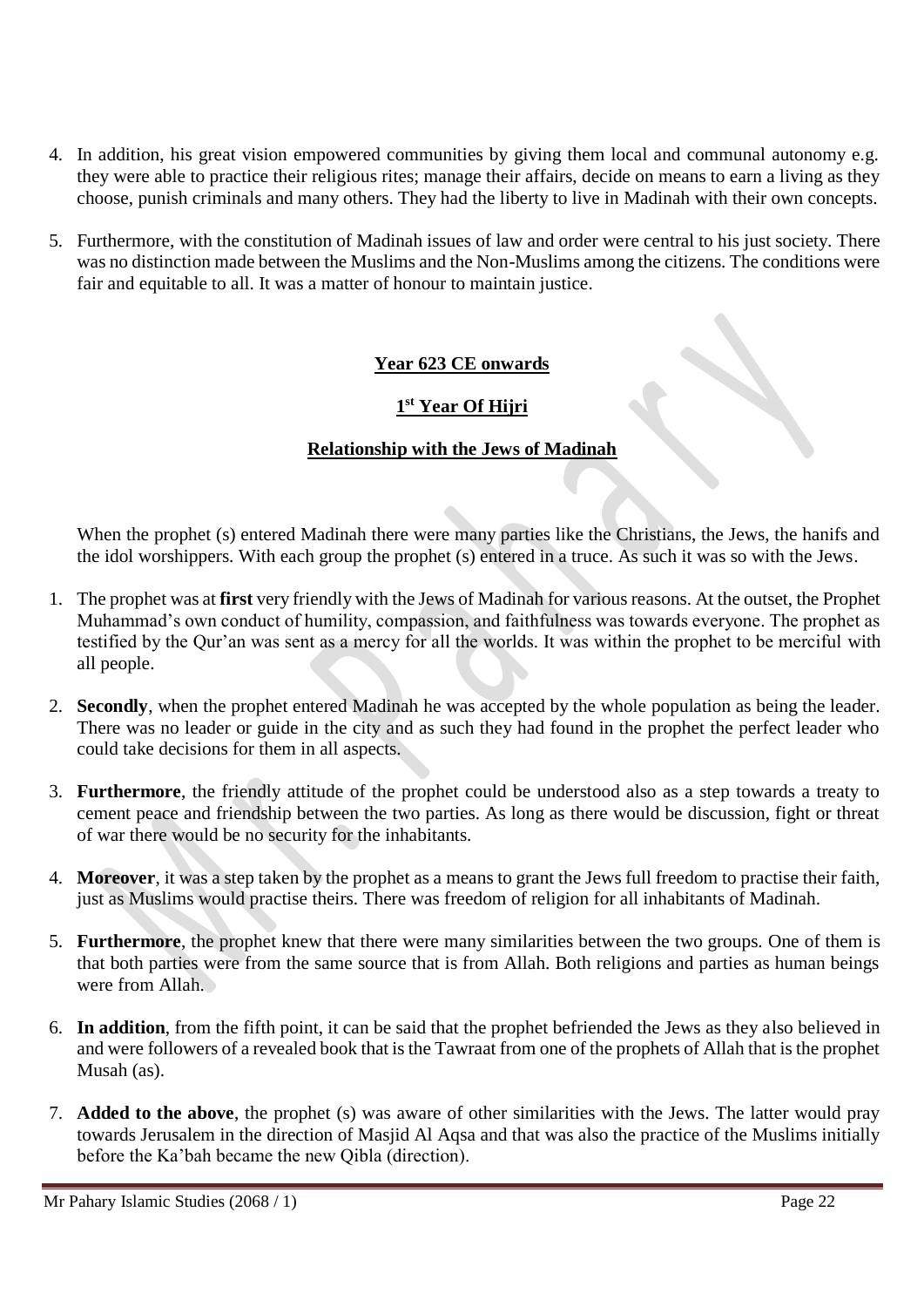- 8. **Besides**, the prophet had always believed by strengthening ties Madinah would be secure if any party of the city would be under attack. The strategy of the prophet was that 'United we stand divided we fall'. As long as there was solidarity among the inhabitants it would be very easy to have a control over the population. In this way each group would contribute resources and defend the city.
- 9. **More to the point**, the prophet wanted to create specific relations based on equality and justice. In a society where these two mentioned qualities are maintained the population will feel better off as from aspects related to human rights and equal opportunity. That what was intended by the prophet (s).
- 10. **Last but not least**, the prophet would act as a leader who would deal with any disagreements. Though he had set up specific courts with judges to deal with all cases but those cases where there were real disputes and the prophet was needed, they were referred to the prophet as the best decision maker and taker.

### **Change in the relationship with the Jews**

- 1. At Madinah the Prophet (s) was now the ruler and the supreme leader. At the **outset** the Jews wanted the prophet to side with them in order to conquer different places but when the prophet sided with the poor they felt upset. However, the Jews felt it was not wise just yet to oppose his authority. Therefore, though against themselves they agreed to the Charter [sahifah] which was based on friendship, cooperation, mutual respect, equality and justice. If that was not done, they would have been outside the constitution of Madinah and that would have been against them.
- 2. **Secondly**, the Prophet came as a peacemaker to Madinah to settle disputes among the Aws and the Khazraj and he was eager to win the confidence of the Jews who were mentioned in the Qur'an as people with a book [ahl-e-Kitab]. He would visit the homes of their rabbis, prayed towards Jerusalem and fasted on Yom Kippur known as the day of Ashurah for the Muslims. The Jews were rich and thus influential people in Madinahh having the monopoly of commerce and finance. With the new law, that is the Shari'ah, being applied some of the Jews became unhappy because the prohibition of usury / interest [riba] affected their financial standing.
- 3. **Moreover**, by the passing of time slowly the position of Jews deteriorated in Madinahh. The Banu Qurayzah, Banu Nadir and Banu Qaynuqa allied themselves with pagan Arabs under leadership of Abdullah ibn Ubayy and Abdullah bin Saba to conspire against the prophet and the Muslims. They were the inside spies of the Quraish. It went to the extent that some Jews accepted Islam but others paid lip service only and were known as the hypocrites. Their leaders were Abdullah ibn Ubayy and Abdullah bin Saba.
- 4. **Another point** is that the Jews would never say that they were not aware of who was the prophet. Despite having known the prophet and his message they were not prepared to accept a non-Jewish prophet as leader. That would be a blow to their ancestors as they hoped that the last prophet would be from the Israelites but the prophet was from the Ismailites. As time passed by, it became increasingly difficult for the Jews to reconcile their feeling of ethnic and religious superiority with their subordinate position in front of the Prophet who was descended from prophet Ismail son of Hajrah.
- 5. In **addition,** such their behaviours changed for the worst. In the Islamic history it would be noted that the Jews conspired against the prophet through Abdullah ibn Ubayy and Abdullah bin Saba in the battles of Badr, Uhud, Trench and many others. They were the ones to desert the prophet taking with them 300 men from the land of Uhud. It was these Jews led by Abdullah ibn Ubayy and Abdullah bin Saba who made an ally with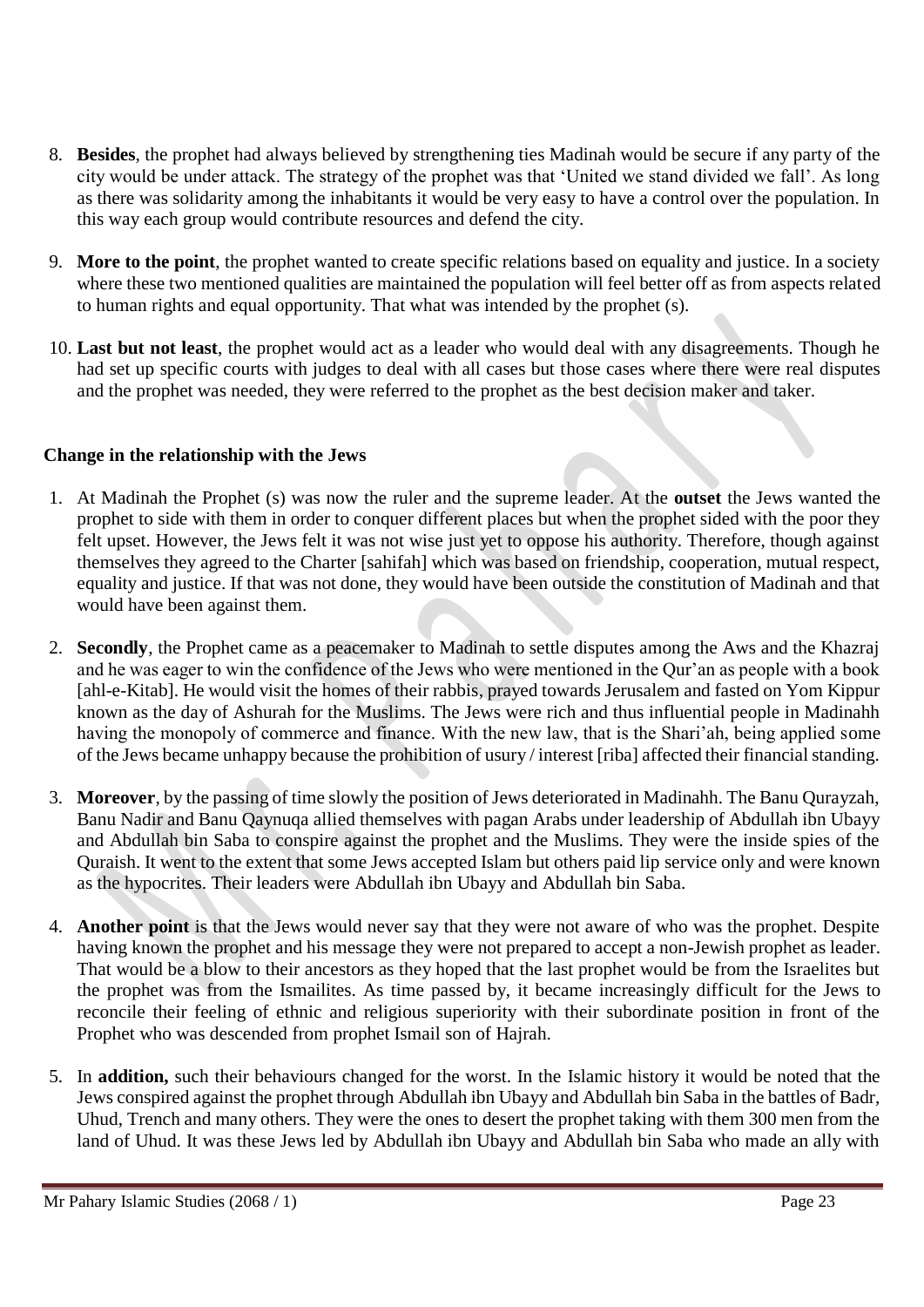different parties like the Christians, the Quraish and the different tribes of Makkah among others in the battle of Khandaq.

- 6. **Added to the above**, it was these Jews who wanted to poison the prophet through a meal for which he was invited. The mat was poisoned. At another occasion, he was invited for a luch and they wanted to crush him under a wall. But the prophet was alerted by Allah.
- 7. **Added to the above ideas**, it was these same Jews who decided to construct a mosque known as Masjid un Dwiraar as mentioned in the Qur'an to criticise Allah, His prophet and the Muslims and to plot against them. The Muslims were ordered not to stand in tthat mosque. It was then destroyed by the prophet.
- 8. **Besides**, these Jews through different ways had tried their level best to persecute and oppose the prophet and the Muslims after having known that the prophet would not side with them. It is to be noted that their attitudes changed though it is mentioned by many Muslim scholars that well before the birth and coming of the prophet the Jews were awaiting for him at Madinah known beforehand as Yathrib.

## **Year 624 CE**

## **2 nd Year Of Hijri**

**Fasting Zakaat Change of Qiblah**

## **Battle Of Badr**

#### **Events of Battle of Badr.**

Among the important events of the life of the prophet (s) was the Battle of Badr. It was the first battle fought by the Muslims in Madinah and the first order from Allah with permission to fight. There were many events leading to the Battle of Badr.

- 1. **At the outset**, the Quraish were displeased with people of Madinah for giving shelter to the Prophet through the two pledges of 'Aqabah. They didn't accept the fact that the prophet had been invited there at Madinah and would obtain the help of its inhabitants. They thus asked the people of Madinah to hand over Prophet but they refused.
- 2. **Moreover**, the Makkans were jealous of the growing power of the Prophet in Madinah. They were also jealous of his growing influence and alliances with tribes nearby. They didn't want to see the truth.
- 3. **Furthermore**, the Makkans were looking for an excuse to attack Madinah. As it was stated, war was like a fun for them. There was no problem of getting into a fight with any other group. It was in their customs and traditions of tribal life.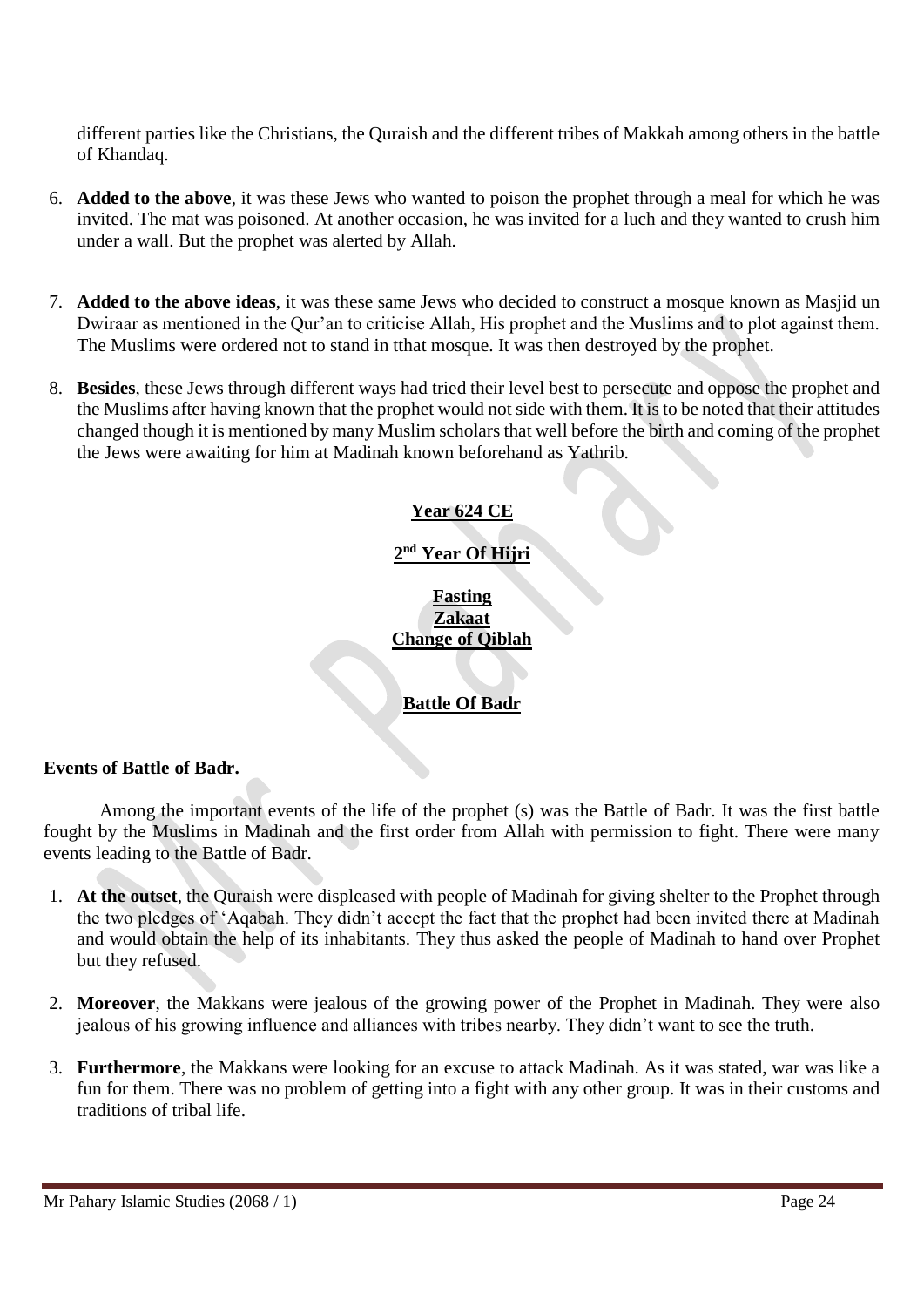- 4. **In addition**, as such it did occur in the 2<sup>nd</sup> year of Hijri (in the year 624 AD). There was a Makkan caravan returning from Syria and headed by Abu Sufyan with all the provisions for his business and his personal belongings. That same caravan was thus ambushed.
- 5. **Furthermore**, the prophet sent Abdullah bin Jahsh with a few men to spy on the caravans going to Makkah. He sent a letter to be opened arriving at Nakhlah but Abdullah did not open the letter to follow his instructions. With his 11 men they were eager to attack the caravan of Abu Sufyan to make up for wealth and property left behind in Makkah. That triggered the battle afterwards.
- 6. **Additionally**, there was the right time for revelation to be sent to the Prophet as to 'fight in the way of Allah those who fight you … (2:192). For 10 years the prophet and the Muslims were persecuted and bore their sufferings with patience but now it was great time to wage war against the persecutors.
- 7. **Besides**, Abu Sufyan, the leader of the caravan was on alert. He thought that his caravan would be attacked and immediately sent a message through Damdam to Makkah. Arriving in Makkah Damdam entered the Haram, cut the nose of his camel, turned its saddle, tore his shirt and invented lies that the caravan was being looted and Abu Sufyan was dead. The Quraish decided to attack the Muslims with 1000 strong army led by Abu Jahl. Meanwhile Abu Sufyan changed his route, reached Makkah safely but found Makkahns getting ready for war.
- 8. **More to the point**, it is known that the Quraish wanted any opportunity to fight the Muslims and as such Abu Jahl insisted on a battle wanting to finish the Muslims once and for all. They didn't want the spread and progress of Islam anywhere in Arabia.
- 9. **More to the point**, when the prophet learned about the escape of a caravan and the approaching of the Quraish army he held a Shura [consultation] to decide on the steps to take. The Muslims were able to gather only a force of 313 men, sixty camels and three horses to march towards Badr.
- 10. Last but not least, the Battle of Badr took place on 17<sup>th</sup> of Ramadwaan in the 2 Hijri, 624 CE. Before the fight the prophet would pray Allah for victory and help. In fact the Muslims fought with courage and there was Allah's help in the presence of 3000 angels rank on rank. [3:13]. There were 70 Quraish who died and 70 prisoners of war. Only 14 companions of the prophet (s) passed away.

## **Significance of Badr for the Muslims**

The battle of Badr was an important turning point for the Muslims in different ways.

- 1. **At the outset** it was a decisive victory for the Muslims. That victory was determinant for the destiny of Islam. It was important for the Muslims to win this first battle by the side of the prophet (s). It was both a physical and a psychological victory.
- 2. **Moreover**, Muslims were fighting for their very existence and for everything they stood for. They fought for their convictions, religions, faith, dignity, honour, survival among others. However, the Makkans were fighting for personal gain and out of anger and rebellious concepts. The Muslims had faith in their concepts and religion and as such they were fighting for their ideals.
- 3. **Furthermore**, the little force of the Muslims destroyed most of the huge and well trained Makkan army. That situation created must confidence in their physical power. The Muslims were ill equipped but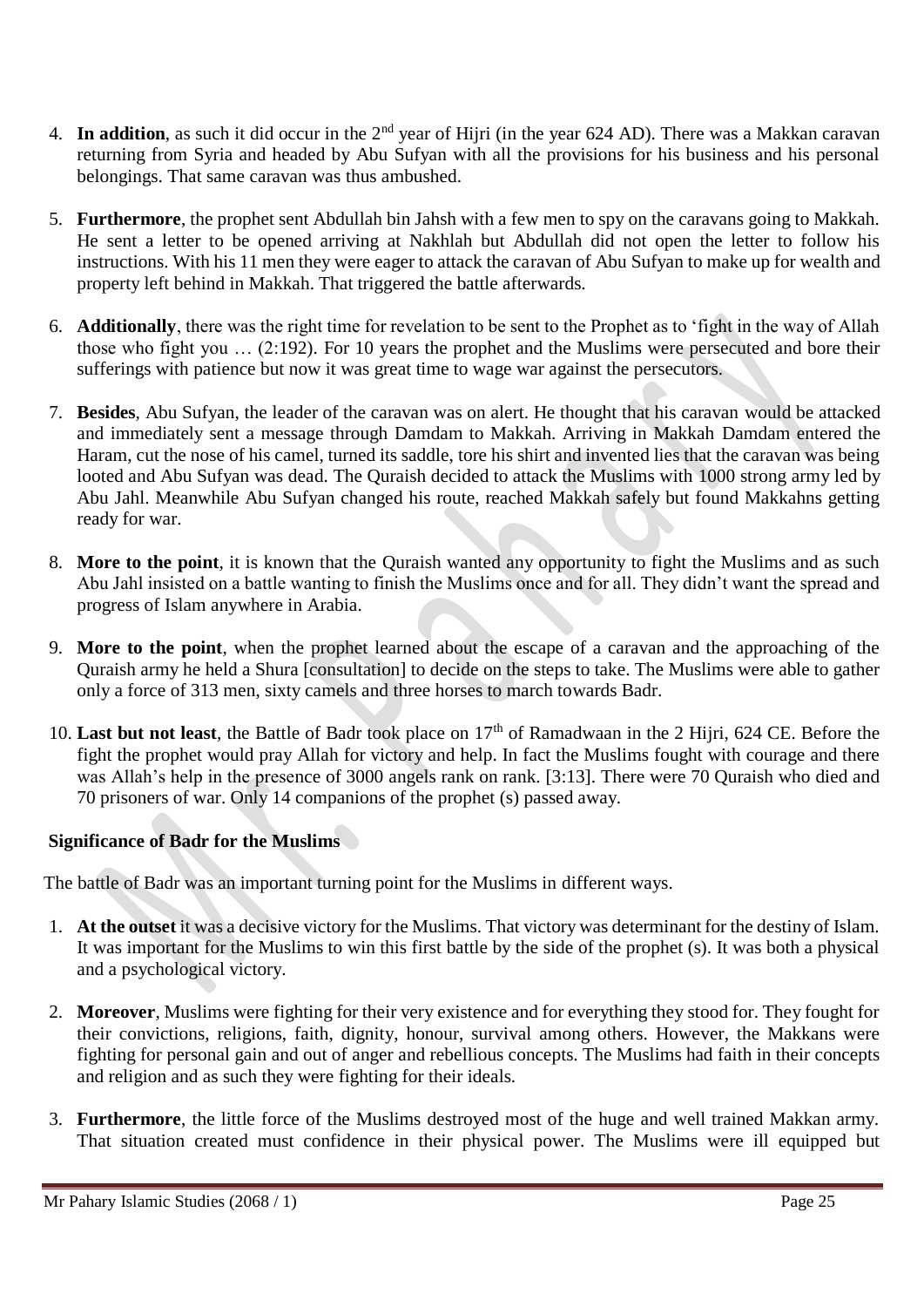determined to face the Quraish and to defend the cause of Islam. The Muslims' imaan got boasted up with such victory. They were fighting the best army in the Arab peninsula.

- 4. **In addition**, the victory of Badr inspired the Muslims with hope and they felt that Allah was on their side. This can be proven by the revelation where Allah says that 'Allah strengthens His aid to whom He pleases..' (3:12). The Muslims were directly and indirectly being encouraged and rewarded by Allah for the hope and conviction they had in Allah.
- 5. **Furthermore**, though there were 70 Quraish taken as prisoners of war, they were treated with exemplary kindness and magnanimity. As a result, many people accepted Islam. They had seen in Islam the real code of conduct framed by the love of Allah, His prophet and brotherhood. Many of these prisoners of war had never seen the generosity of the prophet (s) despite their hatred for him.
- 6. **Additionally,** it can be rightly said that the victory of Badr consolidated the power of the Prophet. It did never happen that the Quraish were defeated as they were known as the power of the Arab peninsula. As a result, the tribes around Madinah formed alliances with Muslims. The victory of Badr consolidated the relationship with different tribes in and around Madinah.
- 7. **Besides**, seeing the outcome of the battle of Badr the hypocrites in Madinah became more careful about antagonising the Muslims. They started thinking twice before attacking the prophet both physically and psychologically. It was a loss of prestige for Makkans in the area. The Quraish became more aware of the power and ability of the prophet's army and as such they were cautious before provocating the Muslims.
- 8. **More to the point**, it was a sign of power as from that time it could be well said that it was the start of a new era where the Muslims were able to defend themselves and could be considered as the rising power of Madinah and later on proven as the power of Arabia. The Muslims' army became known for the victory over the Quraish. They were considered as the new force in Arabia.
- 9. **Moreover**, with the victory of the 313 poor, weak and ill equipped Muslims in front of the rich, powerful and well trained Quraish it was a blow to the reputation of the Quraish in the sight of the Roman and Persian empires. The defeat of the Quraish was a blow to their pride and fame.
- 10. **Last but not least**, it can be seen in history of Islam that the Battle of Badr was the first step towards the independence of the Muslim community. As from that time it closed the door of persecutions and oppositions from the side of the Quraish. It opened the door of peace and security of Muslims in Madinah. From now on, security prevailed with the smooth running of the newly built up Islamic society.

# **Year 625 CE**

## **3 rd Year Of Hijri**

## **Battle Of Uhud**

#### **Events of the Battle of Uhud.**

Among the most important battles led by the prophet of Islam and the Muslims during the Madinan phase is the battle of Uhud.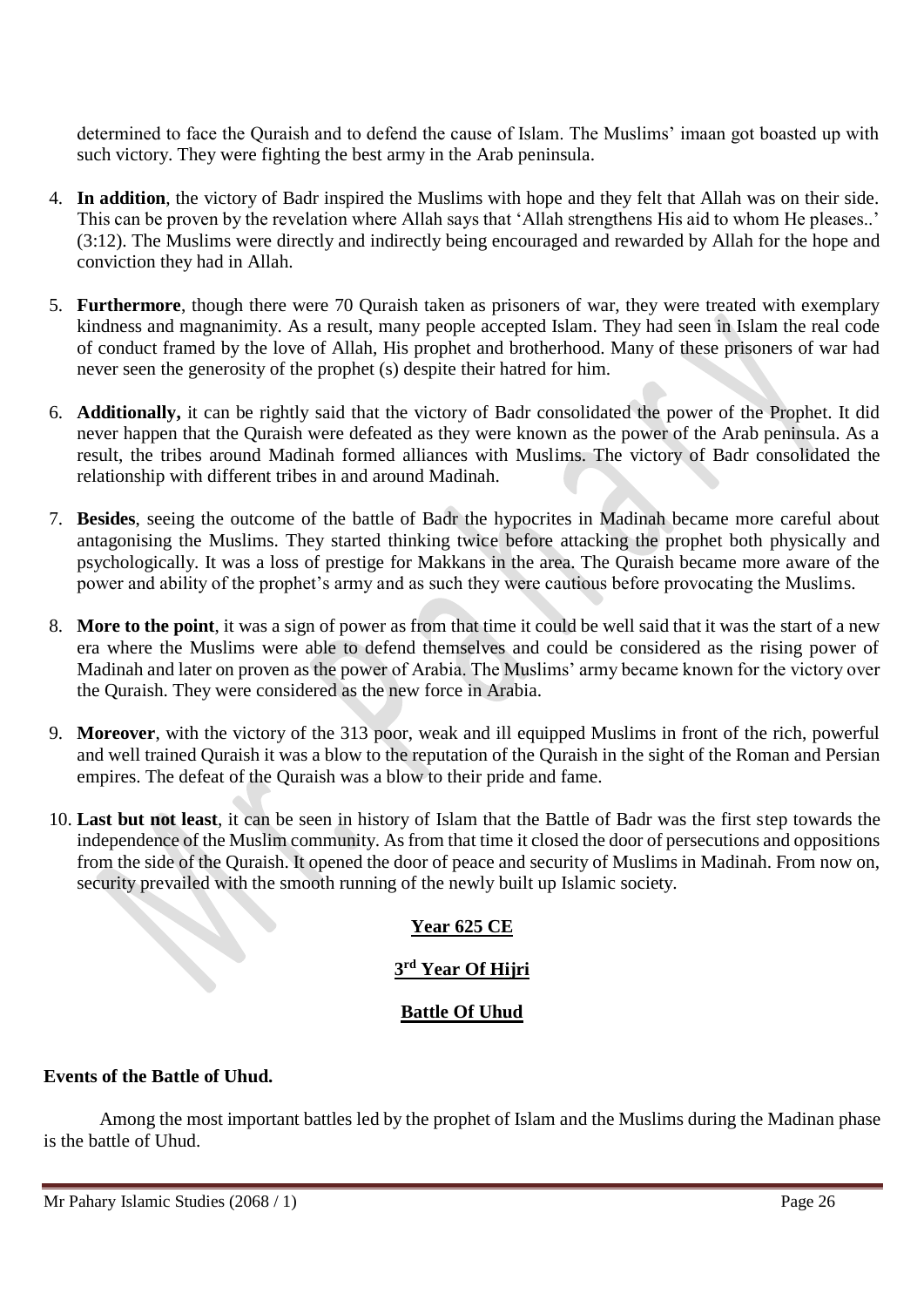- 1. At the outset, this battle was a revenge and remake of the battle of Badr. It occurred in the 3<sup>rd</sup> year of Hijri. The Quraish wanted to avenge their death at Badr. Their leaders like Abu Jahl and their relatives died and they were grieved. The Quraish had the great desire to avenge their defeat of Badr. Abu Sufyan said that this is a day of revenge for the day of Badr. $64$
- 2. **Secondly**, the defeat of Badr was a serious blow in the sight of the Roman and Persian empires. The Quraish was known as the Arab force among the 3 great forces of that time. They wanted to regain their honour and dignity in the eyes of the world.
- 3. **Moreover**, they wanted another occasion to fight the Muslims and to finish off with the prophet (s). They were totally against the Islamic concepts and they would do anything at any cost to eliminate that creed. Fighting was a custom and fun for them.
- 4. **Added to the point**, as such the Makkan army of approximately 3000 soldiers was led by Abu Sufyan one of their leaders. They were fully armed and marched towards Madinah to finish off with the Muslims. However, they stopped at a place known as Uhud 3 miles from Madinah to fight in the open.
- 5. **Furthermore**, on the other side the prophet (s) gathered his army of 1000 men after a shurah (consultation) and marched towards Uhud. On their way the leader of the hypocrites Abdullah bin Ubayy deserted the army of the prophet followed by 300 of his (Abdullah bin Ubayy) men. Some Muslims wanted to kill them and another party would leave them.<sup>65</sup> The Muslims were limited to 700 men. The prophet put on 2 coats of mail during the battle as a double protection.<sup>66</sup>
- 6. **In addition**, before the battle the prophet (s) asked for the help of Allah and he placed 50 archers on the unsafe place at mount Uhud to protect the rear of the Muslims. They were ordered not to move until new orders were given. The prophet (s) appointed Hazrat Abdullah bin Jubair (r) as commander of the infantry men (archers). At any cost, whatever the happenings and outcome of the battle, they should not leave their post.<sup>67</sup>
- 7. **Besides**, the prophet placed his army in ranks and when the battle began the Muslims gained upper hand and the Makkans retreated. There were 2 men dressed in white fighting on the behalf of the prophet (s).<sup>68</sup> Out of the 50 archers 43 left their posts guarding the rear, disobeyed the Prophet's and joined the main army to fight the Quraish and to collect the booty of war. The 7 remaining urged them to stay but they disobeyed. This happened when the infidels were defeated, the women fled lifting their clothes revealing their leg-bangles and their legs and the companions of Abdullah bin Jubair shouted that the Muslims were victorious. Abdullah bin Juhair wanted to stop them but in vain.<sup>69</sup> Abu Talha said that slumber overtook them during the battle while they were in front lines. Swords would fall and they would pick them up and again swords would fall.<sup>70</sup>
- 8. **Another key point**, Khalid bin Walid who was still in the Quraish side at that time observed the fight from far and was waiting with his 100 horsemen to enter the battlefield. Seeing the mistake of the 43 archers he made the round of the hill and attacked the 7 archers from the exposed rear. All the 7 died. The Muslims

l

Mr Pahary Islamic Studies (2068 / 1) Page 27

<sup>64</sup> Swahih Al Bukhariy 3986

<sup>65</sup> Swahih Al Bukhariy 1884

<sup>66</sup> Abu Dawood 2590

<sup>67</sup> Swahih Al Bukhariy 3039

<sup>68</sup> Swahih Al Bukhariy 4054

<sup>69</sup> Swahih Al Bukhariy 3039

<sup>70</sup> Swahih Al Bukhariy 4562 Book 65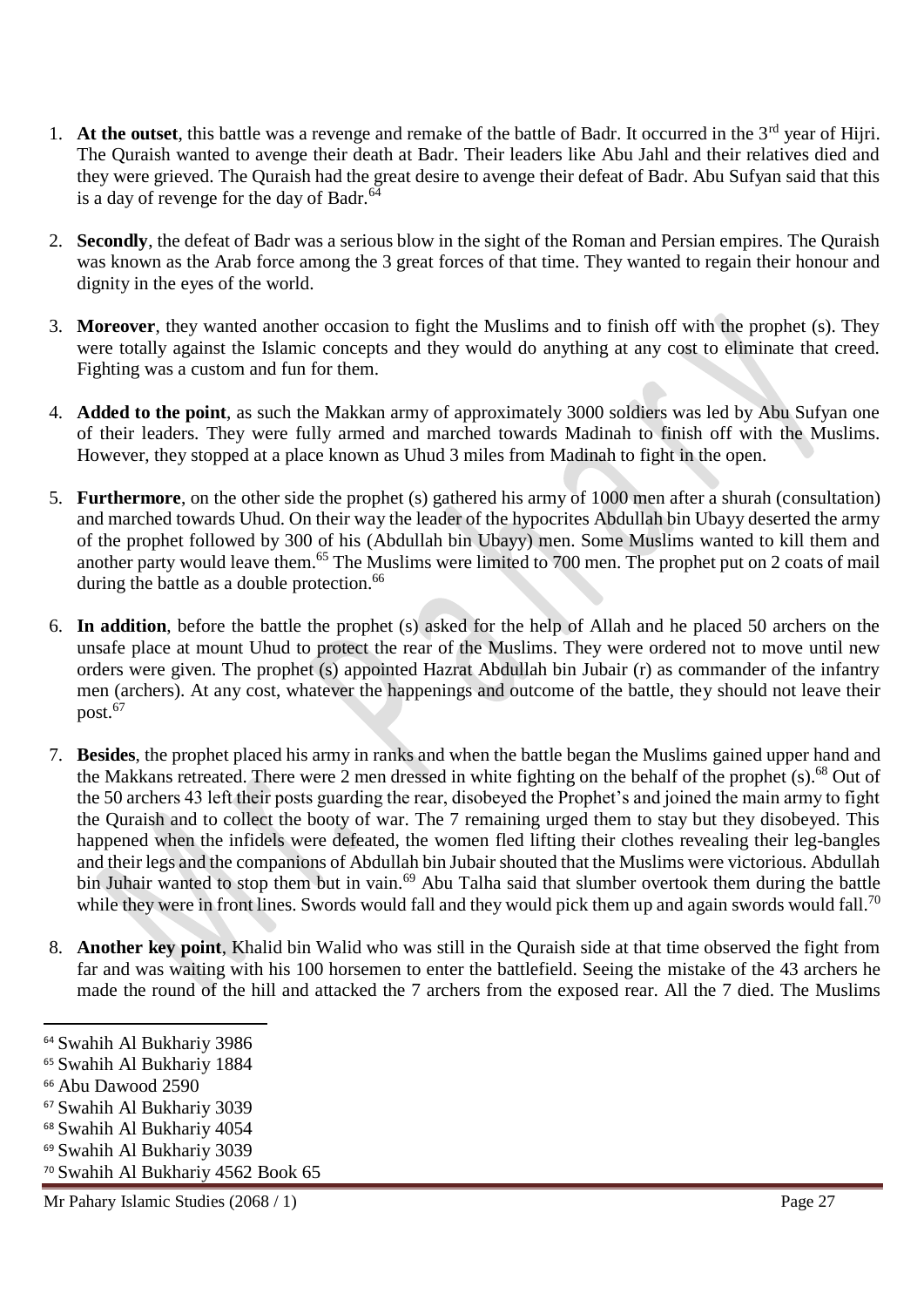were surrounded by Quraish and those fleeing from the battle field made a comeback. There was a confusion with the merger from all fronts and Satan shouted 'o slaves of Allah! Beware of the forces at your back' and on that the Muslims on the front lines fought those of the back lines. Hufaiza alerted them but in vain. His father Al-Yaman was killed.<sup>71</sup>

- 9. **Next**, the prophet was injured and fainted to the ground. Only 12 men were protecting the rear of the prophet (s).<sup>72</sup> Hazrat Abu Talha (r) shielded the prophet with his shield in front of him.<sup>73</sup> Sa'd also was by the prophet  $(s)$ .<sup>74</sup> His face was wounded and one of his front teeth was broken and his helmet over his head was smashed. Hazrat Faatima (r) washed the blood while Hazrat Ali (r) held water.<sup>75</sup> The Quraish spread a rumour that the prophet died. Many Muslims abandoned the fight and they were thus at the mercy of the Quraish. There were heavy Muslim losses such as Prophet's uncle Hamza. There was chaos and confusion.
- 10. **Last but not least** after the prophet had obtained his first aid, he came back and the Muslims rallied round him but it was a bit too late. 70 Muslims lost their lives<sup>76</sup> and the Makkans left the battlefield with a feeling of victory though they did not follow up the victory by eliminating the prophet (s). Abu Sufyan said that this is a day of revenge for the day of Badr.<sup>77</sup> However the Quraish mutilated bodies of many Muslims such as Hamzah. Anas bin Malik said that 70 Ansar were martyred.<sup>78</sup> Those who were martyred were buried with their blood, that is they were not washed.<sup>79</sup> When the pagans left, the prophet (s) was afraid that they might return. So, he selected 70 men (Abu Bakr and Zubair was among them) to go on their track.<sup>80</sup>

#### **Victory Or Defeat at Uhud ?**

- 1. The results and outcome of the fight are to be analysed critically to be appreciated. **At the outset**, if one considers the military tactics only, though Muslims had shown themselves almost equal to Makkans despite numerical superiority, it was a defeat. With the deserting of the posts of the 43 archers, their reasoning and tactics failed.
- 2. **Secondly**, if we consider the fact that the Muslims had regrouped themselves and mustering their forces around the prophet and spent three days in the open challenging Makkans to return to battle though it was to no avail, we can say it was not a defeat.
- 3. **Moreover**, if we consider the valuable lessons learned by the companions to remain united and disciplined through the psychological impact of defeat, we can say that this is a victory. The Muslims learned about the obedience that one must have towards the prophet. Disobedience towards the prophet will lead to one's own failure.

- <sup>75</sup> Swahih Al Bukhariy 2911
- <sup>76</sup> Swahih Al Bukhariy 3986
- <sup>77</sup> Swahih Al Bukhariy 3986
- <sup>78</sup> Swahih Al Bukhariy 4078
- <sup>79</sup> Swahih Al Bukhariy 1346
- <sup>80</sup> Swahih Al Bukhariy 4077

<sup>71</sup> Swahih Al Bukhariy 3290

<sup>72</sup> Swahih Al Bukhariy 3039

<sup>73</sup> Swahih Al Bukhariy 3811

<sup>74</sup> Swahih Al Bukhariy 4060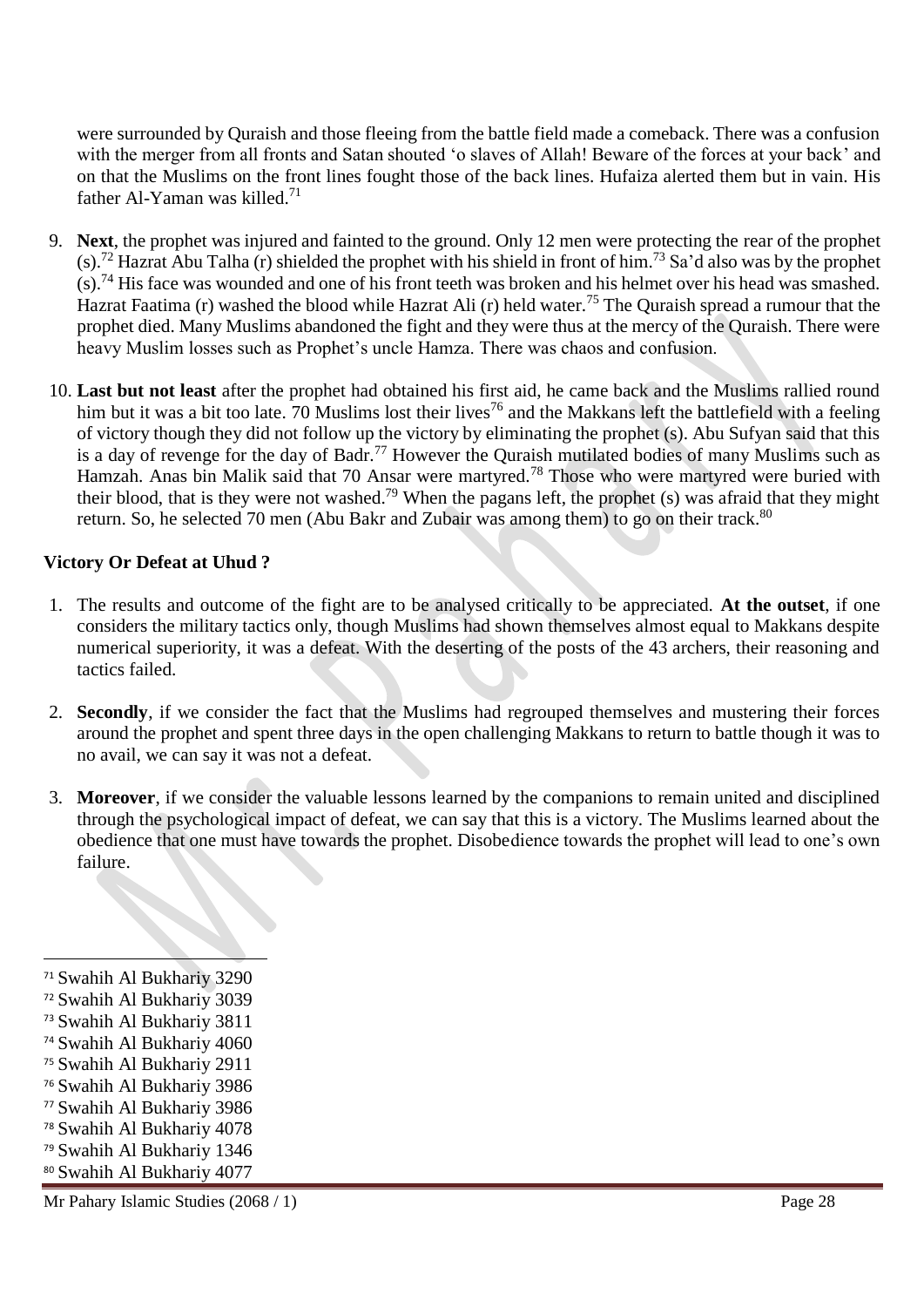- 4. **Added to the point**, when we consider the fact that though the prophet was injured and had fainted, the Muslims were killed and many were mutilated, that defeat was a testing time for the Muslims and that brought greater faith in the hearts in the companions. Their faith in Allah and His Nabi (s) increased.
- 5. **Furthermore**, if we consider the fact that though the Makkans overjoyed having won after the defeat at Badr but failed to take advantage of their victory it was not a defeat. The Makkans realised that the Muslims were a power to reckon with and they couldn't defeat them alone.
- 6. **In addition**, when the Muslims felt vulnerable they became aware of which tribes were on their side and which among them were the hypocrites who became openly hostile. As such the prophet therefore prepared himself for rebuilding the lost prestige in the eyes of desert tribes led by Abdullah bin Saba and Abdullah bin Ubayy.
- 7. **Besides**, when we consider the fact that nothing occurs without the order of Allah, we can say that the battle of Uhud can be a source of inspiration to many people from different perspective. It showed the tactics of protecting the rear of an army through the 50 archers, the patience of Khalid bin Walid waiting to enter the battlefield at the right moment, the plot and rumour of the unbelievers, the determination to protect the prophet and mustering around him and the sacrifice of the lives of the Ashab for the love of the prophet (s) and Islam. It was thus a victory for the Muslims.

## **Year 627 CE**

# **5 th Year Of Hijri**

# **Battle Of Khandaq**

#### **Events of Trench [Khandaq].**

In the  $5<sup>th</sup>$  year of Hijri there was one of the most important events in the Madinan life of the prophet (s) of Islam. That was the battle of Trench known also as Khandaq.<sup>81</sup>

- **1. Right from the start** the Quraish wanted to eliminate the prophet (s) and the Muslims. They were against the spreading and progress of Islam and wanted to halt the religion. The Quraish were still adamant in finishing off with the new religion. They wanted no more people to be converted to Islam. The movement of the muslims was a threat for them.
- 2. **Secondly**, the Quraish wanted to avenge their death and defeat at the battle of Badr and its remake at Uhud. They were ready to launch and take opportunity through any event for revenge. The Quraish were deeply hurt after the two defeats at the two last battles. They wanted to comfort the prophet to wipe out these defeats.
- 3. **Moreover**, the Quraish wanted to make another name as they lost their fame, dignity and honour through the battles of Badr and Uhud. They seemed it important in the eyes of the people and the armies of Rome and Persia. The Quraish wanted to regain what they lost at the hands of the inexperienced army of the prophet. Their name was at stake. It was a shame for them.

<sup>81</sup> Nasa'i 710

Mr Pahary Islamic Studies (2068 / 1) Page 29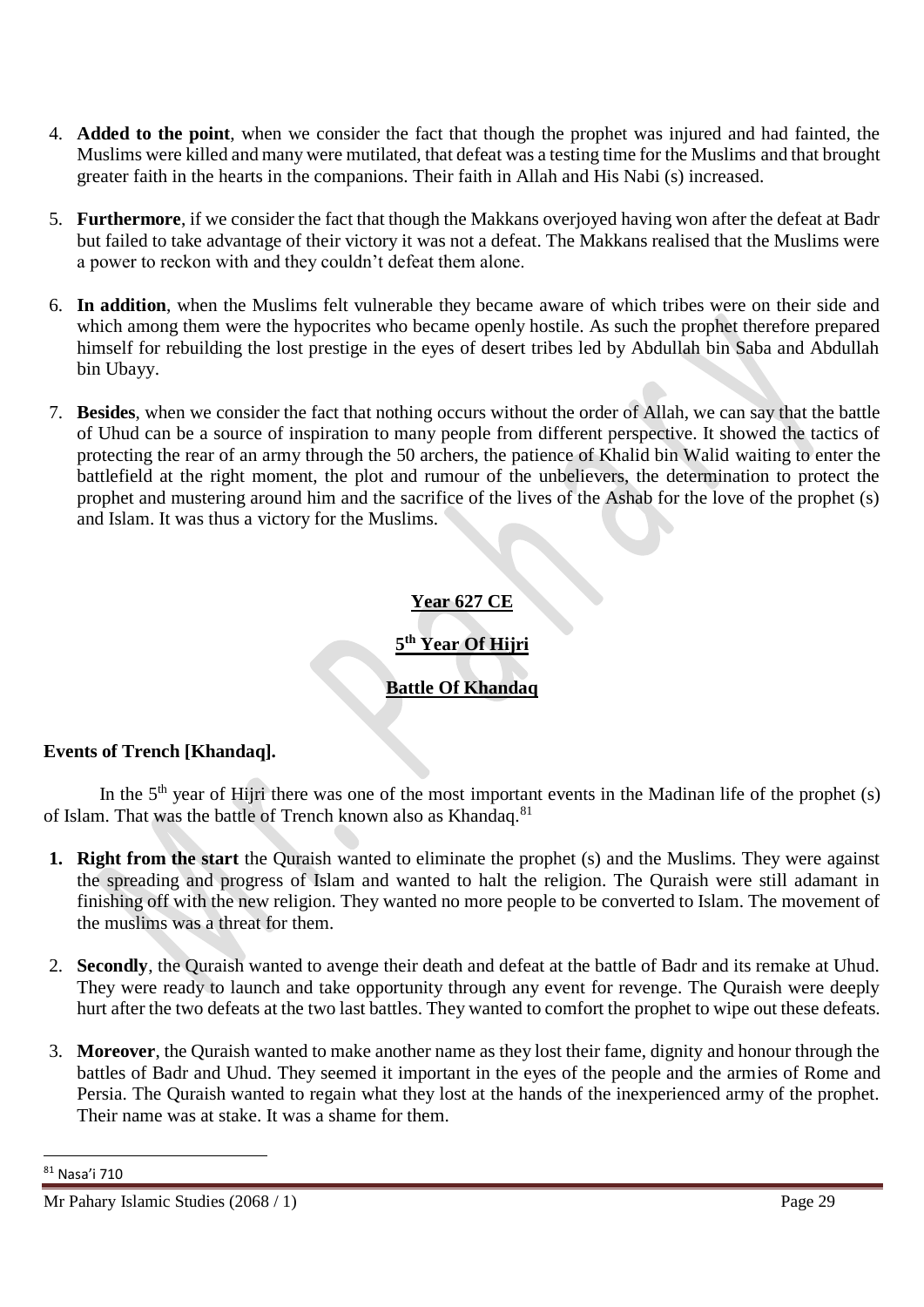- 4. **Furthermore**, the Quraish planned a full scale attack led by Abu Sufyan to crush Muslims. As such many tribes and groups like the Quraish, the Khawarij, the tribes of Jews and Christians and the exiled tribes from Madinah joined together to make a Confederate to fight the Muslims. They were 10000 men marching towards Madinah. It was known as the battle of confederates.
- 5. **Besides**, the Prophet's uncle Abbas [in Makkah] secretly sent him a warning message and the Muslims had ten days to work out strategy. When a Majlis Shurah was conducted, Salman al Farsi suggested a trench to be dug around Madinah in the exposed area of the north, wide and deep to avoid horses jumping over. In this way the muslims would be on the defensive. It is said that the swahabah were faced to a big solid rock. The prophet (s) came and with one blow it is said that the big solid rock became sand.<sup>82</sup>
- 6. **In addition**, everyone worked digging, reciting poems, singing, laughing, sharing work, including the Prophet. The earth from the ditch was used to build escarpment shielding Madinah and used as a vantage point. The crops in the oasis were cut to store food. It is narrated that the prophet saw the Ansar and the Muhaajiroun digging in the very cold morning as they didn't have any slave to work for them. Thus the Swahabah kept on saying 'we are those who have given a pledge of allegiance to Muhammad that we will carry on jihad as long as we live' and the prophet kept on replying 'O Allah there is no good except the good of the hereafter, so confer Your blessings on the ansar and the muharijoun<sup>'83</sup> It is said that the prophet (s) having earth on his hair and chest would recite the verses of Abdullah bin Rawaha in a raised voice: 'O Allah, were it not for You, we would not have been guided, nor would we have given in charity, nor prayed. So, bestow on us calmness, and when we meet the enemy, then make our feet firm, for indeed, yet if they want to put us in affliction, we would not'.<sup>84</sup>
- 7. **Equally important**, the Confederates arrived and were surprised to see a trench as it was a strategy unknown to Arabs. The only solution thus was to make a siege upon Madinah. It was a test of endurance for Confederates as they were running out of food and also grazing for horses, and for Muslims they were subjected to many small attacks from many fronts so they had to be vigilant. It is said that Jabir (r) slaughtered a goat, cooked it and made bread with barley and invited the prophet (s) on the day he broke the big solid rock. The lunch was only for one or two men. However, the prophet (s) invited all the swahaaba thus rendering Jabir anxious. It is said that when the prophet (s) reached the house of Jabir, the wife of Jabir brought the dough to the prophet (s) who spat in it and invoked for the blessings of Allah. The prophet (s) thus proceeded to the pot of meat and spat in it too asking the blessings of Allah and thus he (s) himself served the food (bread and meat). One thousand men ate from it and the food was still full as if nothing was taken from it.<sup>85</sup>
- **8. Another vital point**, through this battle it also brought out insincerity and infidelity of tribes and individuals. There were double dealing and hypocrisy like from the tribe of Banu Qurayzah. As such the Prophet (s) suggested Nu'aym ibn Mas'ud (ra) to stir up further discord amongst the Confederates. It is said that the prophet (s) put down his arms and took a bath. Hazrat Jibril whose head was covered with dust came to him and asked whether he had put down his arms. Thereupon Jibril told the prophet (s) to go towards Banu Qurayzah.<sup>86</sup>

<sup>82</sup> Swahih Al Bukhariy 4101

<sup>83</sup> Swahih Al Bukhariy 2834, 2835, 2961

<sup>84</sup> Swahih Al Bukhariy 3034

<sup>85</sup> Swahih Al Bukhariy 3070, 4101, 4102

<sup>86</sup> Swahih Al Bukhariy 2813

Mr Pahary Islamic Studies (2068 / 1) Page 30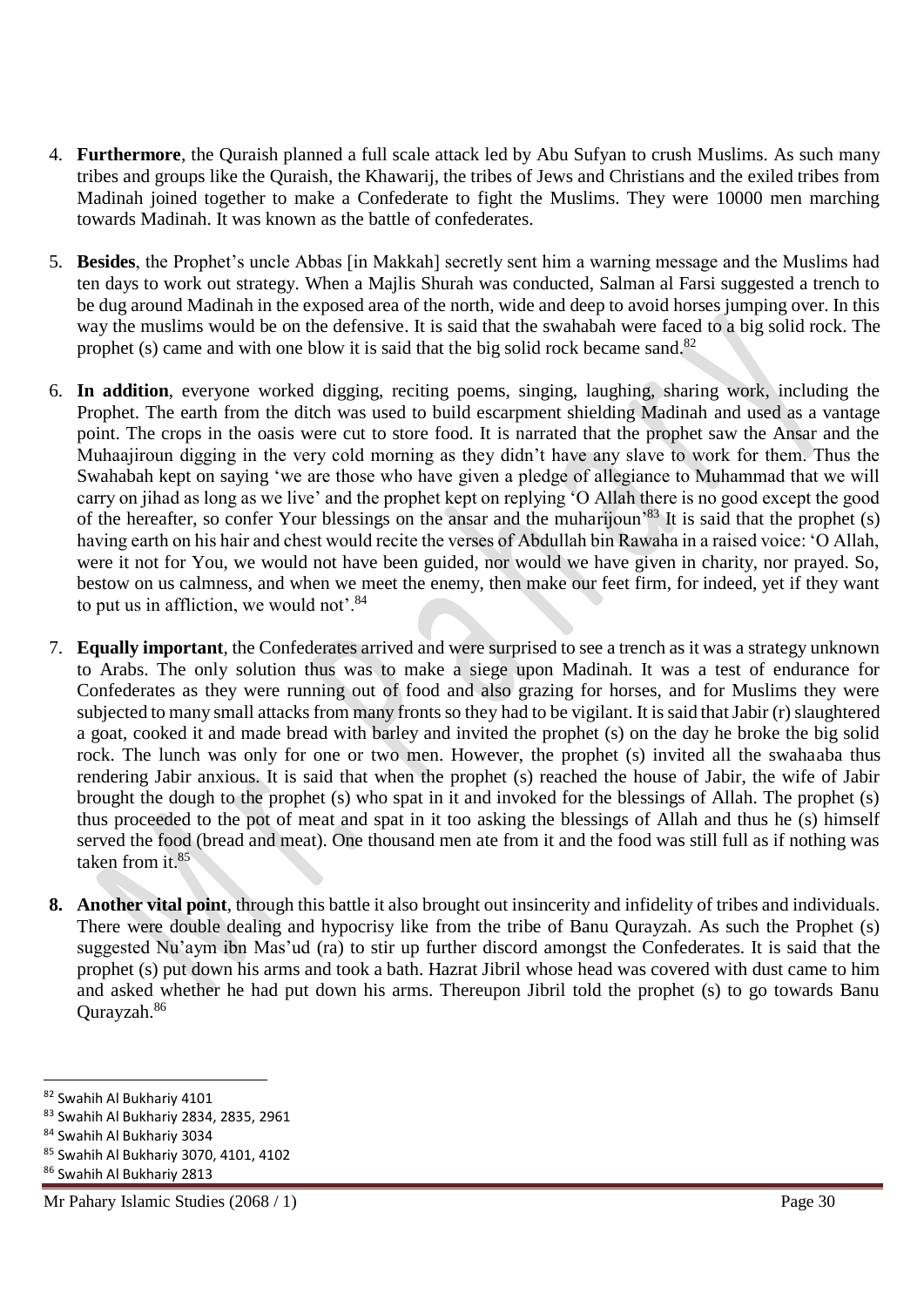- 9. **Another aspect** the Arabs were not used to protracted (prolonged) war. The siege on Madinah had lasted for approximately 25 days and that was the first time they were faced with such situation. They designed all plans to go through the trench dug by the Muslims but it was in vain. It is said that due to that situation, one day Hazrat Umar and the prophet (s) missed the 'Asr prayer. They made ablution after sunset and performed 'Asr and Maghrib prayers.<sup>87</sup> It is also said that the idolaters kept the prophet (s) distracted from 4 prayers (Zoh, Asr, Maghrib and Isha). He ordered Bilal to give the adhaan and he did all the 4 swalaat.<sup>88</sup>
- 10. **Last but not least**, when the Muslims were not able to get rid of the Quraish as they were besieging Madinah, Allah came to their rescue by sending strong bitter winds and cold making the Confederates break their camps and return to Makkah. The Confederates returned without having fought and that was for real as well as a symbolic defeat where the Muslims were recognised as the rising power of the peninsula.
- 11. It is said that on that day the medial arm vein of Sa'd was injured and the prophet (s) pitched a tent in the mosque to look after him. His blood flowed from his tent to the tent of Banu Ghaffar. Sa'd (r) died in his tent.<sup>89</sup>

#### **Significance of Khandaq**

- 1. Each victory of the prophet on the battle field had its own significance. For the battle of trench, **at the outset** the Muslim community was united under the same cause to face the Makkan force. They made one Ummah including the Prophet himself, the Muslims, the women and the children all helped to prepare for the siege.
- 2. **Secondly**, it was a very important victory in unity. All those who signed the treaty and constitution of Madinah including the different sections of Madinah, though the Muslims had not been able to involve any of their traditional allies because of the shortage of time, were united.
- 3. **Moreover**, the Makkan forces and their allies were vastly superior in number and they were well equipped to finish off with the Muslims. They had been preparing for a long time to face the prophet (s). However, the outcome of the battle was that they returned without victory to Makkah.
- 4. **Furthermore**, the whole defence scheme set up by the prophet and the Muslims within Madinah was done in ten days with great enthusiasm and endeavour though it was a small work force. The importance here was focussed on following the Prophet's commands and that led the Muslims victorious.
- 5. **Furthermore**, the Muslims were open minded to all new ideas put across to them such as the trench. It was an idea of Salma Farsi. This means that the prophet wanted to give the chance to his Ashaab to design new techniques of fighting and defensive measures. Islam is a religion where there is no superiority or inferiority except in piety.
- 6. **In addition**, due to the vision of Salma Farsi and his experience, the tactic of a defensive trench used and put in place around the unsafe side of the city of Madinah rendered all the Makkan cavalry useless. They were not able to use their horses as means to launch their attacks.

 $\overline{a}$ 

Mr Pahary Islamic Studies (2068 / 1) Page 31

<sup>87</sup> Swahih Al Bukhariy 596

<sup>88</sup> Tirmidhi 179

<sup>89</sup> Swahih Al Bukhariy 463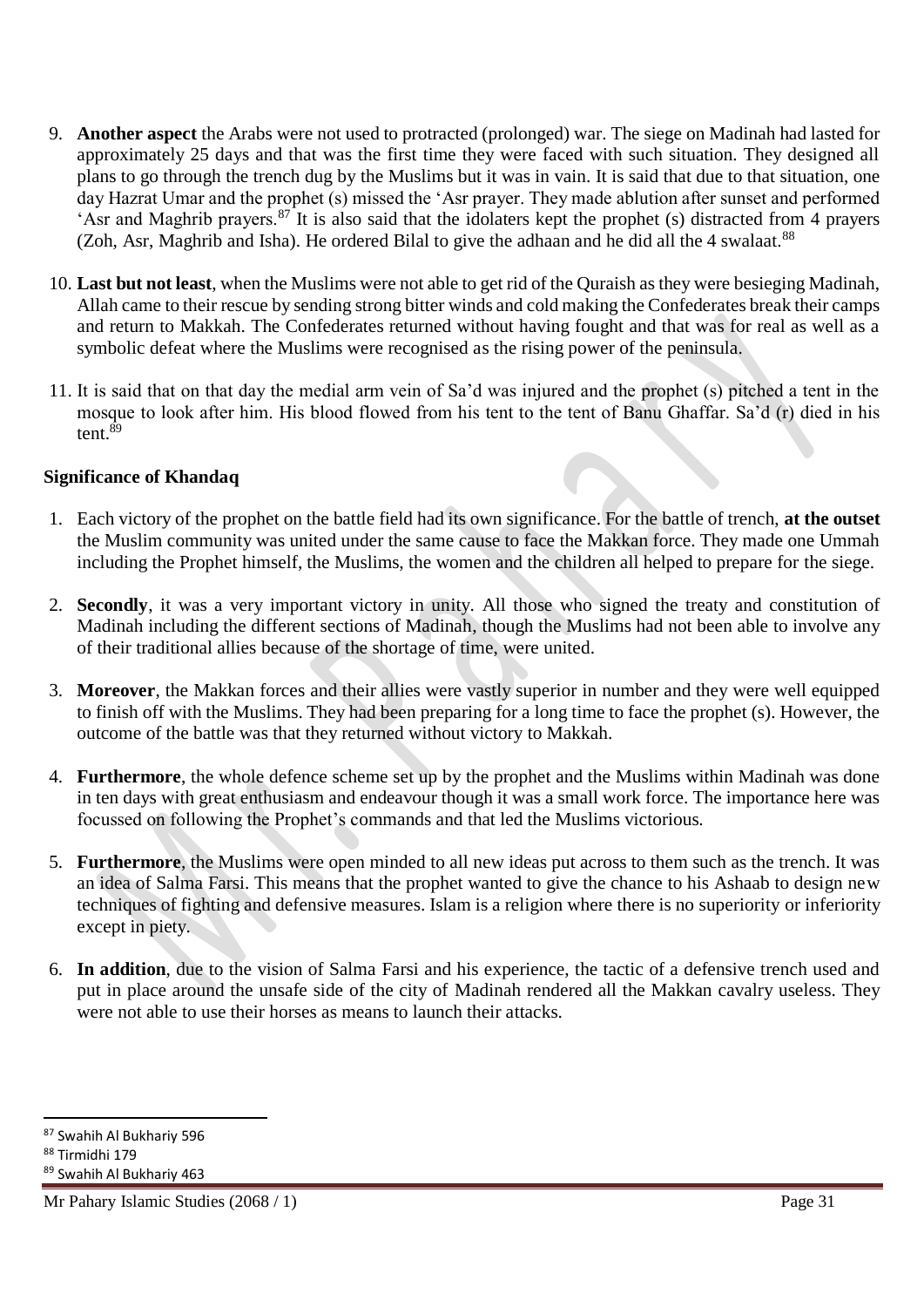- 7. **Equally important**, this new strategy employed in a battle situation means that the Makkans were unable to cope with this new situation never seen before by the Quraish though the best Arab's army. They were demoralised and didn't know how to proceed to undo the strategy used by the Muslim.
- 8. **Another vital point**, the siege was a test of endurance for the Muslims who were aware that they were faced to extermination, panic and fear as said in the Qur'an (33:10) with prospect of a threatening death ahead. At the same time their supplies were getting low and it was a very difficult moment for them.
- 9. **Another aspect**, the siege was also the climax of trial and suffering in the life of the Prophet. For the past two battles like Badr and Uhud which were brief the Muslims could control the war but for this battle it was a different situation where the outcome was uncertain and well as the duration.
- 10. **Last but not least**, the help of Allah was paramount as said in the Qur'an (3:22-24) as the Almighty sent a 'wind' [33:9-11] which had the situation changed overnight. In this way and after the battle, there was the recognition of the hypocrites within Madinah like the tribe of Banu Qurayzah. This episode ended the friendly relations between Jews and Muslims as mentioned in the Qur'an (3:119).

# **Year 628 CE**

# **6 th Year Of Hijri**

# **Treaty Of Hudaibiyyah**

During the 23 years of spreading of Islam by the prophet (s) there had been many important events and one of them which is worth noting is the treaty of Hudaibiyyah.

- 1. It was in the  $6<sup>th</sup>$  year of Hijri at Madinah when the Prophet (s) had a dream in which he saw himself visiting the Ka'bah and making its Tawaaf in the company of his Ashab. The next morning, he called his companions and shared that marvellous dream. His companions thought that it was a revelation to perform the Umrah and they stood by the house of the prophet (s) ready to go.
- 2. **Secondly**, when the prophet (s) was aware of their desire, he told them to prepare for the trip to Makkah. The prophet (s) was accompanied by 1400 Muslims<sup>90</sup> who marched to Makkah. They had their luggage and they wore their ihram.
- 3. **Moreover**, the Quraish heard of the approach of the Muslims and they were very concerned about large numbers of Muslims. As such they were prepared to resist any kind of entry by force. They were still opposed to the Muslims. The Quraish didn't want the Muslims to enter Makkah at any cost. That was a threat to their concepts and ideologies.
- 4. **Furthermore**, the prophet had no intention of fighting the Quraish as he was coming for worshipping Allah not to conquer Makkah. He thus encamped at a place outside Makkah known as Hudaibiyyah. They encamped at a well and drew its water till it was dried.<sup>91</sup>

<sup>90</sup> Swahih Al Bukhariy 4151 <sup>91</sup> Swahih Al Bukhariy 4151

l

Mr Pahary Islamic Studies (2068 / 1) Page 32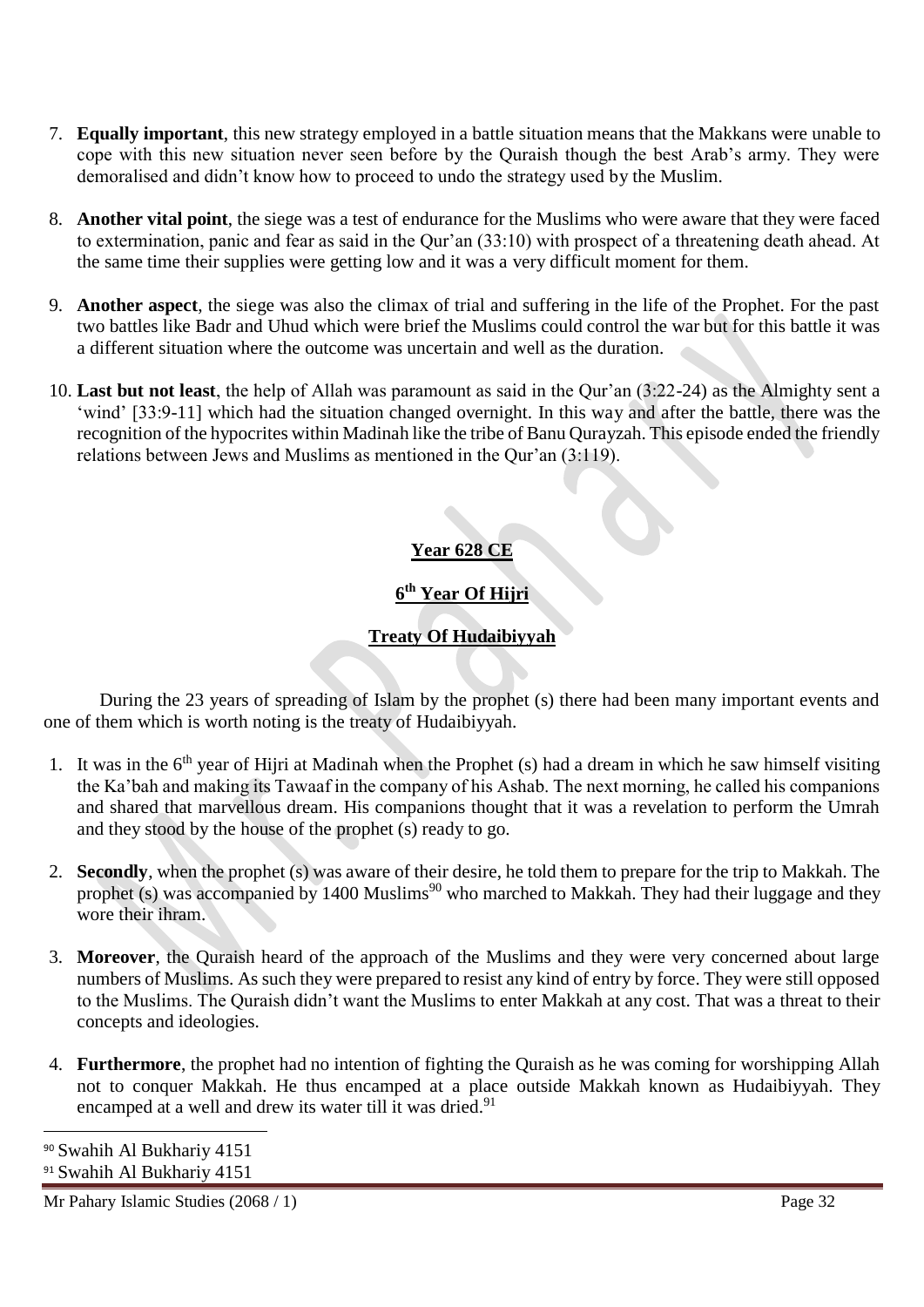- 5. **Furthermore**, in order to be diplomatic he sent 'Uthman to negotiate with Makkans. However, when the messenger delayed too much at Makkah there was a rumour of his death and the Muslims at Hudaibiyyah were much concerned.
- 6. **In addition**, as such the Muslims took the solemn oath known as Bay'at ul Ridwaan through the hands of the prophet and the approval of Allah under a tree<sup>92</sup> at Hudaibiyyah to avenge the death of Uthman. That pledge was a sincere one and Allah witnessed it in the Qur'an by saying "Allah was well pleased with the believers when they swore allegiance unto thee beneath the tree" (48: 18). Finally, Uthman returned and the Muslims were relieved. Hazrat Jaabir said that 1500 men gave allegiance on that day.<sup>93</sup>
- 7. Next, the Quraish came to negotiate with the Muslims and they concluded a treaty with the Muslims. That treaty was not appreciated by the Muslims as it was pro-Quraish. Many Ashab like Ali and Umar objected but the prophet in his wisdom accepted it.
- 8. **More to the point**, among the terms, no Makkan people would be allowed to go to Madinah and if that was the case, it would be the responsibility of the prophet to return him / her to Makkah. But if a Muslim would enter Makkah he would not be allowed to return to Madinah.
- 9. **Another point**, the Muslims would not be allowed to perform Umrah that year but would be allowed three days the next year ( $7<sup>th</sup>$  Hijri) for the Umrah.<sup>94</sup> However, they should enter Makkah unarmed.
- 10. **Last but not least**, there would be a peace treaty for a period of 10 years during which the Muslims would be allowed to spread Islam. There should be sincerity between the 2 parties and that there should be no theft or treachery.<sup>95</sup> Any group or tribe desiring to join either the Quraish or the Prophet would be allowed to do so without any influence or menace. When the Muslims were on their way back to Madinah Allah sent verse confirming that He would admit the believing men and women into Jannah under which rivers flow.<sup>96</sup> It was on the way back to Madinah that Allah revealed surah Al Fatah (The Victory) to the prophet (s) giving the Muslims the good news of a forthcoming victory.

#### **Significance of the treaty of Hudaibiyyah**

- 1. The importance of that treaty can be examined through different angles. **At the outset**, the Prophet was farsighted in signing the Treaty. No doubt that he had a deeper understanding of the dynamics of the change in Arabia. One day or the other they would be the power of Arabia. There was the time for war like in Badr where the Muslims fought to preserve their values and now it was time for peace even if it meant loss of face that some Muslims felt in signing the treaty.
- 2. **Secondly**, the treaty gave time to Muslims to consolidate their position in Arabia. The city of Madinah became a centre for Islam with its Islamic environment. As such the prophet took the opportunity to send letters to the neighbouring monarchs and to different countries to accept Islam like Egypt, Oman and Bahrain.

<sup>92</sup> Swahih Al Bukhariy 4154

<sup>93</sup> Swahih Al Bukhariy 4156

<sup>94</sup> Abu Dawood 1885

<sup>95</sup> Abu Dawood 2766

<sup>96</sup> Tirmidhi vol 5 book 44 hadith 3263

Mr Pahary Islamic Studies (2068 / 1) Page 33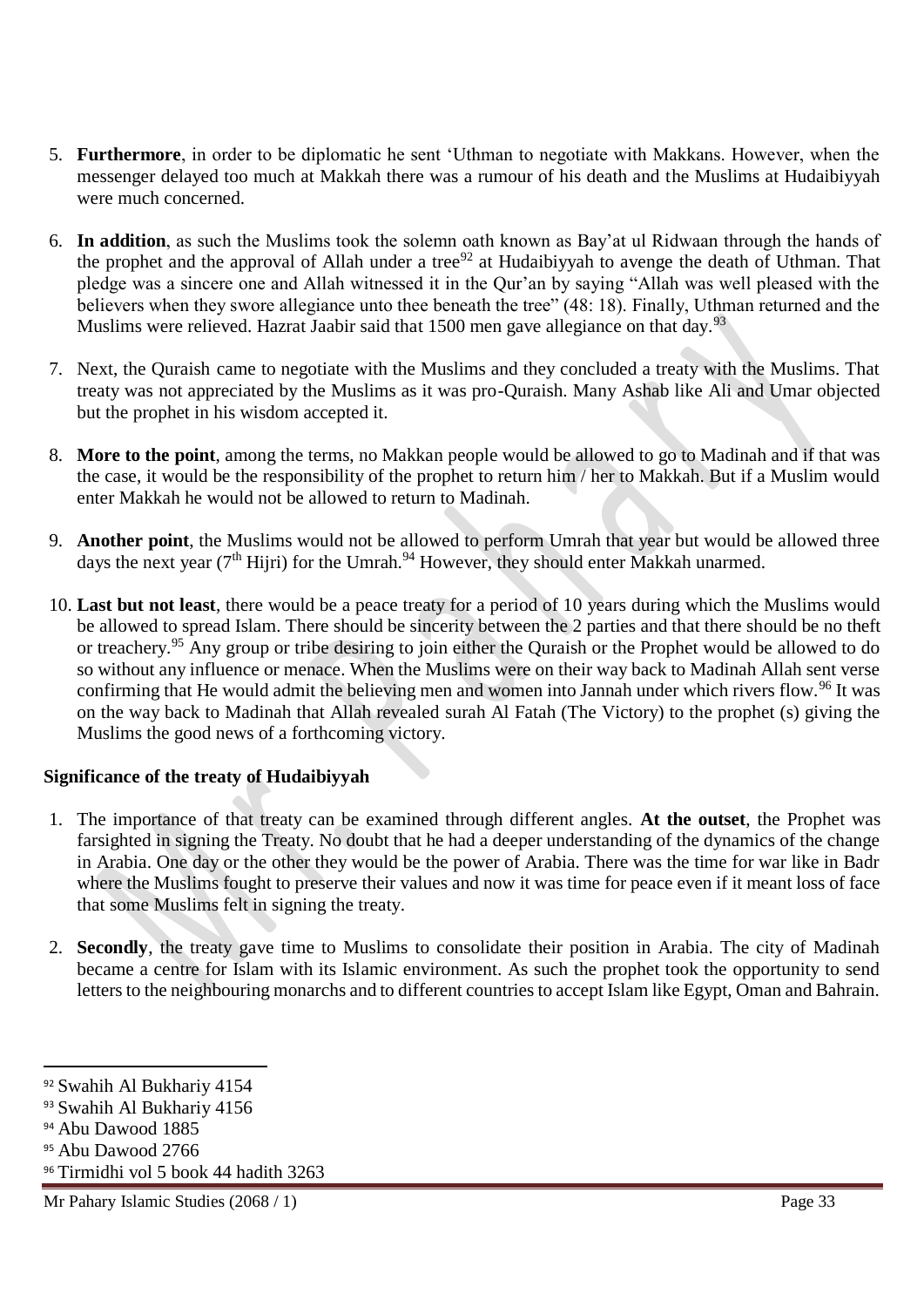- 3. **Moreover**, the Prophet had gained in propaganda war. He had shown his ability as a diplomatic leader knowing when to bring a peace treaty. By making peace with the Quraish he had gained access to Makkah and Ka'bah. As such it was possible for the Muslims to come for Umrah the following year  $(7<sup>th</sup>)$  where the Makkans vacated the city for 3 days. However, they watched the Muslims from far and were impressed by their behaviour.
- 4. **Furthermore**, by entering into a ten-year peace treaty it was obvious that the Makkans now considered the Prophet as equal in power or else they would never have accepted to deal with the Muslims. The Makkans became neutral in the struggle between the Prophet on one side and the Jews and some tribes on the other. They no more interfered with the Jewish matter.
- 5. **Moreover**, the treaty in the long run was beneficial for Islam and the Muslims as well. In the Qur'an Allah revealed 'Verily We have granted thee a manifest victory' (48:1). As such more people accepted Islam as from that time than in preceding six years. Among those who accepted Islam was Khalid bin Walid and Amr bin Aas.
- 6. **In addition**, as the Makkan converts couldn't go to Madinah under Treaty, they settled in hills on road to Syria. That situation was a threatening one for the Makkan caravans and it was not good for their trade. Therefore, the Makkans were increasingly doubtful about the Treaty. That led to the conquest of Makkah from the killings of men of Banu Khuza'a from men of Banu Bakr who allied with the Quraish.

# **Year 630 CE**

# **8 th Year Of Hijri**

## **Conquest of Makkah**

#### **Events of the conquest of Makkah**

- 1. In the 8<sup>th</sup> year of Hijri, there was an important event known as the conquest of Makkah. It was paramount in the history of Islam due to its importance. However, there were many events which led to it and there was the whole history of how Makkah was conquered.
- 2. In the  $6<sup>th</sup>$  year of Hijri, there was the treaty of Hudaibiyyah in which the Banu Bakr allied with the Quraish and Banu Khuza'a allied with the Muslims. However, in the 7the Hijri Banu Bakr attacked and killed men of Banu Khuza'a. That was the first event that is the killing of men of Banu Khuza'a, leading to the conquest of Makkah.
- 3. **Next**, Banu Khuza'a came to the prophet (s) and asked for his help. The prophet (s) had no choice than leading to Makkah. Banu Khuza'a was the allied of the prophet who was responsible for their security and peace treaty. So the prophet had to help them in that issue.
- 4. **Additionally**, after the prophet (s) had sent the three proposals (to pay blood money to the family of the dead people, to break alliance with Banu Bakr or to declare the treaty of Hudaibiyyah null and void) the Quraish accepted the third one and thus launching hostility again and the prophet (s) decided to march towards Makkah.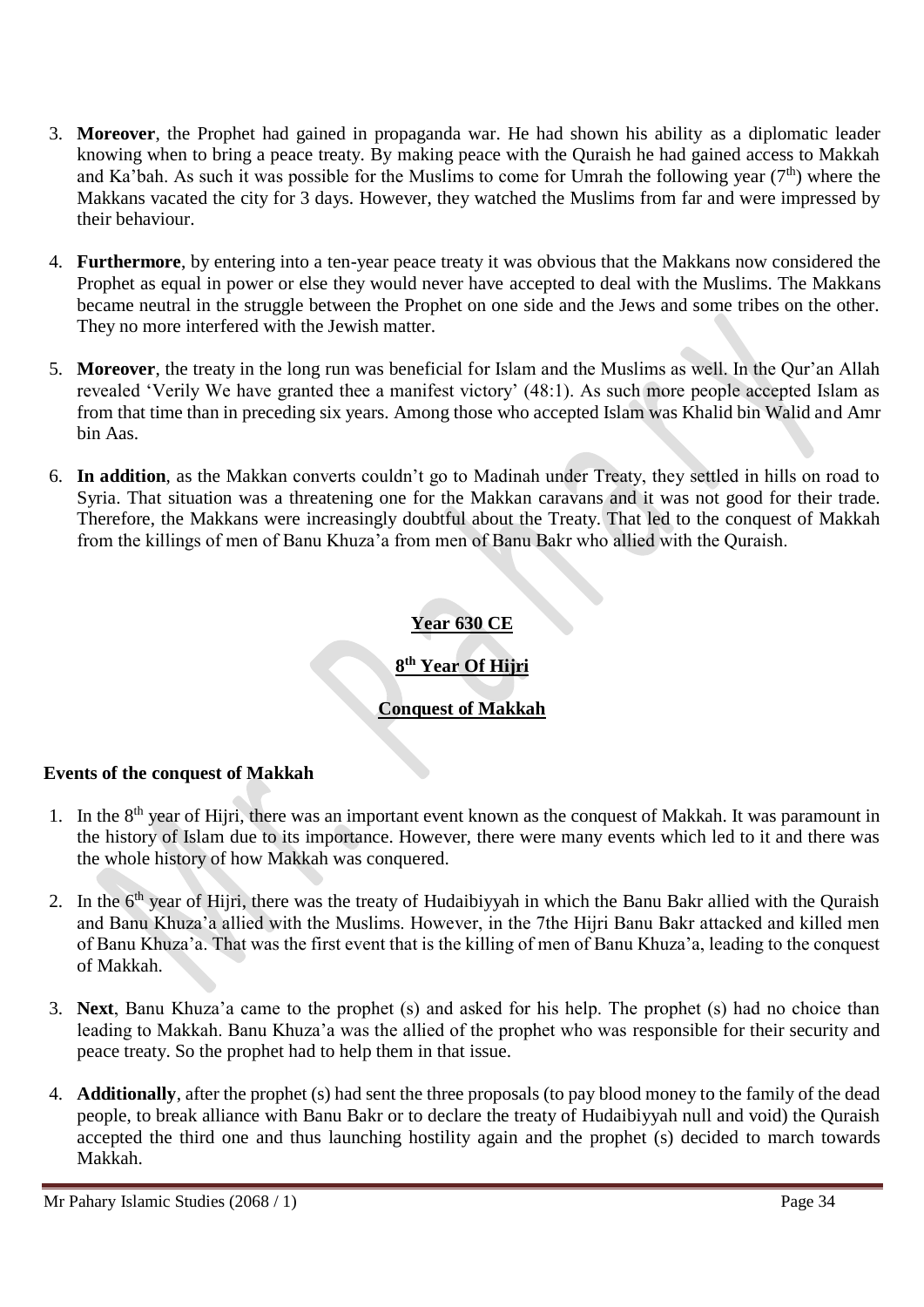- 5. **Added to the above**, though the attempt of Abu Sufyan to renew the treaty with the prophet (s), it was too late. The 10000 men of the Muslim army were already determined to fight the Quraish and to take over Makkah. It was during the month of Ramadwaan and the prophet was fasting.<sup>97</sup>
- 6. **Furthermore**, it was an opportunity for the Muslims to enter Makkah, to end with the Quraish and to stop once for all the persistent hostilities, persecutions and oppositions of the Quraish. It was a perfect reason to attack their enemies.
- 7. As such, the holy Prophet (s) grouped his men with the help of his allied tribes and it was the first time in history that he had 10000 soldiers. It was the biggest army of the Muslims at that time. They left Madinah and the army stayed at Marr-uz-Zahran, located ten miles northwest of Makkah.98 The Muslims were commanded not to fast on that day and to be strong for their enemies. But the prophet was fasting.<sup>99</sup> The prophet (s) ordered every man to light a fire so as to make the Makkans know and estimate the size of the army. That was done to avoid the Quraish of blind attack.
- 8. Abu Sufyan saw the fire and with some companions they went to spy. He was caught and brought to the prophet and accepted Islam.100 He was surprised by the discipline of the Muslims and he alerted the Quraish not to enter into conflict with the Muslims.
- 9. The next day the Muslims decided to march towards the city. There were four entry routes through passes in the hills. These were from the north-west, the south-west, the south, and the north-east. The prophet (s) divided his army into four groups.<sup>101</sup> He appointed Khalid bin walid on the right flank, Zubair on the left, Abu Ubaidah as commander of the foot soldiers to the interior of the valley.<sup>102</sup> The tactic used here was to enter Makkah all at once and on all sides reciting the Talbiyyah aloud and targeting the Ka'bah.
- 10. This would dismay the enemies and no one would be able to stop the Muslim advance. However, there was only a small skirmish occurred with Khalid bin Walid's forces but was quickly under Muslim control. Twelve Quraish and two Muslims died. The prophet entered from Kada' and left Makkah from Kuda.<sup>103</sup>
- 11. In that month of Ramadhan, the Muslims entered peacefully with humility. It is said that he had a black turban over his head.<sup>104</sup> He was wearing an Arabian helmet on his head.<sup>105</sup> He was riding a she camel.<sup>106</sup> He was at the same time reciting surah Al Fatah.<sup>107</sup> The prophet (s) made a public announcement that no one would be hurt if they stayed home or in the house of Abu Sufyan<sup>108</sup> or in the sanctuary of the Ka'bah. The prophet said that Makkah was made a sanctuary since the creation of heavens and earth and it will remain as such. $109$

 $\overline{a}$  Abu Dawood 2406 Swahih Al Bukhariy 4280 99 Abu Dawood 2365 Swahih Al Bukhariy 4280 Muslim 1780 Muslim 1780 Swahih Al Bukhariy 1578 Abu Dawood 4076 Swahih Al Bukhariy 1846 Swahih Al Bukhariy 2988 Swahih Al Bukhariy 4281 Muslim 1780 Swahih Al Bukhariy 4313

Mr Pahary Islamic Studies (2068 / 1) Page 35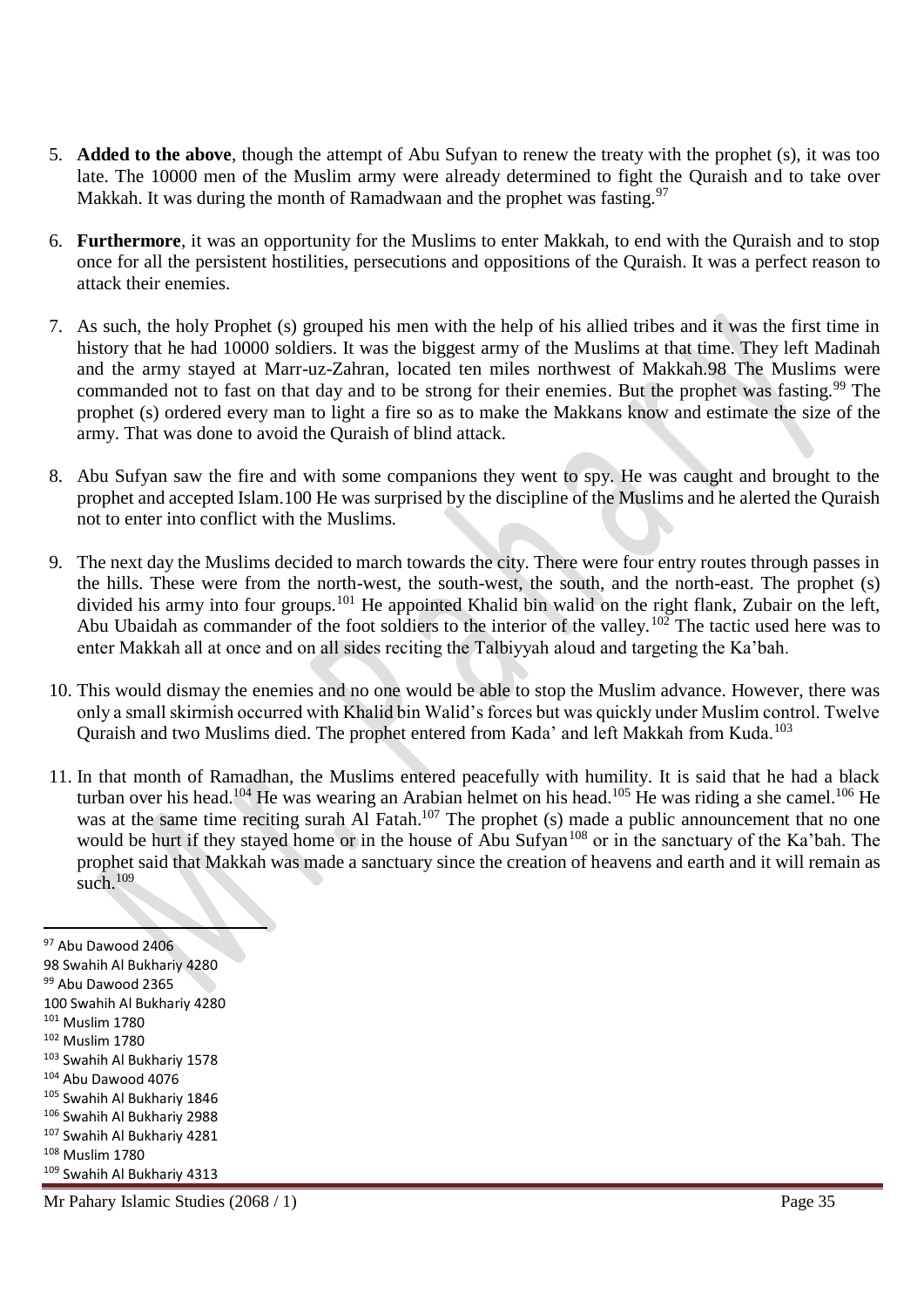- 12. The prophet (s) then proceeded round Ka'bah saying 'Allahou Akbar' and smashed all the 360 idols which were around the Ka'bah with a stick and it was during that conquest that the verse "say Truth has come, falsehood has vanished, no doubt falsehood is bound to disappear' was revealed.<sup>110</sup> The prophet (s) went at the door of the Ka'bah and issued a general amnesty by the wordings 'go your way in peace and freedom, for you are the free ones' except for four bitterest enemies of Islam who were judged by their own tribes.<sup>111</sup> There were 2 singing girls of al Maqis. One was killed. The other escaped and embraced Islam.<sup>112</sup> It is narrated that on that day the prophet distributed the war booty amongst the people of Quraish.<sup>113</sup> The prophet performed the circumambulation of the ka'bah on a camel and touched the corner (black stone) with a crooked stick in his hand. $114$
- 13. Hazrat Bilal was thus asked to ascend the roof of the Ka'ba and to call the Adhaan. Muslims performed the swalaat ul Zohr and then the prophet (s) went to mount Safa and invited people of Makkah to pledge their loyalty.
- 14. According to Hazrat Abdullah bin Abbas the prophet stayed in Makkah around 15 days<sup>115</sup> teaching Makkans about Islam and also sent other Muslims to different parts of the city inviting people to Islam. Imran bin Husayn (r) said that the prophet stayed for 18 days and prayed only 2 raka'ah at each time of prayer as being a traveller.<sup>116</sup> When the prophet was in Makkah in the same year, he forbade sale of wine, animals having dead natural death, swine and idols. $117$

#### **Significance of the conquest**

- 1. The conquest of Makkah was important both for the Muslims and the Muslim community for various reasons. **At the outset**, there was the return of the Muslims to their homeland. The prophet (s) has always loved and wished to come back to the holy Ka'bah with his own people the Quraish. It was an opportunity for the prophet and the Muslims to visit their homeland.
- 2. **Next**, when the prophet (s) smashed the 360 idols and cleaned the Ka'bah and its sanctuary this was a final victory for the Muslims and the signal of a new order was going to be in place and that was Islam. It was a new era with a new religion being established in Makkah.
- 3. **Additionally**, the prophet through that conquest restored the Ka'bah to its original state and spiritual heritage of all Muslims. He gave Makkah its sanctuary as the supreme House of Allah built by Hazrat Adam (as) but reconstructed by Hazrat Ibrahim (as).
- 4. **Added to the above**, with that conquest the prophet (s) abolished all claims of privilege, pride of ancestry or racial superiority that may exist. The Quraish were no more superior but instead now on equal footing with the rest of Mankind. That brought equality in the community.

l

<sup>110</sup> Swahih Al Bukhariy 4287

<sup>111</sup> Abu Dawood 2684

<sup>112</sup> Abu Dawood 2684

<sup>113</sup> Swahih Al Bukhariy 4332

<sup>114</sup> Abu Dawood 1878

<sup>115</sup> Abu Dawood 1231

<sup>116</sup> Abu Dawood 1229

<sup>117</sup> Abu Dawood 3486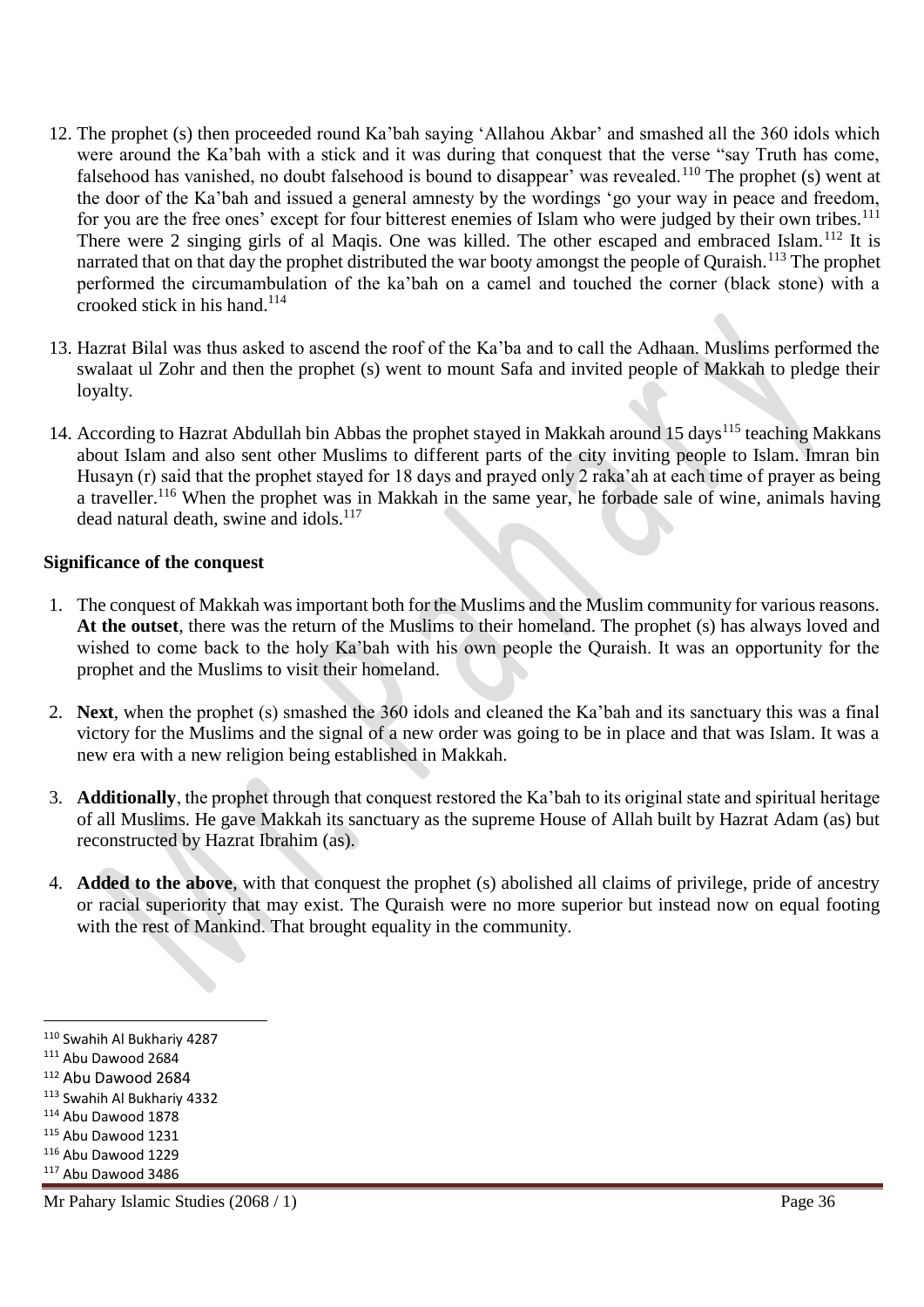- 5. **Furthermore**, with that unparalleled conquest in history the prophet (s) has given Mankind a lesson of compassion and magnanimity especially with the modesty he displayed on entering Makkah showing everyone he was in no mood for revenge or killing and Islam is a religion of peace.
- 6. **Furthermore**, after this event other those tribes who were uncertain about their loyalties towards the holy prophet (s) or were afraid to accept Islam due to the authority of the Quraish which was no more till now allied themselves to the Prophet (s).
- 7. **Moreover**, with the main threat accepting Islam, the Quraish were no more the enemies of Islam. That situation brought about stability and security in the now newly established Islamic society.
- 8. **Besides**, it came the time for the prophet (s) of Islam to be recognised as the sole and supreme leader of Makkah, Madinah, Ta'if and the leader of so many surrounding tribes.
- 9. **Another key point**, with the conquest of Makkah the prophet (s) eliminated all illicit dealings like taxes which were paid when entering, staying and leaving Makkah. Business of idols also was abandoned.
- 10. **Last but not least**, with the conquest of Makkah the prophet (s) eliminated all threats of anyone coming to attack Makkah and the Ka'bah and today we are benefitting it through our visits to its sanctuary.

The conquest of Makkah by the prophet (s) of Islam is unseen in the history of human conquest and battle. It was done through legitimate reasons in the best way with the best consequences.

## **Year 632 CE**

# **10th Year Of Hijri**

## **Farewell Address**

#### **Teachings of the farewell address.**

Among the various events of the life of the prophet (s) the last address is very important for the Muslims. This concerns all generations to come as it contains essential elements and teachings that must be put into practice. However, it will be seen that many Muslims are not fully aware of the teachings of this farewell address.

During the last period of the life of the prophet (s) in the  $10<sup>th</sup>$  year of Hijri, the health of the prophet was failing and at the same time his son Ibrahim passed away. He was fully conscious that he was approaching the end of his life and as such he decided to lead the pilgrimage on Hajj as this was the last pillar of Islam not yet accomplished by him. He thus went with all his family and many hajjis accompanied him. He led the Muslims through all rituals though the Arabs already knew about them. However, with the presence of the prophet it was with new significance. Finally, when he arrived at 'Arafat, he gave his farewell address at Mount of Mercy (Jabal ar-Rahmah). He gathered his Ashab amounting to 124000 followers. There were many different main teachings in his address.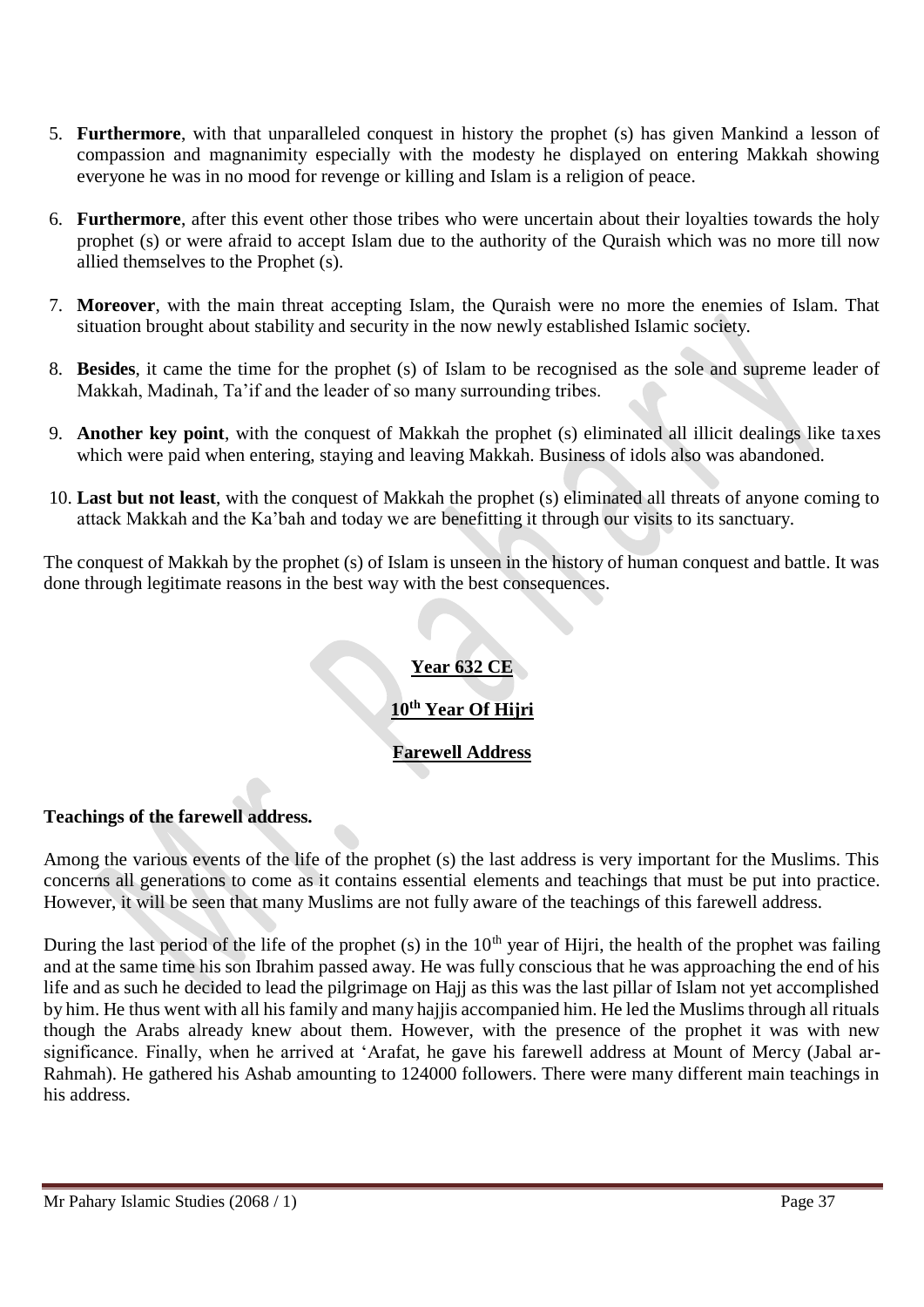- 1. At the outset, the prophet talked concerning **trust and accountability**. Whatever we have has been entrusted to us by Allah and we will be accountable for each one of our property, how we obtain them and how we use them. We can't take the property or wealth of others. This is haraam.
- 2. As second point, there is the **financial obligation**. It is our responsibility to take care of our family with everything halal and lawful. How much money we have must be halal.
- 3. Moreover, there is the concept of **interest**. The latter has been declared haram and whether it be giving or taking of interest.
- 4. Fourthly, it is the **responsibility of the husband** to take care of the wife. He must meet her needs and beating is haram. Wife must be treated with due respect and no harm must be inflicted upon them.
- 5. Furthermore, the prophet warned us about **satan who is the accursed** and declared opened enemy of all Muslims. He is our arch enemy and we must always be on our guard.
- 6. In addition, the prophet put much emphasis on the **relationship that must be shared among brothers** as all Muslims are brothers of faith. This is what brings unity and solidarity in a community.
- 7. More to the point, the prophet stressed on the fact that there is **no difference between a rich and a poor and between an Arab and a non Arab**. Everyone is equal in the sight of Allah except in piety and submission.
- 8. Besides, the prophet spoke about the primary sources of Shari'ah that is the **Qur'an and the Sunnah**. If we stick to both of them we will never be led astray.
- 9. Next, the prophet talked concerning the **five pillars of Islam** which are Fard on all Muslims. Success lies through them.
- 10. Furthermore, the prophet established the relationship between the **employer and the employee**. There must neither have persecutions or disrespect from each side. Honesty and respect must prevail.
- 11. Another important teaching is that the prophet Muhammad will be the **last prophet** and no one will be after him. Anyone coming after him and ascertaining that he is a prophet, then this is a liar.
- 12. The last point concerns our **responsibility to spread Islam**. It is our duty to let Islam and make it enter the ears and house of each people. At the end he asked thrice of those gathered 'O people have I faithfully delivered my message to you?' and they replied 'yes'. He raised his forefinger towards the heaven saying 'O Allah, bear witness'. Later on there was the last revelation received few hours later on 9 Dhul Hijjah 10 H, 'This day I have perfected your religion for you".

#### **Significance of Farewell Address**

These main teachings were given to mankind to put into practice. They are supposed to be of great value for us.

1. At the outset, they are very significant as they are the framework of one's success in this world and the next. It was the last address, sermon and advice of the prophet. The prophet had shown a way to the Muslim life and a total breaking away from previously held customs and traditions of the time of Jahiliyyah. However, it